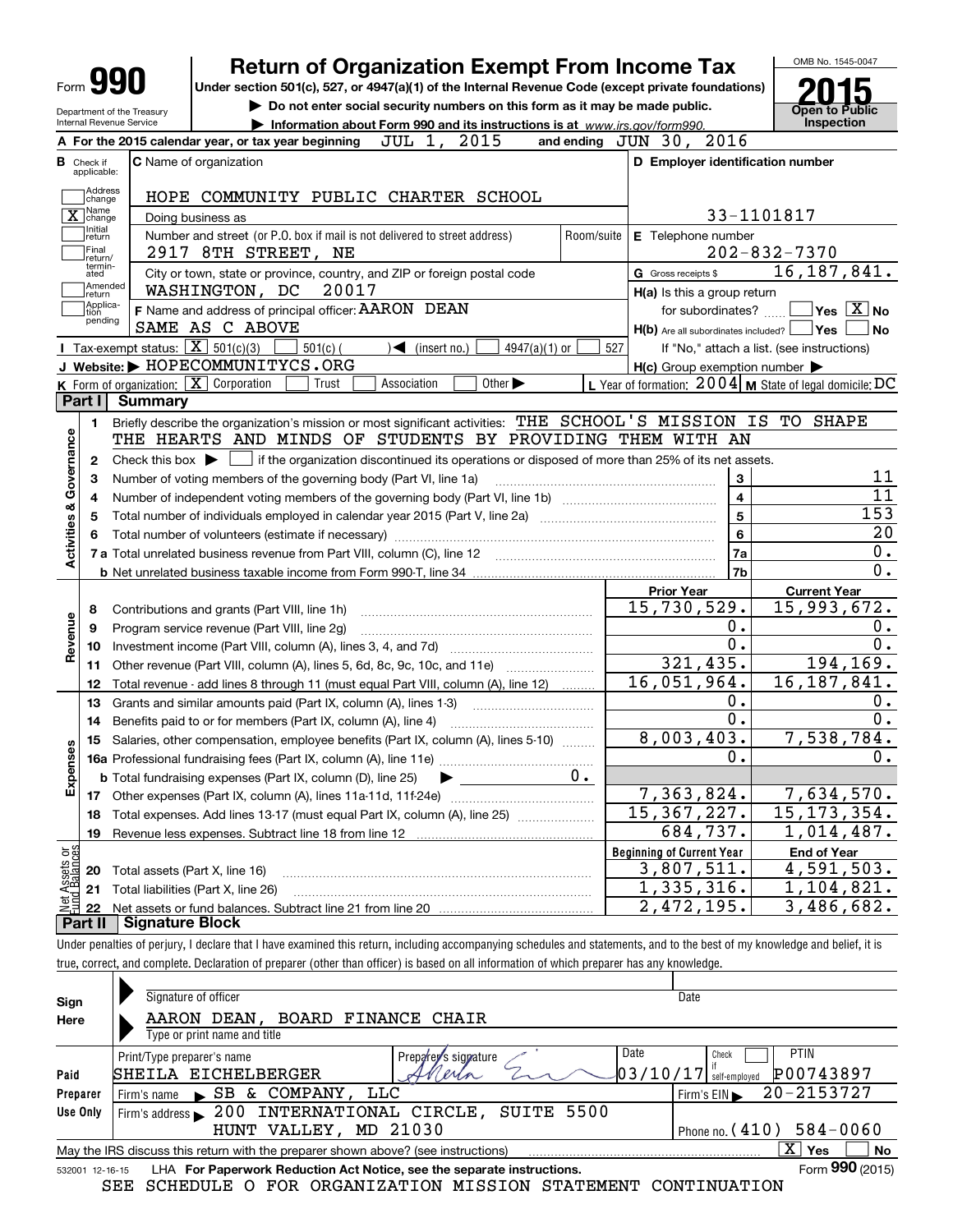|              | $\overline{\mathbf{x}}$                                                                                                                                                                  |
|--------------|------------------------------------------------------------------------------------------------------------------------------------------------------------------------------------------|
| 1.           | Briefly describe the organization's mission:<br>THIS CHARTER SCHOOL IS ORGANIZED EXCLUSIVELY FOR EDUCATIONAL PURPOSES                                                                    |
|              | AND IS AUTHORIZED BY THE DISTRICT OF COLUMBIA PUBLIC CHARTER SCHOOL                                                                                                                      |
|              | BOARD. THE SCHOOL PROVIDES TUITION-FREE EDUCATION FOR PRE-KINDERGARTEN                                                                                                                   |
|              | THROUGH EIGHTH GRADE STUDENTS. THE SCHOOL'S MISSION IS TO SHAPE THE                                                                                                                      |
| $\mathbf{2}$ | Did the organization undertake any significant program services during the year which were not listed on<br>$\sqrt{}$ Yes $\sqrt{X}$ No                                                  |
|              | the prior Form 990 or 990-EZ?<br>If "Yes," describe these new services on Schedule O.                                                                                                    |
| 3            | $\overline{\mathsf{Yes} \mathrel{\overline{X}}$ No<br>Did the organization cease conducting, or make significant changes in how it conducts, any program services?                       |
|              | If "Yes," describe these changes on Schedule O.                                                                                                                                          |
| 4            | Describe the organization's program service accomplishments for each of its three largest program services, as measured by expenses.                                                     |
|              | Section 501(c)(3) and 501(c)(4) organizations are required to report the amount of grants and allocations to others, the total expenses, and                                             |
| 4a           | revenue, if any, for each program service reported.<br>12,662,123. including grants of \$<br>(Expenses \$<br>) (Revenue \$<br>(Code:                                                     |
|              | THE CHARTER SCHOOL PROVIDES STUDENTS WITH AN INTEGRATED EDUCATIONAL                                                                                                                      |
|              | APPROACH THAT PLACES A HEAVY EMPHASIS ON THE ARTS, MUSIC, AND                                                                                                                            |
|              | IN ADDITION TO THE CORE SUBJECTS THAT ARE TRADITIONALLY<br>LITERATURE,<br>COVERED. THE SCHOOL WORKS TO NURTURE THE CHARACTER OF EACH STUDENT                                             |
|              | THROUGH A STAFF THAT TEACHES AND MODELS EXCELLENCE AND THE                                                                                                                               |
|              | ESTABLISHMENT OF CHARACTER-FORMING RITUALS AND TRADITIONS. THE STUDENTS                                                                                                                  |
|              | ARE TAUGHT THE IMPORTANCE OF COMMUNITY BY WORKING ALONGSIDE                                                                                                                              |
|              | PARENTS/GUARDIANS AND COMMUNITY MEMBERS IN PURSUIT OF OUR MISSION. THE                                                                                                                   |
|              | FORMATION OF A STRONG COMMUNITY BEGINS WITH THE WAY WE STRUCTURE THE<br>SCHOOL INTO SMALLER COMMUNITIES. IN ADDITION TO PRE-KINDERGARTEN FOR                                             |
|              | AGES THREE AND FOUR, THE SCHOOL HAS A PRIMARY ACADEMY (PK-2),                                                                                                                            |
|              | INTERMEDIATE ACADEMY (3-5), AND PREP ACADEMY (6-8). THESE SMALLER                                                                                                                        |
| 4b           | $\left(\text{Code:}\begin{array}{c}\text{Code:}\end{array}\right)$ $\left(\text{Expenses $}\begin{array}{c}\text{Expenses}\end{array}\right)$<br>including grants of \$<br>) (Revenue \$ |
|              |                                                                                                                                                                                          |
|              |                                                                                                                                                                                          |
|              |                                                                                                                                                                                          |
|              |                                                                                                                                                                                          |
|              |                                                                                                                                                                                          |
|              |                                                                                                                                                                                          |
|              |                                                                                                                                                                                          |
|              |                                                                                                                                                                                          |
|              |                                                                                                                                                                                          |
|              |                                                                                                                                                                                          |
| 4c           | (Code:<br>) (Expenses \$<br>) (Revenue \$<br>including grants of \$                                                                                                                      |
|              |                                                                                                                                                                                          |
|              |                                                                                                                                                                                          |
|              |                                                                                                                                                                                          |
|              |                                                                                                                                                                                          |
|              |                                                                                                                                                                                          |
|              |                                                                                                                                                                                          |
|              |                                                                                                                                                                                          |
|              |                                                                                                                                                                                          |
|              |                                                                                                                                                                                          |
|              |                                                                                                                                                                                          |
|              |                                                                                                                                                                                          |
| 4d           |                                                                                                                                                                                          |
|              | Other program services (Describe in Schedule O.)<br>(Revenue \$<br>(Expenses \$<br>including grants of \$                                                                                |
|              | 12,662,123.<br>4e Total program service expenses<br>Form 990 (2015)                                                                                                                      |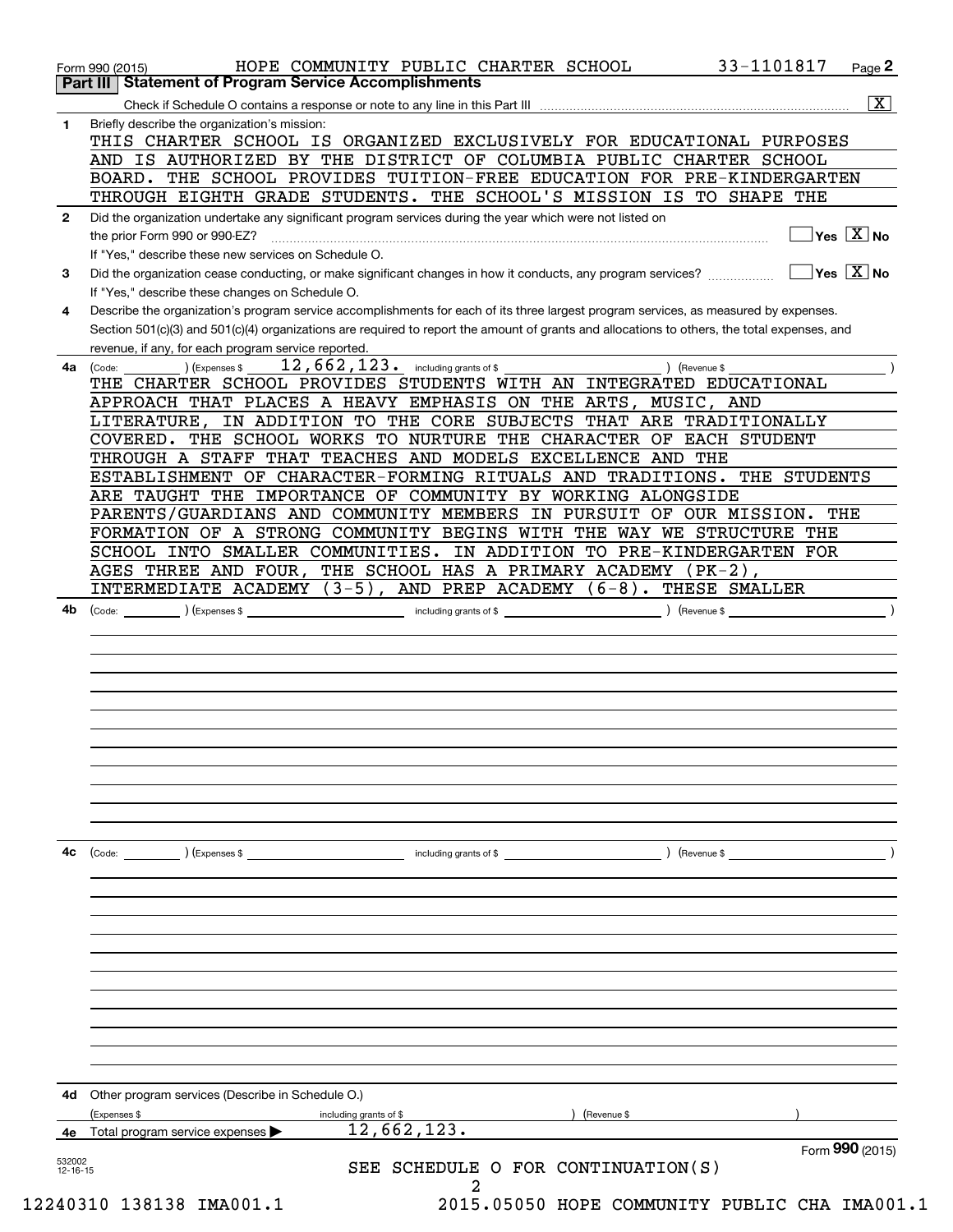| Form 990 (2015) |  |
|-----------------|--|

|     |                                                                                                                                  |                 | Yes |                              |
|-----|----------------------------------------------------------------------------------------------------------------------------------|-----------------|-----|------------------------------|
| 1.  | Is the organization described in section $501(c)(3)$ or $4947(a)(1)$ (other than a private foundation)?                          |                 |     | No                           |
|     |                                                                                                                                  | 1               | X   |                              |
| 2   |                                                                                                                                  | $\mathbf{2}$    |     | X                            |
| 3   | Did the organization engage in direct or indirect political campaign activities on behalf of or in opposition to candidates for  |                 |     |                              |
|     |                                                                                                                                  | 3               |     | X.                           |
| 4   | Section 501(c)(3) organizations. Did the organization engage in lobbying activities, or have a section 501(h) election in effect |                 |     |                              |
|     |                                                                                                                                  | 4               |     | X.                           |
| 5   | Is the organization a section 501(c)(4), 501(c)(5), or 501(c)(6) organization that receives membership dues, assessments, or     |                 |     |                              |
|     |                                                                                                                                  | 5               |     | X.                           |
| 6   | Did the organization maintain any donor advised funds or any similar funds or accounts for which donors have the right to        |                 |     |                              |
|     | provide advice on the distribution or investment of amounts in such funds or accounts? If "Yes," complete Schedule D, Part I     | 6               |     | X.                           |
|     |                                                                                                                                  |                 |     |                              |
| 7.  | Did the organization receive or hold a conservation easement, including easements to preserve open space,                        | $\overline{7}$  |     | X.                           |
|     |                                                                                                                                  |                 |     |                              |
| 8   | Did the organization maintain collections of works of art, historical treasures, or other similar assets? If "Yes," complete     | 8               |     | x                            |
|     |                                                                                                                                  |                 |     |                              |
| 9   | Did the organization report an amount in Part X, line 21, for escrow or custodial account liability, serve as a custodian for    |                 |     |                              |
|     | amounts not listed in Part X; or provide credit counseling, debt management, credit repair, or debt negotiation services?        |                 |     | X.                           |
|     | If "Yes," complete Schedule D, Part IV                                                                                           | 9               |     |                              |
| 10  | Did the organization, directly or through a related organization, hold assets in temporarily restricted endowments, permanent    |                 |     | x.                           |
|     |                                                                                                                                  | 10              |     |                              |
| 11  | If the organization's answer to any of the following questions is "Yes," then complete Schedule D, Parts VI, VII, VIII, IX, or X |                 |     |                              |
|     | as applicable.                                                                                                                   |                 |     |                              |
|     | a Did the organization report an amount for land, buildings, and equipment in Part X, line 10? If "Yes," complete Schedule D,    |                 | X   |                              |
|     |                                                                                                                                  | 11a             |     |                              |
|     | b Did the organization report an amount for investments - other securities in Part X, line 12 that is 5% or more of its total    |                 |     |                              |
|     |                                                                                                                                  | 11b             |     | x                            |
|     | c Did the organization report an amount for investments - program related in Part X, line 13 that is 5% or more of its total     |                 |     |                              |
|     |                                                                                                                                  | 11c             |     | X.                           |
|     | d Did the organization report an amount for other assets in Part X, line 15 that is 5% or more of its total assets reported in   |                 |     |                              |
|     | Part X, line 16? If "Yes," complete Schedule D, Part IX                                                                          | 11d             |     | x<br>$\overline{\mathbf{x}}$ |
|     |                                                                                                                                  | <b>11e</b>      |     |                              |
| f   | Did the organization's separate or consolidated financial statements for the tax year include a footnote that addresses          |                 |     |                              |
|     | the organization's liability for uncertain tax positions under FIN 48 (ASC 740)? If "Yes," complete Schedule D, Part X           | 11f             | X   |                              |
|     | 12a Did the organization obtain separate, independent audited financial statements for the tax year? If "Yes," complete          |                 |     |                              |
|     | Schedule D, Parts XI and XII                                                                                                     | 12a             | X   |                              |
|     | <b>b</b> Was the organization included in consolidated, independent audited financial statements for the tax year?               |                 |     |                              |
|     | If "Yes," and if the organization answered "No" to line 12a, then completing Schedule D, Parts XI and XII is optional            | 12 <sub>b</sub> | X   | х                            |
| 13  |                                                                                                                                  | 13              |     | X                            |
| 14a | Did the organization maintain an office, employees, or agents outside of the United States?                                      | 14a             |     |                              |
| b   | Did the organization have aggregate revenues or expenses of more than \$10,000 from grantmaking, fundraising, business,          |                 |     |                              |
|     | investment, and program service activities outside the United States, or aggregate foreign investments valued at \$100,000       |                 |     | x                            |
|     |                                                                                                                                  | 14b             |     |                              |
| 15  | Did the organization report on Part IX, column (A), line 3, more than \$5,000 of grants or other assistance to or for any        |                 |     | x                            |
|     |                                                                                                                                  | 15              |     |                              |
| 16  | Did the organization report on Part IX, column (A), line 3, more than \$5,000 of aggregate grants or other assistance to         |                 |     | x                            |
|     |                                                                                                                                  | 16              |     |                              |
| 17  | Did the organization report a total of more than \$15,000 of expenses for professional fundraising services on Part IX,          |                 |     |                              |
|     |                                                                                                                                  | 17              |     | X.                           |
| 18  | Did the organization report more than \$15,000 total of fundraising event gross income and contributions on Part VIII, lines     |                 |     |                              |
|     |                                                                                                                                  | 18              |     | X.                           |
| 19  | Did the organization report more than \$15,000 of gross income from gaming activities on Part VIII, line 9a? If "Yes."           |                 |     | x                            |
|     |                                                                                                                                  | 19              |     |                              |

Form (2015) **990**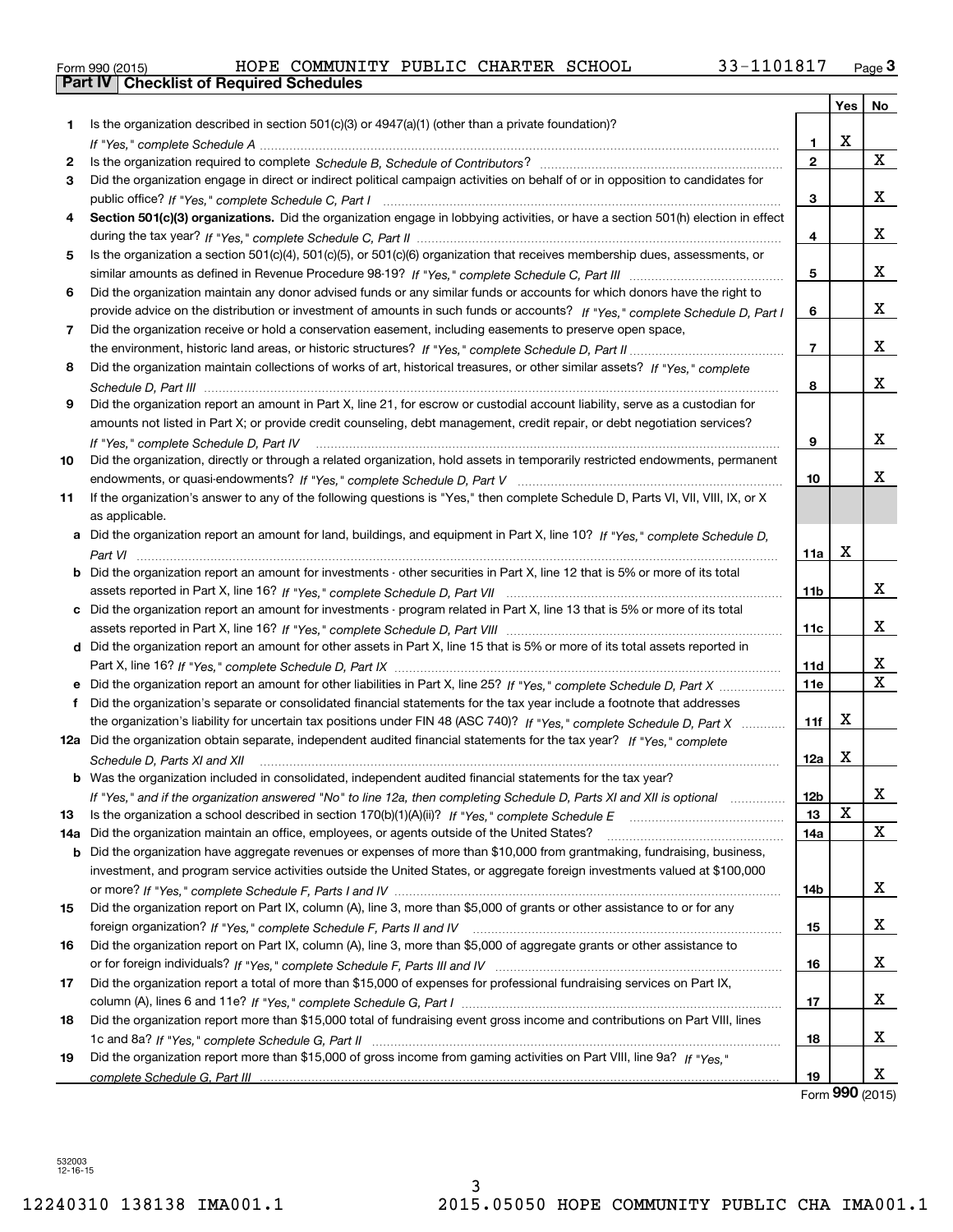| Form 990 (2015) |                                                       | HOPE COMMUNITY PUBLIC CHARTER SCHOOL |  | 33-1101817 | Page 4 |
|-----------------|-------------------------------------------------------|--------------------------------------|--|------------|--------|
|                 | Part IV   Checklist of Required Schedules (continued) |                                      |  |            |        |

|    | Parl IV  <br>Criecklist of Required Scriedules (continued)                                                                        |                 |            |             |
|----|-----------------------------------------------------------------------------------------------------------------------------------|-----------------|------------|-------------|
|    |                                                                                                                                   |                 | <b>Yes</b> | No          |
|    | 20a Did the organization operate one or more hospital facilities? If "Yes," complete Schedule H                                   | 20a             |            | x           |
|    | <b>b</b> If "Yes" to line 20a, did the organization attach a copy of its audited financial statements to this return?             | 20 <sub>b</sub> |            |             |
| 21 | Did the organization report more than \$5,000 of grants or other assistance to any domestic organization or                       |                 |            |             |
|    |                                                                                                                                   | 21              |            | х           |
| 22 | Did the organization report more than \$5,000 of grants or other assistance to or for domestic individuals on                     |                 |            |             |
|    |                                                                                                                                   | 22              |            | х           |
| 23 | Did the organization answer "Yes" to Part VII, Section A, line 3, 4, or 5 about compensation of the organization's current        |                 |            |             |
|    | and former officers, directors, trustees, key employees, and highest compensated employees? If "Yes," complete                    |                 |            |             |
|    |                                                                                                                                   | 23              |            | х           |
|    | 24a Did the organization have a tax-exempt bond issue with an outstanding principal amount of more than \$100,000 as of the       |                 |            |             |
|    | last day of the year, that was issued after December 31, 2002? If "Yes," answer lines 24b through 24d and complete                |                 |            |             |
|    | Schedule K. If "No", go to line 25a                                                                                               | 24a             |            | х           |
|    | <b>b</b> Did the organization invest any proceeds of tax-exempt bonds beyond a temporary period exception?                        | 24 <sub>b</sub> |            |             |
|    | c Did the organization maintain an escrow account other than a refunding escrow at any time during the year to defease            |                 |            |             |
|    | any tax-exempt bonds?                                                                                                             | 24c             |            |             |
|    | d Did the organization act as an "on behalf of" issuer for bonds outstanding at any time during the year?                         | 24d             |            |             |
|    | 25a Section 501(c)(3), 501(c)(4), and 501(c)(29) organizations. Did the organization engage in an excess benefit                  |                 |            |             |
|    |                                                                                                                                   | 25a             |            | x           |
|    |                                                                                                                                   |                 |            |             |
|    | b Is the organization aware that it engaged in an excess benefit transaction with a disqualified person in a prior year, and      |                 |            |             |
|    | that the transaction has not been reported on any of the organization's prior Forms 990 or 990-EZ? If "Yes," complete             |                 |            | х           |
|    | Schedule L, Part I                                                                                                                | 25b             |            |             |
| 26 | Did the organization report any amount on Part X, line 5, 6, or 22 for receivables from or payables to any current or             |                 |            |             |
|    | former officers, directors, trustees, key employees, highest compensated employees, or disqualified persons? If "Yes."            |                 |            |             |
|    |                                                                                                                                   | 26              |            | х           |
| 27 | Did the organization provide a grant or other assistance to an officer, director, trustee, key employee, substantial              |                 |            |             |
|    | contributor or employee thereof, a grant selection committee member, or to a 35% controlled entity or family member               |                 |            |             |
|    |                                                                                                                                   | 27              |            | x           |
| 28 | Was the organization a party to a business transaction with one of the following parties (see Schedule L, Part IV                 |                 |            |             |
|    | instructions for applicable filing thresholds, conditions, and exceptions):                                                       |                 |            |             |
|    | a A current or former officer, director, trustee, or key employee? If "Yes," complete Schedule L, Part IV                         | 28a             |            | х           |
|    | b A family member of a current or former officer, director, trustee, or key employee? If "Yes," complete Schedule L, Part IV      | 28 <sub>b</sub> |            | $\mathbf X$ |
|    | c An entity of which a current or former officer, director, trustee, or key employee (or a family member thereof) was an officer, |                 |            |             |
|    |                                                                                                                                   | 28c             |            | х           |
| 29 |                                                                                                                                   | 29              |            | X           |
| 30 | Did the organization receive contributions of art, historical treasures, or other similar assets, or qualified conservation       |                 |            |             |
|    |                                                                                                                                   | 30              |            | х           |
| 31 | Did the organization liquidate, terminate, or dissolve and cease operations?                                                      |                 |            |             |
|    |                                                                                                                                   | 31              |            | x           |
| 32 | Did the organization sell, exchange, dispose of, or transfer more than 25% of its net assets? If "Yes," complete                  |                 |            |             |
|    |                                                                                                                                   | 32              |            | x           |
| 33 | Did the organization own 100% of an entity disregarded as separate from the organization under Regulations                        |                 |            |             |
|    |                                                                                                                                   | 33              |            | x           |
| 34 | Was the organization related to any tax-exempt or taxable entity? If "Yes," complete Schedule R, Part II, III, or IV, and         |                 |            |             |
|    |                                                                                                                                   | 34              |            | х           |
|    |                                                                                                                                   | 35a             |            | х           |
|    | b If "Yes" to line 35a, did the organization receive any payment from or engage in any transaction with a controlled entity       |                 |            |             |
|    |                                                                                                                                   | 35b             |            |             |
| 36 | Section 501(c)(3) organizations. Did the organization make any transfers to an exempt non-charitable related organization?        |                 |            |             |
|    |                                                                                                                                   | 36              |            | х           |
| 37 | Did the organization conduct more than 5% of its activities through an entity that is not a related organization                  |                 |            |             |
|    |                                                                                                                                   | 37              |            | х           |
| 38 |                                                                                                                                   |                 |            |             |
|    | Did the organization complete Schedule O and provide explanations in Schedule O for Part VI, lines 11b and 19?                    | 38              | X          |             |
|    |                                                                                                                                   |                 |            |             |

Form (2015) **990**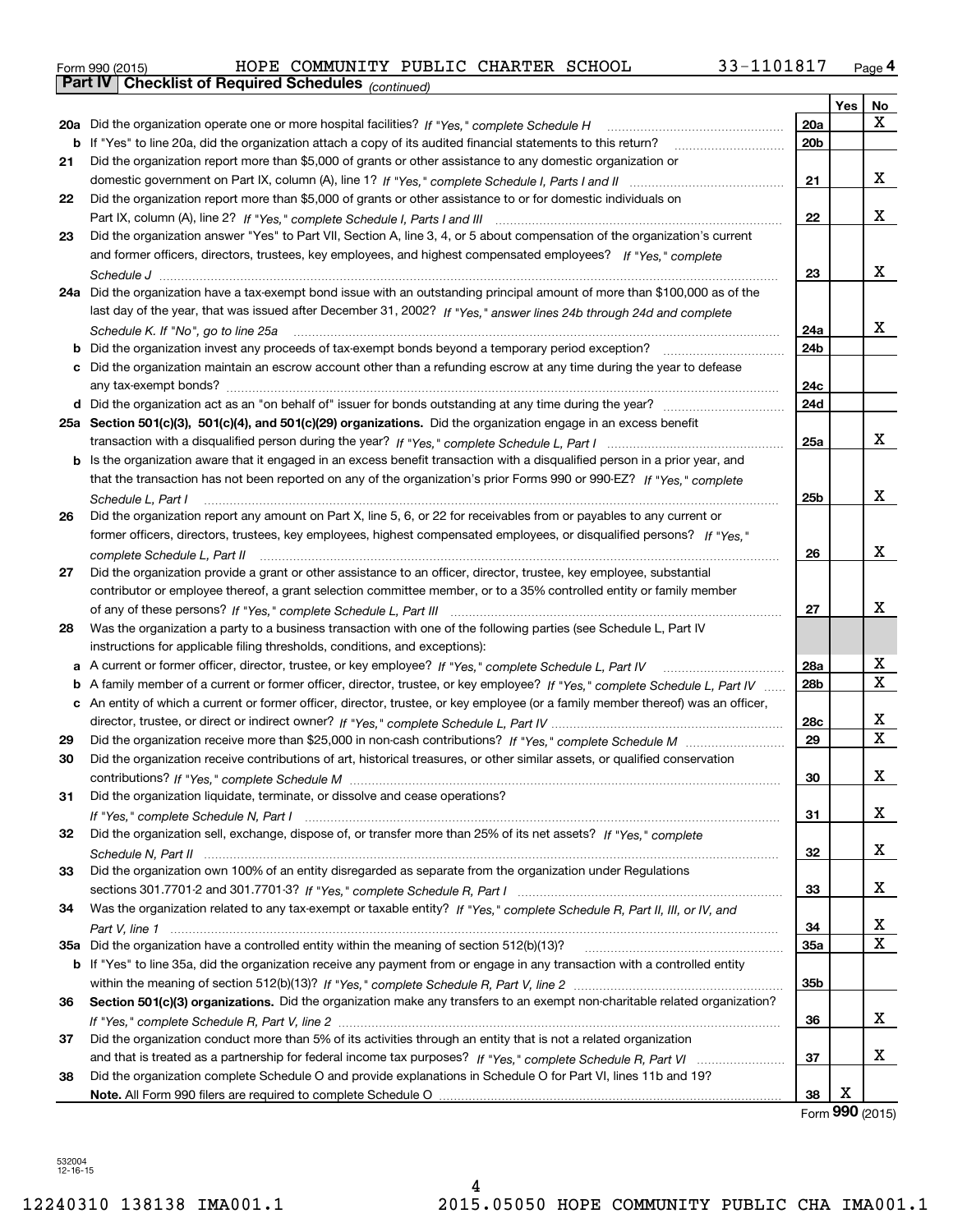|    | HOPE COMMUNITY PUBLIC CHARTER SCHOOL<br>33-1101817<br>Form 990 (2015)                                                                                                                                                                |                |     | Page 5 |  |  |  |  |
|----|--------------------------------------------------------------------------------------------------------------------------------------------------------------------------------------------------------------------------------------|----------------|-----|--------|--|--|--|--|
|    | Part V<br><b>Statements Regarding Other IRS Filings and Tax Compliance</b>                                                                                                                                                           |                |     |        |  |  |  |  |
|    | Check if Schedule O contains a response or note to any line in this Part V                                                                                                                                                           |                |     |        |  |  |  |  |
|    |                                                                                                                                                                                                                                      |                | Yes | No     |  |  |  |  |
|    | 35<br>1a                                                                                                                                                                                                                             |                |     |        |  |  |  |  |
| b  | $\Omega$<br>1 <sub>b</sub><br>Enter the number of Forms W-2G included in line 1a. Enter -0- if not applicable                                                                                                                        |                |     |        |  |  |  |  |
| c  | Did the organization comply with backup withholding rules for reportable payments to vendors and reportable gaming                                                                                                                   |                |     |        |  |  |  |  |
|    |                                                                                                                                                                                                                                      | 1c             | х   |        |  |  |  |  |
|    | 2a Enter the number of employees reported on Form W-3, Transmittal of Wage and Tax Statements,                                                                                                                                       |                |     |        |  |  |  |  |
|    | 153<br>filed for the calendar year ending with or within the year covered by this return<br>2a                                                                                                                                       |                |     |        |  |  |  |  |
|    |                                                                                                                                                                                                                                      | 2 <sub>b</sub> | х   |        |  |  |  |  |
|    |                                                                                                                                                                                                                                      |                |     |        |  |  |  |  |
|    | 3a Did the organization have unrelated business gross income of \$1,000 or more during the year?                                                                                                                                     | За             |     | х      |  |  |  |  |
|    |                                                                                                                                                                                                                                      | 3b             |     |        |  |  |  |  |
|    | 4a At any time during the calendar year, did the organization have an interest in, or a signature or other authority over, a                                                                                                         |                |     |        |  |  |  |  |
|    |                                                                                                                                                                                                                                      | 4a             |     | x      |  |  |  |  |
|    | <b>b</b> If "Yes," enter the name of the foreign country: $\blacktriangleright$                                                                                                                                                      |                |     |        |  |  |  |  |
|    | See instructions for filing requirements for FinCEN Form 114, Report of Foreign Bank and Financial Accounts (FBAR).                                                                                                                  |                |     |        |  |  |  |  |
|    | 5a Was the organization a party to a prohibited tax shelter transaction at any time during the tax year?                                                                                                                             | 5a             |     | х      |  |  |  |  |
| b  |                                                                                                                                                                                                                                      | 5 <sub>b</sub> |     | X      |  |  |  |  |
|    | c If "Yes," to line 5a or 5b, did the organization file Form 8886-T?                                                                                                                                                                 | 5c             |     |        |  |  |  |  |
|    | 6a Does the organization have annual gross receipts that are normally greater than \$100,000, and did the organization solicit                                                                                                       |                |     |        |  |  |  |  |
|    | any contributions that were not tax deductible as charitable contributions?                                                                                                                                                          | 6a             |     | X      |  |  |  |  |
|    | <b>b</b> If "Yes," did the organization include with every solicitation an express statement that such contributions or gifts                                                                                                        |                |     |        |  |  |  |  |
|    | were not tax deductible?                                                                                                                                                                                                             | 6b             |     |        |  |  |  |  |
| 7  | Organizations that may receive deductible contributions under section 170(c).                                                                                                                                                        |                |     |        |  |  |  |  |
| а  | Did the organization receive a payment in excess of \$75 made partly as a contribution and partly for goods and services provided to the payor?                                                                                      |                |     |        |  |  |  |  |
|    | If "Yes," did the organization notify the donor of the value of the goods or services provided?<br>b                                                                                                                                 |                |     |        |  |  |  |  |
|    | c Did the organization sell, exchange, or otherwise dispose of tangible personal property for which it was required                                                                                                                  |                |     |        |  |  |  |  |
|    |                                                                                                                                                                                                                                      | 7c             |     | x      |  |  |  |  |
|    | 7d<br>d If "Yes," indicate the number of Forms 8282 filed during the year [11] [11] The System manuscription of Forms 8282 filed during the year [11] [12] The System manuscription of the Wales of the Wales of the Wales of the Wa |                |     |        |  |  |  |  |
| е  |                                                                                                                                                                                                                                      | 7e             |     |        |  |  |  |  |
| f  | Did the organization, during the year, pay premiums, directly or indirectly, on a personal benefit contract?                                                                                                                         | 7f             |     |        |  |  |  |  |
| g  | If the organization received a contribution of qualified intellectual property, did the organization file Form 8899 as required?                                                                                                     | 7g             |     |        |  |  |  |  |
| h. | If the organization received a contribution of cars, boats, airplanes, or other vehicles, did the organization file a Form 1098-C?                                                                                                   | 7h             |     |        |  |  |  |  |
| 8  | Sponsoring organizations maintaining donor advised funds. Did a donor advised fund maintained by the                                                                                                                                 |                |     |        |  |  |  |  |
|    | sponsoring organization have excess business holdings at any time during the year?                                                                                                                                                   | 8              |     |        |  |  |  |  |
|    | Sponsoring organizations maintaining donor advised funds.                                                                                                                                                                            |                |     |        |  |  |  |  |
| а  | Did the sponsoring organization make any taxable distributions under section 4966?                                                                                                                                                   | 9а             |     |        |  |  |  |  |
| b  | Did the sponsoring organization make a distribution to a donor, donor advisor, or related person?                                                                                                                                    | 9b             |     |        |  |  |  |  |
| 10 | Section 501(c)(7) organizations. Enter:                                                                                                                                                                                              |                |     |        |  |  |  |  |
| а  | 10a<br>Initiation fees and capital contributions included on Part VIII, line 12 <i>manuarrouus</i> manuations of the lates                                                                                                           |                |     |        |  |  |  |  |
| b  | Gross receipts, included on Form 990, Part VIII, line 12, for public use of club facilities<br>10 <sub>b</sub>                                                                                                                       |                |     |        |  |  |  |  |
| 11 | Section 501(c)(12) organizations. Enter:                                                                                                                                                                                             |                |     |        |  |  |  |  |
| a  | 11a<br>Gross income from members or shareholders                                                                                                                                                                                     |                |     |        |  |  |  |  |
| b  | Gross income from other sources (Do not net amounts due or paid to other sources against                                                                                                                                             |                |     |        |  |  |  |  |
|    | amounts due or received from them.)<br>11b                                                                                                                                                                                           |                |     |        |  |  |  |  |
|    | 12a Section 4947(a)(1) non-exempt charitable trusts. Is the organization filing Form 990 in lieu of Form 1041?                                                                                                                       | 12a            |     |        |  |  |  |  |
|    | <b>b</b> If "Yes," enter the amount of tax-exempt interest received or accrued during the year <i>manument</i><br>12b                                                                                                                |                |     |        |  |  |  |  |
| 13 | Section 501(c)(29) qualified nonprofit health insurance issuers.                                                                                                                                                                     |                |     |        |  |  |  |  |
| а  | Is the organization licensed to issue qualified health plans in more than one state?                                                                                                                                                 | 13а            |     |        |  |  |  |  |
|    | Note. See the instructions for additional information the organization must report on Schedule O.                                                                                                                                    |                |     |        |  |  |  |  |
|    | <b>b</b> Enter the amount of reserves the organization is required to maintain by the states in which the                                                                                                                            |                |     |        |  |  |  |  |
|    | 13 <sub>b</sub>                                                                                                                                                                                                                      |                |     |        |  |  |  |  |
|    | 13c                                                                                                                                                                                                                                  |                |     |        |  |  |  |  |
|    | 14a Did the organization receive any payments for indoor tanning services during the tax year?                                                                                                                                       | 14a            |     | х      |  |  |  |  |
|    |                                                                                                                                                                                                                                      | 14b            | nnn |        |  |  |  |  |

| Form 990 (2015) |  |
|-----------------|--|
|-----------------|--|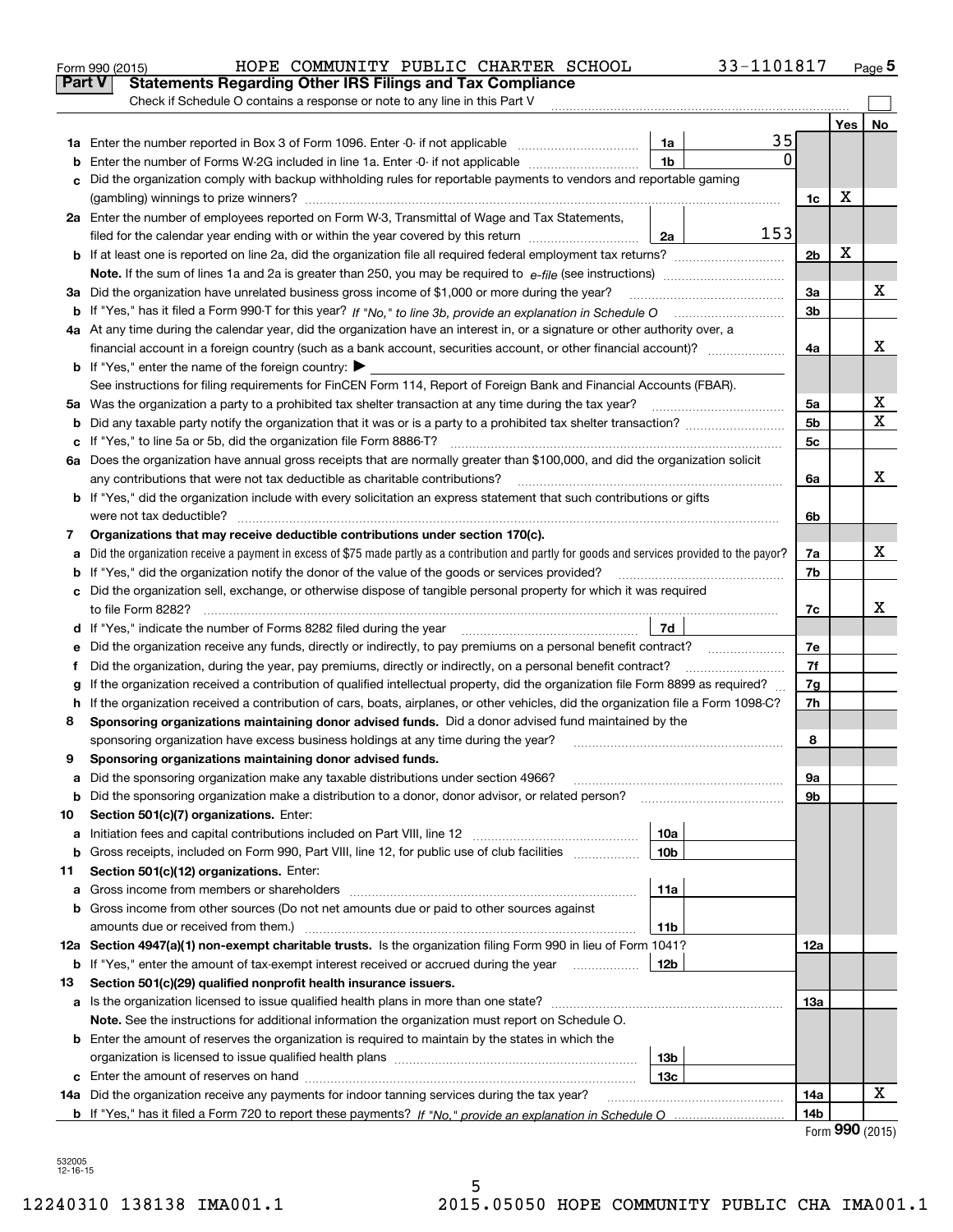| Form 990 (2015) |  |  |
|-----------------|--|--|
|                 |  |  |

## HOPE COMMUNITY PUBLIC CHARTER SCHOOL 33-1101817

*For each "Yes" response to lines 2 through 7b below, and for a "No" response to line 8a, 8b, or 10b below, describe the circumstances, processes, or changes in Schedule O. See instructions.* Form 990 (2015) **COMMONITY PUBLIC CHARTER SCHOOL** 33-1101817 Page 6<br>**Part VI Governance, Management, and Disclosure** *For each "Yes" response to lines 2 through 7b below, and for a "No" response* 

|     |                                                                                                                                                                                                                                                                                                                                                                                                                                                                                             |                               |    |                 | Yes         | No          |
|-----|---------------------------------------------------------------------------------------------------------------------------------------------------------------------------------------------------------------------------------------------------------------------------------------------------------------------------------------------------------------------------------------------------------------------------------------------------------------------------------------------|-------------------------------|----|-----------------|-------------|-------------|
|     | <b>1a</b> Enter the number of voting members of the governing body at the end of the tax year <i>manumum</i>                                                                                                                                                                                                                                                                                                                                                                                | 1a                            | 11 |                 |             |             |
|     | If there are material differences in voting rights among members of the governing body, or if the governing                                                                                                                                                                                                                                                                                                                                                                                 |                               |    |                 |             |             |
|     | body delegated broad authority to an executive committee or similar committee, explain in Schedule O.                                                                                                                                                                                                                                                                                                                                                                                       |                               |    |                 |             |             |
|     | Enter the number of voting members included in line 1a, above, who are independent                                                                                                                                                                                                                                                                                                                                                                                                          | 1b                            | 11 |                 |             |             |
| 2   | Did any officer, director, trustee, or key employee have a family relationship or a business relationship with any other                                                                                                                                                                                                                                                                                                                                                                    |                               |    |                 |             |             |
|     | officer, director, trustee, or key employee?<br>$\begin{minipage}{0.5\textwidth} \begin{tabular}{ l l l } \hline \multicolumn{1}{ l l l } \hline \multicolumn{1}{ l l } \multicolumn{1}{ l } \multicolumn{1}{ l } \multicolumn{1}{ l } \multicolumn{1}{ l } \multicolumn{1}{ l } \multicolumn{1}{ l } \multicolumn{1}{ l } \multicolumn{1}{ l } \multicolumn{1}{ l } \multicolumn{1}{ l } \multicolumn{1}{ l } \multicolumn{1}{ l } \multicolumn{1}{ l } \multicolumn{1}{ l } \multicolumn$ |                               |    | $\mathbf{2}$    |             | х           |
| 3   | Did the organization delegate control over management duties customarily performed by or under the direct supervision                                                                                                                                                                                                                                                                                                                                                                       |                               |    |                 |             |             |
|     |                                                                                                                                                                                                                                                                                                                                                                                                                                                                                             |                               |    | 3               | X           |             |
| 4   | Did the organization make any significant changes to its governing documents since the prior Form 990 was filed?                                                                                                                                                                                                                                                                                                                                                                            |                               |    | 4               |             | X           |
| 5   |                                                                                                                                                                                                                                                                                                                                                                                                                                                                                             |                               |    | 5               |             | $\mathbf X$ |
| 6   |                                                                                                                                                                                                                                                                                                                                                                                                                                                                                             |                               |    | 6               |             | $\mathbf x$ |
| 7a  | Did the organization have members, stockholders, or other persons who had the power to elect or appoint one or                                                                                                                                                                                                                                                                                                                                                                              |                               |    |                 |             |             |
|     |                                                                                                                                                                                                                                                                                                                                                                                                                                                                                             |                               |    | 7a              |             | х           |
|     | <b>b</b> Are any governance decisions of the organization reserved to (or subject to approval by) members, stockholders, or                                                                                                                                                                                                                                                                                                                                                                 |                               |    |                 |             |             |
|     | persons other than the governing body?                                                                                                                                                                                                                                                                                                                                                                                                                                                      |                               |    | 7b              |             | x           |
| 8   | Did the organization contemporaneously document the meetings held or written actions undertaken during the year by the following:                                                                                                                                                                                                                                                                                                                                                           |                               |    |                 |             |             |
| a   |                                                                                                                                                                                                                                                                                                                                                                                                                                                                                             |                               |    | 8a              | х           |             |
|     |                                                                                                                                                                                                                                                                                                                                                                                                                                                                                             |                               |    | 8b              | X           |             |
| 9   | Is there any officer, director, trustee, or key employee listed in Part VII, Section A, who cannot be reached at the                                                                                                                                                                                                                                                                                                                                                                        |                               |    |                 |             |             |
|     |                                                                                                                                                                                                                                                                                                                                                                                                                                                                                             |                               |    | 9               |             | х           |
|     | Section B. Policies (This Section B requests information about policies not required by the Internal Revenue Code.)                                                                                                                                                                                                                                                                                                                                                                         |                               |    |                 |             |             |
|     |                                                                                                                                                                                                                                                                                                                                                                                                                                                                                             |                               |    |                 | Yes         | No          |
|     |                                                                                                                                                                                                                                                                                                                                                                                                                                                                                             |                               |    | 10a             |             | X           |
|     | <b>b</b> If "Yes," did the organization have written policies and procedures governing the activities of such chapters, affiliates,                                                                                                                                                                                                                                                                                                                                                         |                               |    |                 |             |             |
|     |                                                                                                                                                                                                                                                                                                                                                                                                                                                                                             |                               |    | 10 <sub>b</sub> |             |             |
|     | 11a Has the organization provided a complete copy of this Form 990 to all members of its governing body before filing the form?                                                                                                                                                                                                                                                                                                                                                             |                               |    | 11a             | X           |             |
|     | <b>b</b> Describe in Schedule O the process, if any, used by the organization to review this Form 990.                                                                                                                                                                                                                                                                                                                                                                                      |                               |    |                 |             |             |
| 12a |                                                                                                                                                                                                                                                                                                                                                                                                                                                                                             |                               |    | <b>12a</b>      | х           |             |
| b   |                                                                                                                                                                                                                                                                                                                                                                                                                                                                                             |                               |    | 12b             | X           |             |
|     | c Did the organization regularly and consistently monitor and enforce compliance with the policy? If "Yes," describe                                                                                                                                                                                                                                                                                                                                                                        |                               |    |                 |             |             |
|     | in Schedule O how this was done encourance and the control of the control of the control of the control of the                                                                                                                                                                                                                                                                                                                                                                              |                               |    | 12c             | х           |             |
| 13  | Did the organization have a written whistleblower policy?                                                                                                                                                                                                                                                                                                                                                                                                                                   |                               |    | 13              | X           |             |
| 14  | Did the organization have a written document retention and destruction policy? manufactured and the organization have a written document retention and destruction policy?                                                                                                                                                                                                                                                                                                                  |                               |    | 14              | X           |             |
| 15  | Did the process for determining compensation of the following persons include a review and approval by independent                                                                                                                                                                                                                                                                                                                                                                          |                               |    |                 |             |             |
|     | persons, comparability data, and contemporaneous substantiation of the deliberation and decision?                                                                                                                                                                                                                                                                                                                                                                                           |                               |    |                 |             |             |
|     |                                                                                                                                                                                                                                                                                                                                                                                                                                                                                             |                               |    | 15a             | х           |             |
|     |                                                                                                                                                                                                                                                                                                                                                                                                                                                                                             |                               |    | 15 <sub>b</sub> | $\mathbf X$ |             |
|     | If "Yes" to line 15a or 15b, describe the process in Schedule O (see instructions).                                                                                                                                                                                                                                                                                                                                                                                                         |                               |    |                 |             |             |
|     |                                                                                                                                                                                                                                                                                                                                                                                                                                                                                             |                               |    |                 |             |             |
|     | 16a Did the organization invest in, contribute assets to, or participate in a joint venture or similar arrangement with a<br>taxable entity during the year?                                                                                                                                                                                                                                                                                                                                |                               |    | 16a             |             | х           |
|     | <b>b</b> If "Yes," did the organization follow a written policy or procedure requiring the organization to evaluate its participation                                                                                                                                                                                                                                                                                                                                                       |                               |    |                 |             |             |
|     | in joint venture arrangements under applicable federal tax law, and take steps to safeguard the organization's                                                                                                                                                                                                                                                                                                                                                                              |                               |    |                 |             |             |
|     |                                                                                                                                                                                                                                                                                                                                                                                                                                                                                             |                               |    | 16b             |             |             |
|     | <b>Section C. Disclosure</b>                                                                                                                                                                                                                                                                                                                                                                                                                                                                |                               |    |                 |             |             |
|     | <b>NONE</b><br>List the states with which a copy of this Form 990 is required to be filed $\blacktriangleright$                                                                                                                                                                                                                                                                                                                                                                             |                               |    |                 |             |             |
| 17  |                                                                                                                                                                                                                                                                                                                                                                                                                                                                                             |                               |    |                 |             |             |
| 18  | Section 6104 requires an organization to make its Forms 1023 (or 1024 if applicable), 990, and 990-T (Section 501(c)(3)s only) available                                                                                                                                                                                                                                                                                                                                                    |                               |    |                 |             |             |
|     | for public inspection. Indicate how you made these available. Check all that apply.<br>$\boxed{\textbf{X}}$ Upon request                                                                                                                                                                                                                                                                                                                                                                    |                               |    |                 |             |             |
|     | Own website<br>Another's website                                                                                                                                                                                                                                                                                                                                                                                                                                                            | Other (explain in Schedule O) |    |                 |             |             |
| 19  | Describe in Schedule O whether (and if so, how) the organization made its governing documents, conflict of interest policy, and financial                                                                                                                                                                                                                                                                                                                                                   |                               |    |                 |             |             |
|     | statements available to the public during the tax year.                                                                                                                                                                                                                                                                                                                                                                                                                                     |                               |    |                 |             |             |
| 20  | State the name, address, and telephone number of the person who possesses the organization's books and records:                                                                                                                                                                                                                                                                                                                                                                             |                               |    |                 |             |             |
|     | THE ORGANIZATION - 202-832-7370<br>20017<br>WASHINGTON, DC<br>2917 8TH STREET NE,                                                                                                                                                                                                                                                                                                                                                                                                           |                               |    |                 |             |             |
|     |                                                                                                                                                                                                                                                                                                                                                                                                                                                                                             |                               |    |                 |             |             |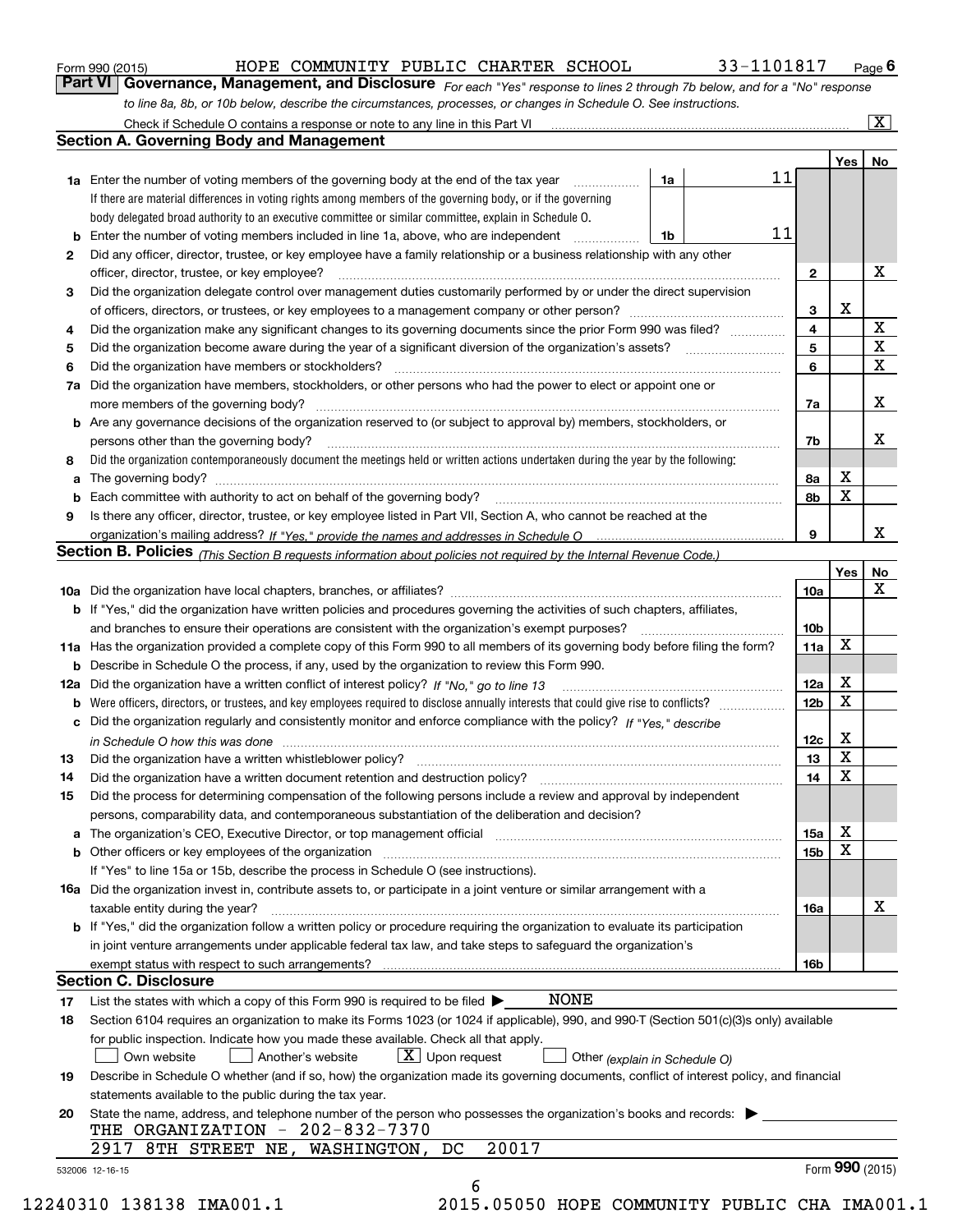**(A)**

 $_{\rm Form}$   $_{990}$  (2015) <code>BOPE COMMUNITY PUBLIC CHARTER SCHOOL</code>  $_{\rm 33-1101817}$   $_{\rm Page}$ 

 $\mathcal{L}^{\text{max}}$ 

**7Part VII Compensation of Officers, Directors, Trustees, Key Employees, Highest Compensated Employees, and Independent Contractors**

Check if Schedule O contains a response or note to any line in this Part VII

**Section A. Officers, Directors, Trustees, Key Employees, and Highest Compensated Employees**

**1a**  Complete this table for all persons required to be listed. Report compensation for the calendar year ending with or within the organization's tax year.

**•** List all of the organization's current officers, directors, trustees (whether individuals or organizations), regardless of amount of compensation. Enter -0- in columns  $(D)$ ,  $(E)$ , and  $(F)$  if no compensation was paid.

● List all of the organization's **current** key employees, if any. See instructions for definition of "key employee."

**•** List the organization's five current highest compensated employees (other than an officer, director, trustee, or key employee) who received reportable compensation (Box 5 of Form W-2 and/or Box 7 of Form 1099-MISC) of more than \$100,000 from the organization and any related organizations.

 $\bullet$  List all of the organization's **former** officers, key employees, and highest compensated employees who received more than \$100,000 of reportable compensation from the organization and any related organizations.

**•** List all of the organization's former directors or trustees that received, in the capacity as a former director or trustee of the organization, more than \$10,000 of reportable compensation from the organization and any related organizations.

List persons in the following order: individual trustees or directors; institutional trustees; officers; key employees; highest compensated employees; and former such persons.

Check this box if neither the organization nor any related organization compensated any current officer, director, or trustee.  $\mathcal{L}^{\text{max}}$ 

| (A)                                        | (B)               |                                |                                                                  | (C)                   |              |                                  |        | (D)             | (E)                           | (F)                   |
|--------------------------------------------|-------------------|--------------------------------|------------------------------------------------------------------|-----------------------|--------------|----------------------------------|--------|-----------------|-------------------------------|-----------------------|
| Name and Title                             | Average           |                                | Position<br>(do not check more than one                          |                       |              |                                  |        | Reportable      | Reportable                    | Estimated             |
|                                            | hours per         |                                | box, unless person is both an<br>officer and a director/trustee) |                       |              |                                  |        | compensation    | compensation                  | amount of             |
|                                            | week<br>(list any |                                |                                                                  |                       |              |                                  |        | from<br>the     | from related<br>organizations | other<br>compensation |
|                                            | hours for         |                                |                                                                  |                       |              |                                  |        | organization    | (W-2/1099-MISC)               | from the              |
|                                            | related           |                                |                                                                  |                       |              |                                  |        | (W-2/1099-MISC) |                               | organization          |
|                                            | organizations     |                                |                                                                  |                       |              |                                  |        |                 |                               | and related           |
|                                            | below             | Individual trustee or director | Institutional trustee                                            | Officer               | Key employee | Highest compensated<br> employee | Former |                 |                               | organizations         |
|                                            | line)             |                                |                                                                  |                       |              |                                  |        |                 |                               |                       |
| ROXANE RUCKER<br>(1)                       | 2.00              |                                |                                                                  |                       |              |                                  |        | 0.              | 0.                            |                       |
| <b>BOARD CHAIR</b>                         |                   | $\mathbf X$                    |                                                                  | X                     |              |                                  |        |                 |                               | 0.                    |
| AL CAMPBELL<br>(2)                         | 2.00              |                                |                                                                  |                       |              |                                  |        | 0.              |                               |                       |
| <b>BOARD VICE CHAIR</b>                    |                   | $\mathbf X$                    |                                                                  | X                     |              |                                  |        |                 | 0.                            | $\mathbf 0$ .         |
| <b>AARON DEAN</b><br>(3)                   | 2.00              |                                |                                                                  |                       |              |                                  |        |                 |                               |                       |
| <b>BOARD TRESASURER</b>                    |                   | $\mathbf x$                    |                                                                  | $\overline{\text{X}}$ |              |                                  |        | 0.              | 0.                            | $\mathbf 0$ .         |
| LAUVERN WILLIAMS<br>(4)                    | 2.00              |                                |                                                                  |                       |              |                                  |        |                 |                               |                       |
| <b>BOARD SECRETARY</b>                     |                   | $\mathbf x$                    |                                                                  | X                     |              |                                  |        | 0.              | 0.                            | $\mathbf 0$ .         |
| RANA JOHNSON<br>(5)<br><b>BOARD MEMBER</b> | 2.00              | $\mathbf X$                    |                                                                  |                       |              |                                  |        | 0.              | 0.                            | $\mathbf 0$ .         |
| CHRISTOPHER CODY<br>(6)                    | 2.00              |                                |                                                                  |                       |              |                                  |        |                 |                               |                       |
| <b>BOARD MEMBER</b>                        |                   | $\mathbf X$                    |                                                                  |                       |              |                                  |        | $\mathbf 0$ .   | 0.                            | $0_{.}$               |
| <b>ADAM ADLER</b><br>(7)                   | 2.00              |                                |                                                                  |                       |              |                                  |        |                 |                               |                       |
| <b>BOARD MEMBER</b>                        |                   | $\mathbf X$                    |                                                                  |                       |              |                                  |        | $\mathbf 0$ .   | 0.                            | $0_{.}$               |
| MARCUS SMALLWOOD<br>(8)                    | 2.00              |                                |                                                                  |                       |              |                                  |        |                 |                               |                       |
| <b>BOARD MEMBER</b>                        |                   | $\mathbf X$                    |                                                                  |                       |              |                                  |        | 0.              | 0.                            | $\mathbf 0$ .         |
| STACY BOYKIN<br>(9)                        | 2.00              |                                |                                                                  |                       |              |                                  |        |                 |                               |                       |
| PARENT MEMBER                              |                   | $\mathbf X$                    |                                                                  |                       |              |                                  |        | 0.              | 0.                            | $\mathbf 0$ .         |
| (10) SHATE JACKSON                         | 2.00              |                                |                                                                  |                       |              |                                  |        |                 |                               |                       |
| PARENT MEMBER                              |                   | $\mathbf x$                    |                                                                  |                       |              |                                  |        | 0.              | 0.                            | $\mathbf 0$ .         |
| (11) ORINTHIA HARRIS                       | 2.00              |                                |                                                                  |                       |              |                                  |        |                 |                               |                       |
| <b>BOARD MEMBER</b>                        |                   | $\mathbf X$                    |                                                                  |                       |              |                                  |        | 0.              | 0.                            | 0.                    |
| (12) CAMILLE DARDEN                        | 45.00             |                                |                                                                  |                       |              |                                  |        |                 |                               |                       |
| PRINCIPAL                                  |                   |                                |                                                                  | X                     |              |                                  |        | 119,977.        | 0.                            | 11,927.               |
| (13) DIANA THARPE HAYDEN                   | 45.00             |                                |                                                                  |                       |              |                                  |        |                 |                               |                       |
| PRINCIPAL                                  |                   |                                |                                                                  | Χ                     |              |                                  |        | 107,650.        | $\mathbf 0$ .                 | 16,146.               |
|                                            |                   |                                |                                                                  |                       |              |                                  |        |                 |                               |                       |
|                                            |                   |                                |                                                                  |                       |              |                                  |        |                 |                               |                       |
|                                            |                   |                                |                                                                  |                       |              |                                  |        |                 |                               |                       |
|                                            |                   |                                |                                                                  |                       |              |                                  |        |                 |                               |                       |
|                                            |                   |                                |                                                                  |                       |              |                                  |        |                 |                               |                       |
|                                            |                   |                                |                                                                  |                       |              |                                  |        |                 |                               |                       |
|                                            |                   |                                |                                                                  |                       |              |                                  |        |                 |                               |                       |
|                                            |                   |                                |                                                                  |                       |              |                                  |        |                 |                               | $\Omega$              |

532007 12-16-15

Form (2015) **990**

12240310 138138 IMA001.1 2015.05050 HOPE COMMUNITY PUBLIC CHA IMA001.1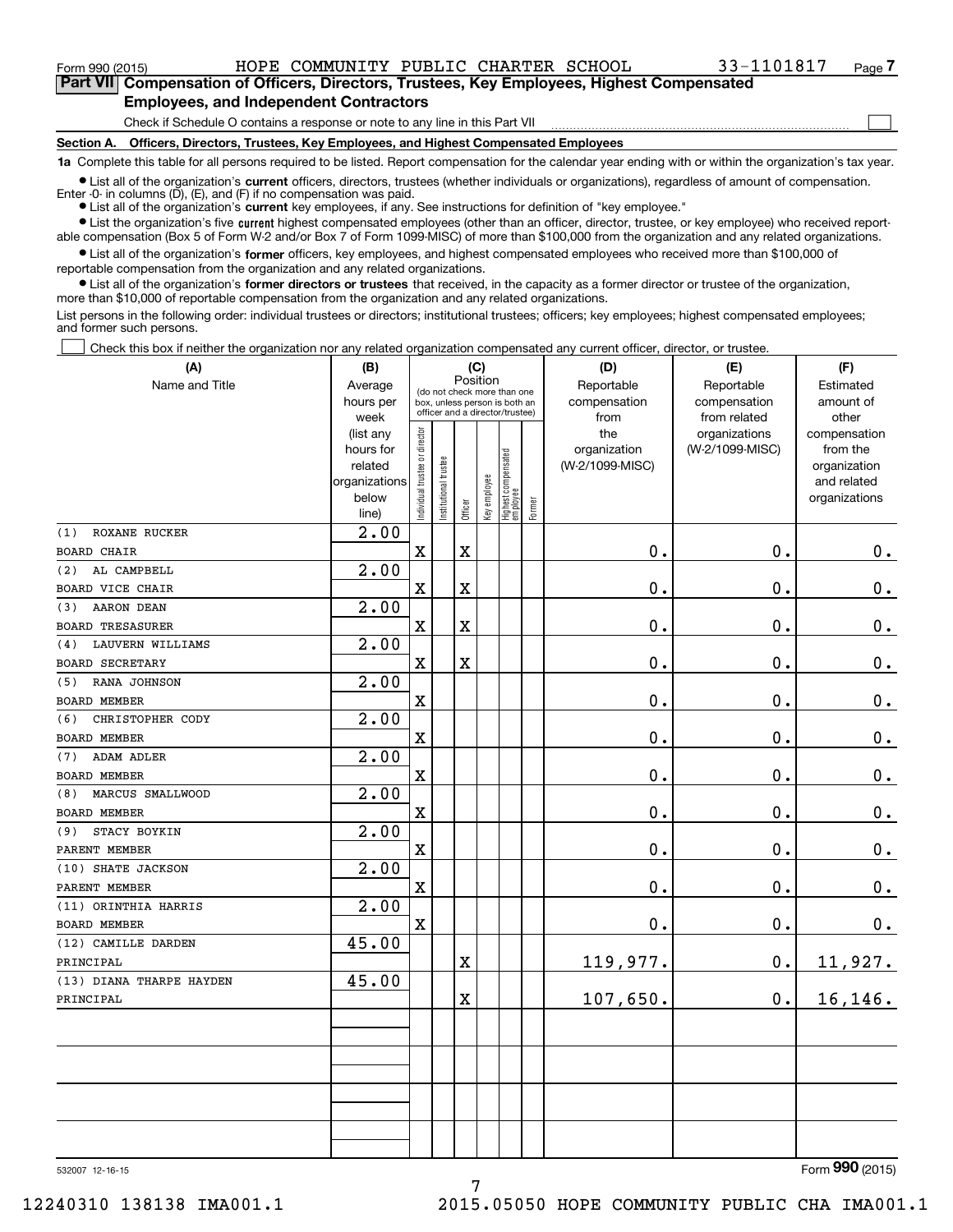|              | HOPE COMMUNITY PUBLIC CHARTER SCHOOL<br>Form 990 (2015)                                                                                                                                  |                        |                                |                       |          |              |                                                                  |        |                                 | 33-1101817      |                  |                 |                          | Page 8 |
|--------------|------------------------------------------------------------------------------------------------------------------------------------------------------------------------------------------|------------------------|--------------------------------|-----------------------|----------|--------------|------------------------------------------------------------------|--------|---------------------------------|-----------------|------------------|-----------------|--------------------------|--------|
|              | <b>Part VII</b><br>Section A. Officers, Directors, Trustees, Key Employees, and Highest Compensated Employees (continued)                                                                |                        |                                |                       |          |              |                                                                  |        |                                 |                 |                  |                 |                          |        |
|              | (A)                                                                                                                                                                                      | (B)                    |                                |                       | (C)      |              |                                                                  |        | (D)                             | (E)             |                  |                 | (F)                      |        |
|              | Name and title                                                                                                                                                                           | Average                |                                |                       | Position |              | (do not check more than one                                      |        | Reportable                      | Reportable      |                  |                 | Estimated                |        |
|              |                                                                                                                                                                                          | hours per              |                                |                       |          |              | box, unless person is both an<br>officer and a director/trustee) |        | compensation                    | compensation    |                  |                 | amount of                |        |
|              |                                                                                                                                                                                          | week                   |                                |                       |          |              |                                                                  |        | from                            | from related    |                  |                 | other                    |        |
|              |                                                                                                                                                                                          | (list any<br>hours for |                                |                       |          |              |                                                                  |        | the                             | organizations   |                  |                 | compensation             |        |
|              |                                                                                                                                                                                          | related                |                                |                       |          |              |                                                                  |        | organization<br>(W-2/1099-MISC) | (W-2/1099-MISC) |                  |                 | from the<br>organization |        |
|              |                                                                                                                                                                                          | organizations          |                                |                       |          |              |                                                                  |        |                                 |                 |                  |                 | and related              |        |
|              |                                                                                                                                                                                          | below                  | Individual trustee or director | Institutional trustee |          |              |                                                                  |        |                                 |                 |                  |                 | organizations            |        |
|              |                                                                                                                                                                                          | line)                  |                                |                       | Officer  | key employee | Highest compensated<br>employee                                  | Former |                                 |                 |                  |                 |                          |        |
|              |                                                                                                                                                                                          |                        |                                |                       |          |              |                                                                  |        |                                 |                 |                  |                 |                          |        |
|              |                                                                                                                                                                                          |                        |                                |                       |          |              |                                                                  |        |                                 |                 |                  |                 |                          |        |
|              |                                                                                                                                                                                          |                        |                                |                       |          |              |                                                                  |        |                                 |                 |                  |                 |                          |        |
|              |                                                                                                                                                                                          |                        |                                |                       |          |              |                                                                  |        |                                 |                 |                  |                 |                          |        |
|              |                                                                                                                                                                                          |                        |                                |                       |          |              |                                                                  |        |                                 |                 |                  |                 |                          |        |
|              |                                                                                                                                                                                          |                        |                                |                       |          |              |                                                                  |        |                                 |                 |                  |                 |                          |        |
|              |                                                                                                                                                                                          |                        |                                |                       |          |              |                                                                  |        |                                 |                 |                  |                 |                          |        |
|              |                                                                                                                                                                                          |                        |                                |                       |          |              |                                                                  |        |                                 |                 |                  |                 |                          |        |
|              |                                                                                                                                                                                          |                        |                                |                       |          |              |                                                                  |        |                                 |                 |                  |                 |                          |        |
|              |                                                                                                                                                                                          |                        |                                |                       |          |              |                                                                  |        |                                 |                 |                  |                 |                          |        |
|              |                                                                                                                                                                                          |                        |                                |                       |          |              |                                                                  |        |                                 |                 |                  |                 |                          |        |
|              |                                                                                                                                                                                          |                        |                                |                       |          |              |                                                                  |        |                                 |                 |                  |                 |                          |        |
|              |                                                                                                                                                                                          |                        |                                |                       |          |              |                                                                  |        |                                 |                 |                  |                 |                          |        |
|              |                                                                                                                                                                                          |                        |                                |                       |          |              |                                                                  |        |                                 |                 |                  |                 |                          |        |
|              |                                                                                                                                                                                          |                        |                                |                       |          |              |                                                                  |        | 227,627.                        |                 | 0.               |                 | 28,073.                  |        |
|              |                                                                                                                                                                                          |                        |                                |                       |          |              |                                                                  |        | $\overline{0}$ .                |                 | $\overline{0}$ . |                 |                          | 0.     |
|              |                                                                                                                                                                                          |                        |                                |                       |          |              |                                                                  |        | 227,627.                        |                 | $\overline{0}$ . |                 | 28,073.                  |        |
| $\mathbf{2}$ | Total number of individuals (including but not limited to those listed above) who received more than \$100,000 of reportable<br>compensation from the organization $\blacktriangleright$ |                        |                                |                       |          |              |                                                                  |        |                                 |                 |                  |                 |                          | 2      |
|              |                                                                                                                                                                                          |                        |                                |                       |          |              |                                                                  |        |                                 |                 |                  |                 | Yes                      | No     |
| з            | Did the organization list any former officer, director, or trustee, key employee, or highest compensated employee on                                                                     |                        |                                |                       |          |              |                                                                  |        |                                 |                 |                  |                 |                          |        |
|              | line 1a? If "Yes," complete Schedule J for such individual manufactured contained and the 1a? If "Yes," complete Schedule J for such individual                                          |                        |                                |                       |          |              |                                                                  |        |                                 |                 |                  | 3               |                          | х      |
| 4            | For any individual listed on line 1a, is the sum of reportable compensation and other compensation from the organization                                                                 |                        |                                |                       |          |              |                                                                  |        |                                 |                 |                  |                 |                          |        |
|              |                                                                                                                                                                                          |                        |                                |                       |          |              |                                                                  |        |                                 |                 |                  | 4               |                          | х      |
| 5            | Did any person listed on line 1a receive or accrue compensation from any unrelated organization or individual for services                                                               |                        |                                |                       |          |              |                                                                  |        |                                 |                 |                  |                 |                          |        |
|              |                                                                                                                                                                                          |                        |                                |                       |          |              |                                                                  |        |                                 |                 |                  | 5               |                          | X      |
|              | <b>Section B. Independent Contractors</b>                                                                                                                                                |                        |                                |                       |          |              |                                                                  |        |                                 |                 |                  |                 |                          |        |
| 1            | Complete this table for your five highest compensated independent contractors that received more than \$100,000 of compensation from                                                     |                        |                                |                       |          |              |                                                                  |        |                                 |                 |                  |                 |                          |        |
|              | the organization. Report compensation for the calendar year ending with or within the organization's tax year.                                                                           |                        |                                |                       |          |              |                                                                  |        |                                 |                 |                  |                 |                          |        |
|              | (A)                                                                                                                                                                                      |                        |                                |                       |          |              |                                                                  |        | (B)<br>Description of services  |                 |                  | (C)             |                          |        |
|              | Name and business address<br>IMAGINE SCHOOLS DC REGIONAL OFFICE                                                                                                                          |                        |                                |                       |          |              |                                                                  |        |                                 |                 |                  | Compensation    |                          |        |
|              | 4415 NICOLE DR. SUITE C, LANHAM, MD 20706                                                                                                                                                |                        |                                |                       |          |              |                                                                  |        | STRATEGIC MANAGEMENT            |                 |                  | 1,934,611.      |                          |        |
|              | REVOLUTION FOODS                                                                                                                                                                         |                        |                                |                       |          |              |                                                                  |        |                                 |                 |                  |                 |                          |        |
|              | PO BOX 742769, LOS ANGELES, CA 90074                                                                                                                                                     |                        |                                |                       |          |              |                                                                  |        | <b>FOOD CONTRACTOR</b>          |                 |                  |                 |                          |        |
|              | IMAGINE SCHOOLS                                                                                                                                                                          |                        |                                |                       |          |              |                                                                  |        |                                 |                 |                  |                 | 491,028.                 |        |
|              |                                                                                                                                                                                          |                        |                                |                       |          |              |                                                                  |        | MANAGEMENT COMPANY              |                 |                  |                 |                          |        |
|              | 1005 GLEBE ROAD #610, ARLINGTON, VA 22201<br>PARADIGM THERAPY PARTNERS                                                                                                                   |                        |                                |                       |          |              |                                                                  |        | SPECIAL THERAPY                 |                 |                  |                 | 472,925.                 |        |
|              | 6368 COVENTRY WAY #363, CLINTON, MD 20735                                                                                                                                                |                        |                                |                       |          |              |                                                                  |        | SERVICES                        |                 |                  |                 | 259, 264.                |        |
|              |                                                                                                                                                                                          |                        |                                |                       |          |              |                                                                  |        |                                 |                 |                  |                 |                          |        |
|              |                                                                                                                                                                                          |                        |                                |                       |          |              |                                                                  |        |                                 |                 |                  |                 |                          |        |
| 2            | Total number of independent contractors (including but not limited to those listed above) who received more than                                                                         |                        |                                |                       |          | 4            |                                                                  |        |                                 |                 |                  |                 |                          |        |
|              | \$100,000 of compensation from the organization                                                                                                                                          |                        |                                |                       |          |              |                                                                  |        |                                 |                 |                  | Form 990 (2015) |                          |        |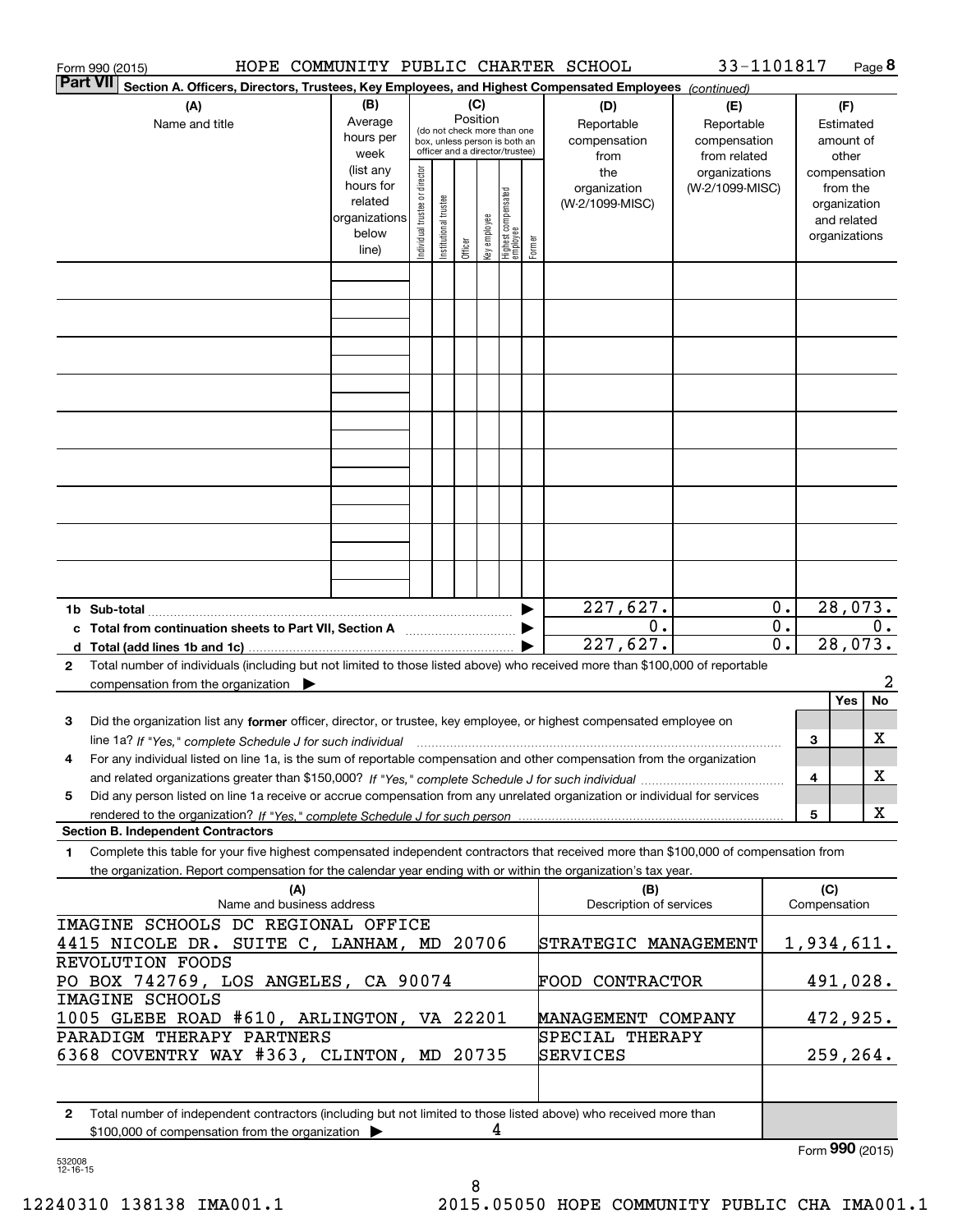| Form 990 (2015)                                           |                                                                                                                       |                                              |                      | HOPE COMMUNITY PUBLIC CHARTER SCHOOL |                                                                                                                                                                                                                                                                                                                                                                                                                                                                            | 33-1101817                       | Page 9                                                             |
|-----------------------------------------------------------|-----------------------------------------------------------------------------------------------------------------------|----------------------------------------------|----------------------|--------------------------------------|----------------------------------------------------------------------------------------------------------------------------------------------------------------------------------------------------------------------------------------------------------------------------------------------------------------------------------------------------------------------------------------------------------------------------------------------------------------------------|----------------------------------|--------------------------------------------------------------------|
| <b>Part VIII</b>                                          | <b>Statement of Revenue</b>                                                                                           |                                              |                      |                                      |                                                                                                                                                                                                                                                                                                                                                                                                                                                                            |                                  |                                                                    |
|                                                           | Check if Schedule O contains a response or note to any line in this Part VIII                                         |                                              |                      | (A)<br>Total revenue                 | $\begin{array}{c c c c c c} \hline \multicolumn{3}{c }{(B)} & (C) & \multicolumn{3}{c }{\phantom{a}5} & \multicolumn{3}{c }{\phantom{a}5} & \multicolumn{3}{c }{\phantom{a}5} & \multicolumn{3}{c }{\phantom{a}5} & \multicolumn{3}{c }{\phantom{a}5} & \multicolumn{3}{c }{\phantom{a}5} & \multicolumn{3}{c }{\phantom{a}5} & \multicolumn{3}{c }{\phantom{a}5} & \multicolumn{3}{c }{\phantom{a}5} & \multicolumn{3}{c }{\$<br>Related or<br>exempt function<br>revenue | Unrelated<br>business<br>revenue | (D)<br>Revenue excluded<br>from tax under<br>sections<br>512 - 514 |
|                                                           | 1 a Federated campaigns                                                                                               | 1a                                           |                      |                                      |                                                                                                                                                                                                                                                                                                                                                                                                                                                                            |                                  |                                                                    |
|                                                           | <b>b</b> Membership dues                                                                                              | 1 <sub>b</sub>                               |                      |                                      |                                                                                                                                                                                                                                                                                                                                                                                                                                                                            |                                  |                                                                    |
|                                                           | c Fundraising events                                                                                                  | 1 <sub>c</sub>                               |                      |                                      |                                                                                                                                                                                                                                                                                                                                                                                                                                                                            |                                  |                                                                    |
|                                                           | d Related organizations                                                                                               | 1 <sub>d</sub>                               |                      |                                      |                                                                                                                                                                                                                                                                                                                                                                                                                                                                            |                                  |                                                                    |
|                                                           | e Government grants (contributions)                                                                                   | 1e                                           | 15,889,596.          |                                      |                                                                                                                                                                                                                                                                                                                                                                                                                                                                            |                                  |                                                                    |
|                                                           | f All other contributions, gifts, grants, and                                                                         |                                              |                      |                                      |                                                                                                                                                                                                                                                                                                                                                                                                                                                                            |                                  |                                                                    |
|                                                           | similar amounts not included above                                                                                    | 1f                                           | 104,076.             |                                      |                                                                                                                                                                                                                                                                                                                                                                                                                                                                            |                                  |                                                                    |
| Contributions, Gifts, Grants<br>and Other Similar Amounts | g Noncash contributions included in lines 1a-1f: \$                                                                   |                                              |                      | 15,993,672.                          |                                                                                                                                                                                                                                                                                                                                                                                                                                                                            |                                  |                                                                    |
|                                                           |                                                                                                                       |                                              | <b>Business Code</b> |                                      |                                                                                                                                                                                                                                                                                                                                                                                                                                                                            |                                  |                                                                    |
| 2 a                                                       | <u> Alexandria de la contrada de la contrada de la contrada de la contrada de la contrada de la contrada de la c</u>  |                                              |                      |                                      |                                                                                                                                                                                                                                                                                                                                                                                                                                                                            |                                  |                                                                    |
| b                                                         | <u> 1989 - Johann Harry Harry Harry Harry Harry Harry Harry Harry Harry Harry Harry Harry Harry Harry Harry Harry</u> |                                              |                      |                                      |                                                                                                                                                                                                                                                                                                                                                                                                                                                                            |                                  |                                                                    |
| c                                                         | <u> 1989 - Johann Barn, fransk politik amerikansk politik (</u>                                                       |                                              |                      |                                      |                                                                                                                                                                                                                                                                                                                                                                                                                                                                            |                                  |                                                                    |
| Program Service<br>Revenue<br>d                           | <u> 1989 - Johann Stein, mars an de Frankryk († 1958)</u>                                                             |                                              |                      |                                      |                                                                                                                                                                                                                                                                                                                                                                                                                                                                            |                                  |                                                                    |
| е                                                         |                                                                                                                       | <u> 1980 - Andrea Andrew Maria (b. 1980)</u> |                      |                                      |                                                                                                                                                                                                                                                                                                                                                                                                                                                                            |                                  |                                                                    |
|                                                           | f All other program service revenue                                                                                   |                                              |                      |                                      |                                                                                                                                                                                                                                                                                                                                                                                                                                                                            |                                  |                                                                    |
| a                                                         |                                                                                                                       |                                              |                      |                                      |                                                                                                                                                                                                                                                                                                                                                                                                                                                                            |                                  |                                                                    |
| 3                                                         | Investment income (including dividends, interest, and                                                                 |                                              |                      |                                      |                                                                                                                                                                                                                                                                                                                                                                                                                                                                            |                                  |                                                                    |
|                                                           |                                                                                                                       |                                              |                      |                                      |                                                                                                                                                                                                                                                                                                                                                                                                                                                                            |                                  |                                                                    |
| 4                                                         | Income from investment of tax-exempt bond proceeds                                                                    |                                              |                      |                                      |                                                                                                                                                                                                                                                                                                                                                                                                                                                                            |                                  |                                                                    |
| 5                                                         |                                                                                                                       |                                              |                      |                                      |                                                                                                                                                                                                                                                                                                                                                                                                                                                                            |                                  |                                                                    |
|                                                           |                                                                                                                       | (i) Real                                     | (ii) Personal        |                                      |                                                                                                                                                                                                                                                                                                                                                                                                                                                                            |                                  |                                                                    |
|                                                           | 6 a Gross rents                                                                                                       | and the control of the control of            |                      |                                      |                                                                                                                                                                                                                                                                                                                                                                                                                                                                            |                                  |                                                                    |
|                                                           | <b>b</b> Less: rental expenses                                                                                        |                                              |                      |                                      |                                                                                                                                                                                                                                                                                                                                                                                                                                                                            |                                  |                                                                    |
|                                                           | c Rental income or (loss)                                                                                             | and the control of the control of            |                      |                                      |                                                                                                                                                                                                                                                                                                                                                                                                                                                                            |                                  |                                                                    |
|                                                           |                                                                                                                       |                                              |                      |                                      |                                                                                                                                                                                                                                                                                                                                                                                                                                                                            |                                  |                                                                    |
|                                                           | 7 a Gross amount from sales of<br>assets other than inventory                                                         | (i) Securities                               | (ii) Other           |                                      |                                                                                                                                                                                                                                                                                                                                                                                                                                                                            |                                  |                                                                    |
|                                                           | <b>b</b> Less: cost or other basis                                                                                    |                                              |                      |                                      |                                                                                                                                                                                                                                                                                                                                                                                                                                                                            |                                  |                                                                    |
|                                                           | and sales expenses                                                                                                    |                                              |                      |                                      |                                                                                                                                                                                                                                                                                                                                                                                                                                                                            |                                  |                                                                    |
|                                                           |                                                                                                                       |                                              |                      |                                      |                                                                                                                                                                                                                                                                                                                                                                                                                                                                            |                                  |                                                                    |
|                                                           |                                                                                                                       |                                              |                      |                                      |                                                                                                                                                                                                                                                                                                                                                                                                                                                                            |                                  |                                                                    |
|                                                           | 8 a Gross income from fundraising events (not<br>including \$                                                         |                                              |                      |                                      |                                                                                                                                                                                                                                                                                                                                                                                                                                                                            |                                  |                                                                    |
|                                                           | contributions reported on line 1c). See                                                                               |                                              |                      |                                      |                                                                                                                                                                                                                                                                                                                                                                                                                                                                            |                                  |                                                                    |
| <b>Other Revenue</b>                                      |                                                                                                                       |                                              |                      |                                      |                                                                                                                                                                                                                                                                                                                                                                                                                                                                            |                                  |                                                                    |
|                                                           |                                                                                                                       | $\mathbf b$                                  |                      |                                      |                                                                                                                                                                                                                                                                                                                                                                                                                                                                            |                                  |                                                                    |
|                                                           | c Net income or (loss) from fundraising events                                                                        |                                              | .                    |                                      |                                                                                                                                                                                                                                                                                                                                                                                                                                                                            |                                  |                                                                    |
|                                                           | 9 a Gross income from gaming activities. See                                                                          |                                              |                      |                                      |                                                                                                                                                                                                                                                                                                                                                                                                                                                                            |                                  |                                                                    |
|                                                           |                                                                                                                       |                                              |                      |                                      |                                                                                                                                                                                                                                                                                                                                                                                                                                                                            |                                  |                                                                    |
|                                                           |                                                                                                                       | $\mathbf b$                                  |                      |                                      |                                                                                                                                                                                                                                                                                                                                                                                                                                                                            |                                  |                                                                    |
|                                                           |                                                                                                                       |                                              |                      |                                      |                                                                                                                                                                                                                                                                                                                                                                                                                                                                            |                                  |                                                                    |
|                                                           | 10 a Gross sales of inventory, less returns                                                                           |                                              |                      |                                      |                                                                                                                                                                                                                                                                                                                                                                                                                                                                            |                                  |                                                                    |
|                                                           |                                                                                                                       |                                              |                      |                                      |                                                                                                                                                                                                                                                                                                                                                                                                                                                                            |                                  |                                                                    |
|                                                           | <b>b</b> Less: cost of goods sold $\begin{bmatrix} b & b \end{bmatrix}$                                               |                                              |                      |                                      |                                                                                                                                                                                                                                                                                                                                                                                                                                                                            |                                  |                                                                    |
|                                                           | c Net income or (loss) from sales of inventory                                                                        |                                              |                      |                                      |                                                                                                                                                                                                                                                                                                                                                                                                                                                                            |                                  |                                                                    |
|                                                           | Miscellaneous Revenue                                                                                                 |                                              | <b>Business Code</b> |                                      |                                                                                                                                                                                                                                                                                                                                                                                                                                                                            |                                  |                                                                    |
|                                                           | 11 a OTHER REVENUE                                                                                                    |                                              | 900099               | 194,169.                             | 194,169.                                                                                                                                                                                                                                                                                                                                                                                                                                                                   |                                  |                                                                    |
| b                                                         | the control of the control of the control of the control of the control of the control of                             |                                              |                      |                                      |                                                                                                                                                                                                                                                                                                                                                                                                                                                                            |                                  |                                                                    |
| c                                                         | the control of the control of the control of the control of the control of the control of                             |                                              |                      |                                      |                                                                                                                                                                                                                                                                                                                                                                                                                                                                            |                                  |                                                                    |
|                                                           |                                                                                                                       |                                              |                      |                                      |                                                                                                                                                                                                                                                                                                                                                                                                                                                                            |                                  |                                                                    |
|                                                           |                                                                                                                       |                                              |                      | 194,169.                             |                                                                                                                                                                                                                                                                                                                                                                                                                                                                            |                                  |                                                                    |
| 12                                                        |                                                                                                                       |                                              |                      | 16, 187, 841.                        | 194,169.                                                                                                                                                                                                                                                                                                                                                                                                                                                                   | 0.                               | 0.<br>Form 990 (2015)                                              |

532009 12-16-15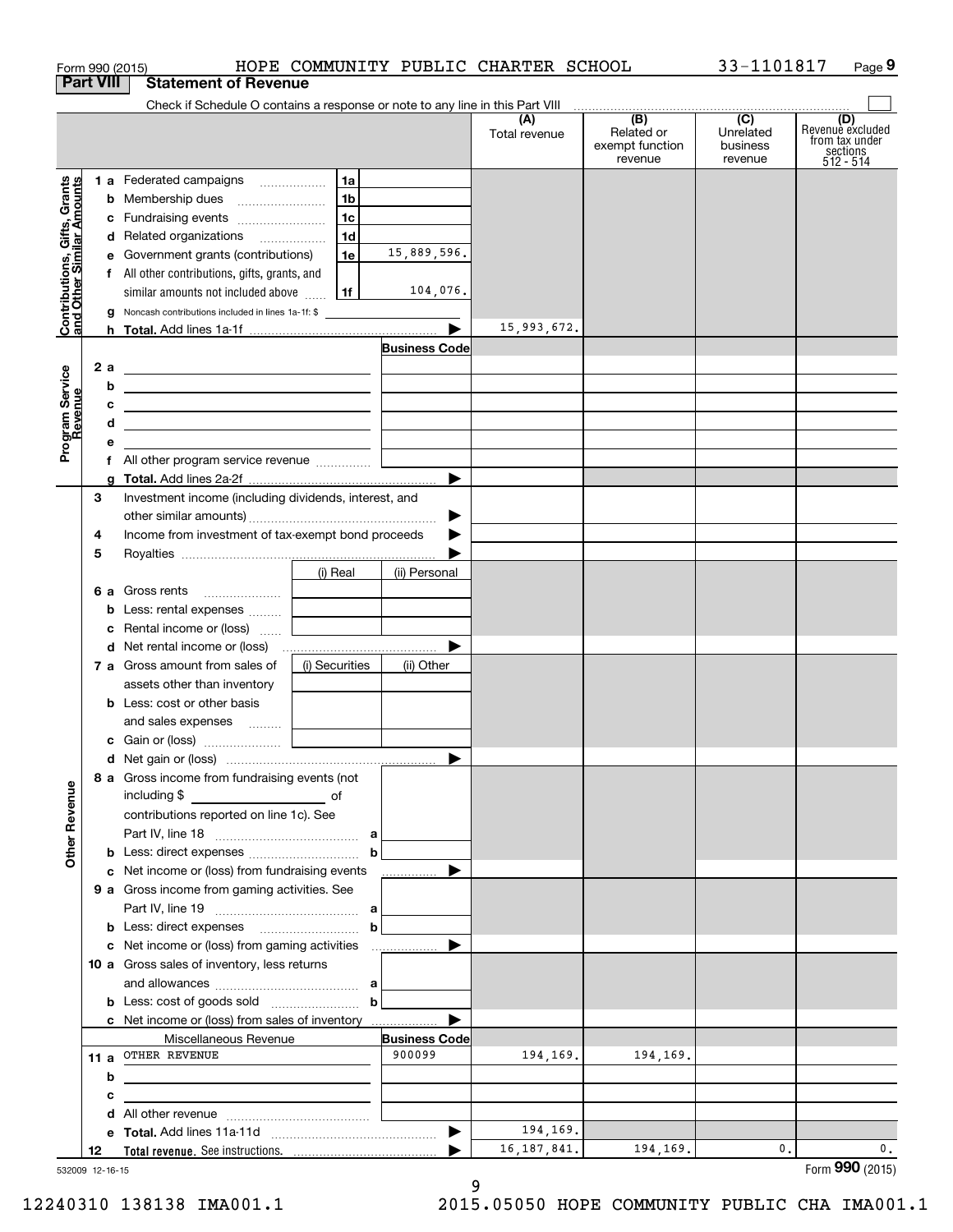$_{\rm Form}$   $_{990}$  (2015) <code>BOPE COMMUNITY PUBLIC CHARTER SCHOOL</code>  $_{\rm 33-1101817}$   $_{\rm Page}$ **Part IX | Statement of Functional Expenses** 

**10**

|              | Section 501(c)(3) and 501(c)(4) organizations must complete all columns. All other organizations must complete column (A).<br>Check if Schedule O contains a response or note to any line in this Part IX |                       |                        |                       |                    |
|--------------|-----------------------------------------------------------------------------------------------------------------------------------------------------------------------------------------------------------|-----------------------|------------------------|-----------------------|--------------------|
|              | Do not include amounts reported on lines 6b,                                                                                                                                                              | (A)<br>Total expenses | (B)<br>Program service | (C)<br>Management and | (D)<br>Fundraising |
|              | 7b, 8b, 9b, and 10b of Part VIII.                                                                                                                                                                         |                       | expenses               | general expenses      | expenses           |
| 1.           | Grants and other assistance to domestic organizations                                                                                                                                                     |                       |                        |                       |                    |
|              | and domestic governments. See Part IV, line 21                                                                                                                                                            |                       |                        |                       |                    |
| $\mathbf{2}$ | Grants and other assistance to domestic                                                                                                                                                                   |                       |                        |                       |                    |
|              | individuals. See Part IV, line 22                                                                                                                                                                         |                       |                        |                       |                    |
| 3            | Grants and other assistance to foreign                                                                                                                                                                    |                       |                        |                       |                    |
|              | organizations, foreign governments, and foreign                                                                                                                                                           |                       |                        |                       |                    |
|              | individuals. See Part IV, lines 15 and 16                                                                                                                                                                 |                       |                        |                       |                    |
| 4            | Benefits paid to or for members                                                                                                                                                                           |                       |                        |                       |                    |
| 5            | Compensation of current officers, directors,                                                                                                                                                              | 255,700.              | 251,642.               | 4,058.                |                    |
|              | trustees, and key employees<br>Compensation not included above, to disqualified                                                                                                                           |                       |                        |                       |                    |
| 6            | persons (as defined under section 4958(f)(1)) and                                                                                                                                                         |                       |                        |                       |                    |
|              | persons described in section 4958(c)(3)(B)                                                                                                                                                                |                       |                        |                       |                    |
| 7            | 1.1.1.1.1.1.1                                                                                                                                                                                             | 5,957,645.            | 5,863,047.             | 94,598.               |                    |
| 8            | Pension plan accruals and contributions (include                                                                                                                                                          |                       |                        |                       |                    |
|              | section 401(k) and 403(b) employer contributions)                                                                                                                                                         |                       |                        |                       |                    |
| 9            |                                                                                                                                                                                                           | 829,854.              | 804,958.               | 24,896.               |                    |
| 10           |                                                                                                                                                                                                           | 495,585.              | 480, 717.              | 14,868.               |                    |
| 11           | Fees for services (non-employees):                                                                                                                                                                        |                       |                        |                       |                    |
| а            |                                                                                                                                                                                                           | 1,934,611.            |                        | 1,934,611.            |                    |
| b            |                                                                                                                                                                                                           | 25,796.               | 12,898.                | 12,898.               |                    |
| c            |                                                                                                                                                                                                           | 23,830.               | 11,915.                | 11,915.               |                    |
| d            |                                                                                                                                                                                                           |                       |                        |                       |                    |
| e            | Professional fundraising services. See Part IV, line 17                                                                                                                                                   |                       |                        |                       |                    |
| f            | Investment management fees                                                                                                                                                                                |                       |                        |                       |                    |
| $\mathbf{q}$ | Other. (If line 11g amount exceeds 10% of line 25,                                                                                                                                                        |                       |                        |                       |                    |
|              | column (A) amount, list line 11g expenses on Sch 0.)                                                                                                                                                      | 48,182.               | 24,091.                | 24,091.               |                    |
| 12           |                                                                                                                                                                                                           | 40,835.               | 20,417.                | 20,418.               |                    |
| 13           |                                                                                                                                                                                                           | 198,606.              | 99,302.                | $\overline{99,304}$ . |                    |
| 14           |                                                                                                                                                                                                           | 35, 277.              | 17,638.                | 17,639.               |                    |
| 15           |                                                                                                                                                                                                           |                       |                        |                       |                    |
| 16           |                                                                                                                                                                                                           | 3, 273, 749.          | 3, 110, 061.           | 163,688.              |                    |
| 17           |                                                                                                                                                                                                           |                       |                        |                       |                    |
| 18           | Payments of travel or entertainment expenses<br>for any federal, state, or local public officials                                                                                                         |                       |                        |                       |                    |
|              | Conferences, conventions, and meetings                                                                                                                                                                    |                       |                        |                       |                    |
| 19<br>20     | Interest                                                                                                                                                                                                  |                       |                        |                       |                    |
| 21           |                                                                                                                                                                                                           |                       |                        |                       |                    |
| 22           | Depreciation, depletion, and amortization                                                                                                                                                                 | 174,446.              | 165,724.               | 8,722.                |                    |
| 23           | Insurance                                                                                                                                                                                                 | 135,659.              | 128,876.               | 6,783.                |                    |
| 24           | Other expenses. Itemize expenses not covered                                                                                                                                                              |                       |                        |                       |                    |
|              | above. (List miscellaneous expenses in line 24e. If line                                                                                                                                                  |                       |                        |                       |                    |
|              | 24e amount exceeds 10% of line 25, column (A)<br>amount, list line 24e expenses on Schedule 0.)                                                                                                           |                       |                        |                       |                    |
| a            | DIRECT STUDENT COSTS                                                                                                                                                                                      | 1,512,834.            | 1,512,834.             |                       |                    |
| b            | CHARTER ADMINISTRATION                                                                                                                                                                                    | 158,003.              | 158,003.               |                       |                    |
|              | START UP DEVELOPMENT AL                                                                                                                                                                                   | 60,000.               |                        | 60,000.               |                    |
| d            | <b>BOARD EXPENSES</b>                                                                                                                                                                                     | 12,742.               |                        | 12,742.               |                    |
|              | e All other expenses                                                                                                                                                                                      |                       |                        |                       |                    |
| 25           | Total functional expenses. Add lines 1 through 24e                                                                                                                                                        | 15, 173, 354.         | 12,662,123.            | 2,511,231.            | 0.                 |
| 26           | Joint costs. Complete this line only if the organization                                                                                                                                                  |                       |                        |                       |                    |
|              | reported in column (B) joint costs from a combined                                                                                                                                                        |                       |                        |                       |                    |
|              | educational campaign and fundraising solicitation.                                                                                                                                                        |                       |                        |                       |                    |
|              | Check here<br>if following SOP 98-2 (ASC 958-720)<br>532010 12-16-15                                                                                                                                      |                       |                        |                       | Form 990 (2015)    |
|              |                                                                                                                                                                                                           |                       |                        |                       |                    |

10

12240310 138138 IMA001.1 2015.05050 HOPE COMMUNITY PUBLIC CHA IMA001.1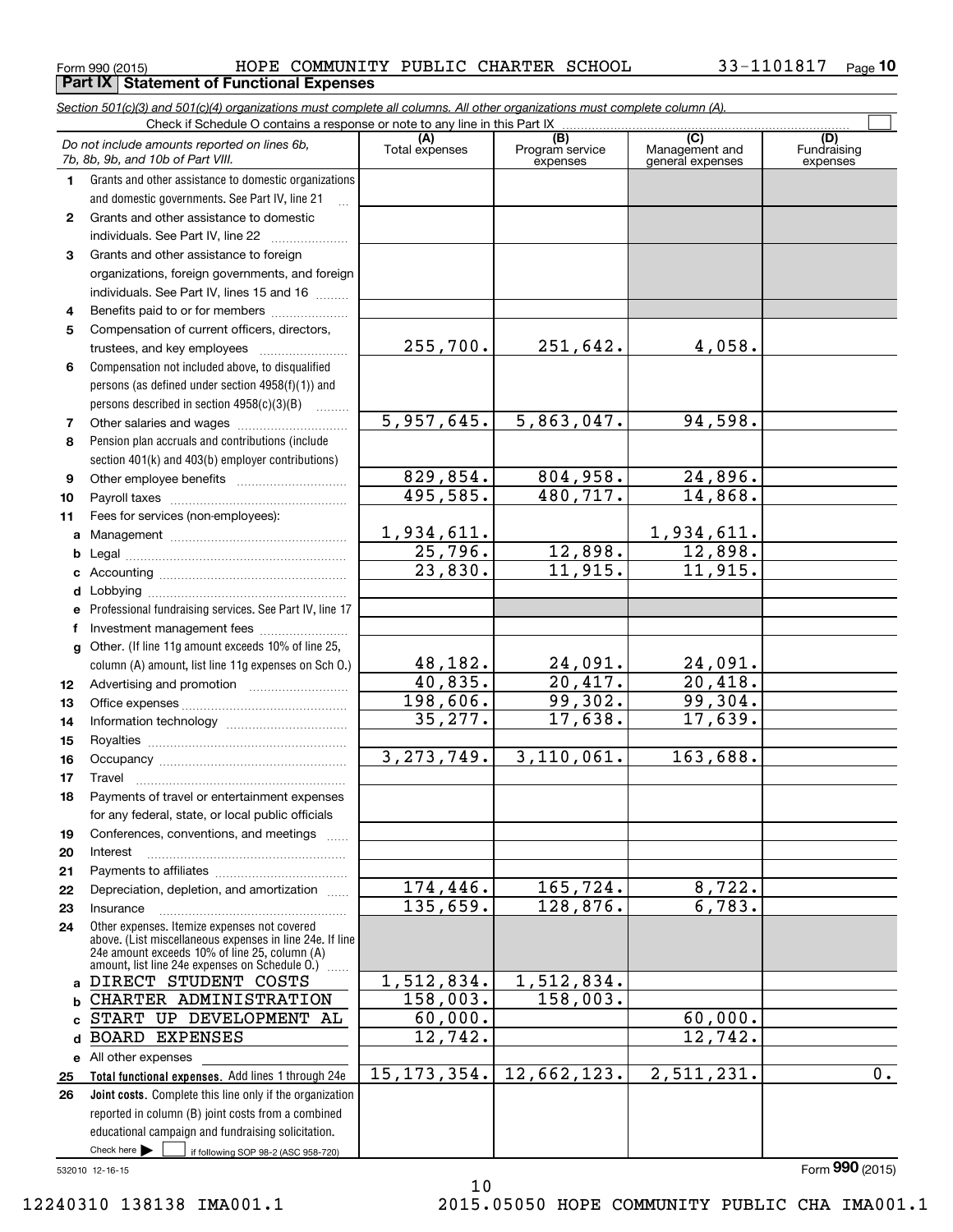| <b>Sheet</b>                                                           |  |
|------------------------------------------------------------------------|--|
| $h$ adula $\cap$ aantaina a raananaa ar nata ta amulina in thia Dart V |  |

|                             |    |                                                                                                                                     |                                                                                                                                                            |          | (A)<br>Beginning of year   |                 | (B)<br>End of year |
|-----------------------------|----|-------------------------------------------------------------------------------------------------------------------------------------|------------------------------------------------------------------------------------------------------------------------------------------------------------|----------|----------------------------|-----------------|--------------------|
|                             | 1  |                                                                                                                                     |                                                                                                                                                            |          | 2,925,362.                 | $\blacksquare$  | 3,406,812.         |
|                             | 2  |                                                                                                                                     |                                                                                                                                                            |          |                            | $\mathbf{2}$    |                    |
|                             | з  |                                                                                                                                     |                                                                                                                                                            |          | 683,634.                   | 3               | 679,287.           |
|                             | 4  |                                                                                                                                     |                                                                                                                                                            |          |                            | 4               |                    |
|                             | 5  | Loans and other receivables from current and former officers, directors,                                                            |                                                                                                                                                            |          |                            |                 |                    |
|                             |    | trustees, key employees, and highest compensated employees. Complete                                                                |                                                                                                                                                            |          |                            |                 |                    |
|                             |    |                                                                                                                                     |                                                                                                                                                            |          |                            | 5               |                    |
|                             | 6  | Loans and other receivables from other disqualified persons (as defined under                                                       |                                                                                                                                                            |          |                            |                 |                    |
|                             |    |                                                                                                                                     |                                                                                                                                                            |          |                            |                 |                    |
|                             |    |                                                                                                                                     | section 4958(f)(1)), persons described in section 4958(c)(3)(B), and contributing<br>employers and sponsoring organizations of section 501(c)(9) voluntary |          |                            |                 |                    |
|                             |    | employees' beneficiary organizations (see instr). Complete Part II of Sch L                                                         |                                                                                                                                                            |          |                            | 6               |                    |
| Assets                      | 7  |                                                                                                                                     |                                                                                                                                                            |          |                            | 7               |                    |
|                             | 8  |                                                                                                                                     |                                                                                                                                                            |          |                            | 8               |                    |
|                             | 9  |                                                                                                                                     |                                                                                                                                                            |          | 7,305.                     | 9               | 13,803.            |
|                             |    | 10a Land, buildings, and equipment: cost or other                                                                                   |                                                                                                                                                            |          |                            |                 |                    |
|                             |    |                                                                                                                                     |                                                                                                                                                            |          |                            |                 |                    |
|                             |    |                                                                                                                                     |                                                                                                                                                            |          | 191,210.                   | 10 <sub>c</sub> | 268,546.           |
|                             | 11 |                                                                                                                                     |                                                                                                                                                            |          |                            | 11              |                    |
|                             | 12 |                                                                                                                                     |                                                                                                                                                            |          |                            | 12              |                    |
|                             | 13 |                                                                                                                                     |                                                                                                                                                            |          |                            | 13              |                    |
|                             | 14 |                                                                                                                                     |                                                                                                                                                            | 14       |                            |                 |                    |
|                             | 15 |                                                                                                                                     |                                                                                                                                                            |          |                            | 15              | 223,055.           |
|                             | 16 |                                                                                                                                     |                                                                                                                                                            |          | 3,807,511.                 | 16              | 4,591,503.         |
|                             | 17 |                                                                                                                                     | 1,335,316.                                                                                                                                                 | 17       | 1,104,821.                 |                 |                    |
|                             | 18 |                                                                                                                                     |                                                                                                                                                            | 18       |                            |                 |                    |
|                             | 19 |                                                                                                                                     |                                                                                                                                                            |          | 19                         |                 |                    |
|                             | 20 |                                                                                                                                     |                                                                                                                                                            | 20       |                            |                 |                    |
|                             | 21 | Escrow or custodial account liability. Complete Part IV of Schedule D                                                               |                                                                                                                                                            |          |                            | 21              |                    |
|                             | 22 | Loans and other payables to current and former officers, directors, trustees,                                                       |                                                                                                                                                            |          |                            |                 |                    |
| Liabilities                 |    | key employees, highest compensated employees, and disqualified persons.                                                             |                                                                                                                                                            |          |                            |                 |                    |
|                             |    |                                                                                                                                     |                                                                                                                                                            |          |                            | 22              |                    |
|                             | 23 | Secured mortgages and notes payable to unrelated third parties                                                                      |                                                                                                                                                            |          |                            | 23              |                    |
|                             | 24 |                                                                                                                                     |                                                                                                                                                            |          |                            | 24              |                    |
|                             | 25 | Other liabilities (including federal income tax, payables to related third                                                          |                                                                                                                                                            |          |                            |                 |                    |
|                             |    | parties, and other liabilities not included on lines 17-24). Complete Part X of                                                     |                                                                                                                                                            |          |                            |                 |                    |
|                             |    | Schedule D                                                                                                                          |                                                                                                                                                            |          |                            | 25              |                    |
|                             | 26 |                                                                                                                                     |                                                                                                                                                            |          | 1,335,316.                 | 26              | 1,104,821.         |
|                             |    | Organizations that follow SFAS 117 (ASC 958), check here $\blacktriangleright \begin{array}{ c } \hline X & \text{and} \end{array}$ |                                                                                                                                                            |          |                            |                 |                    |
|                             |    | complete lines 27 through 29, and lines 33 and 34.                                                                                  |                                                                                                                                                            |          |                            |                 |                    |
|                             | 27 |                                                                                                                                     |                                                                                                                                                            |          | 2,472,195.                 | 27              | 3,486,682.         |
|                             | 28 | Temporarily restricted net assets                                                                                                   |                                                                                                                                                            |          |                            | 28              |                    |
| Net Assets or Fund Balances | 29 | Permanently restricted net assets                                                                                                   |                                                                                                                                                            |          |                            | 29              |                    |
|                             |    | Organizations that do not follow SFAS 117 (ASC 958), check here $\blacktriangleright$                                               |                                                                                                                                                            |          |                            |                 |                    |
|                             |    | and complete lines 30 through 34.                                                                                                   |                                                                                                                                                            |          |                            |                 |                    |
|                             | 30 |                                                                                                                                     |                                                                                                                                                            |          |                            | 30              |                    |
|                             | 31 | Paid-in or capital surplus, or land, building, or equipment fund                                                                    |                                                                                                                                                            |          |                            | 31              |                    |
|                             | 32 | Retained earnings, endowment, accumulated income, or other funds                                                                    |                                                                                                                                                            | $\cdots$ |                            | 32              |                    |
|                             | 33 | Total net assets or fund balances                                                                                                   |                                                                                                                                                            |          | $\overline{2, 472}$ , 195. | 33              | 3,486,682.         |
|                             | 34 |                                                                                                                                     | 3,807,511.                                                                                                                                                 | 34       | 4,591,503.                 |                 |                    |

Form (2015) **990**

**Part X Balance**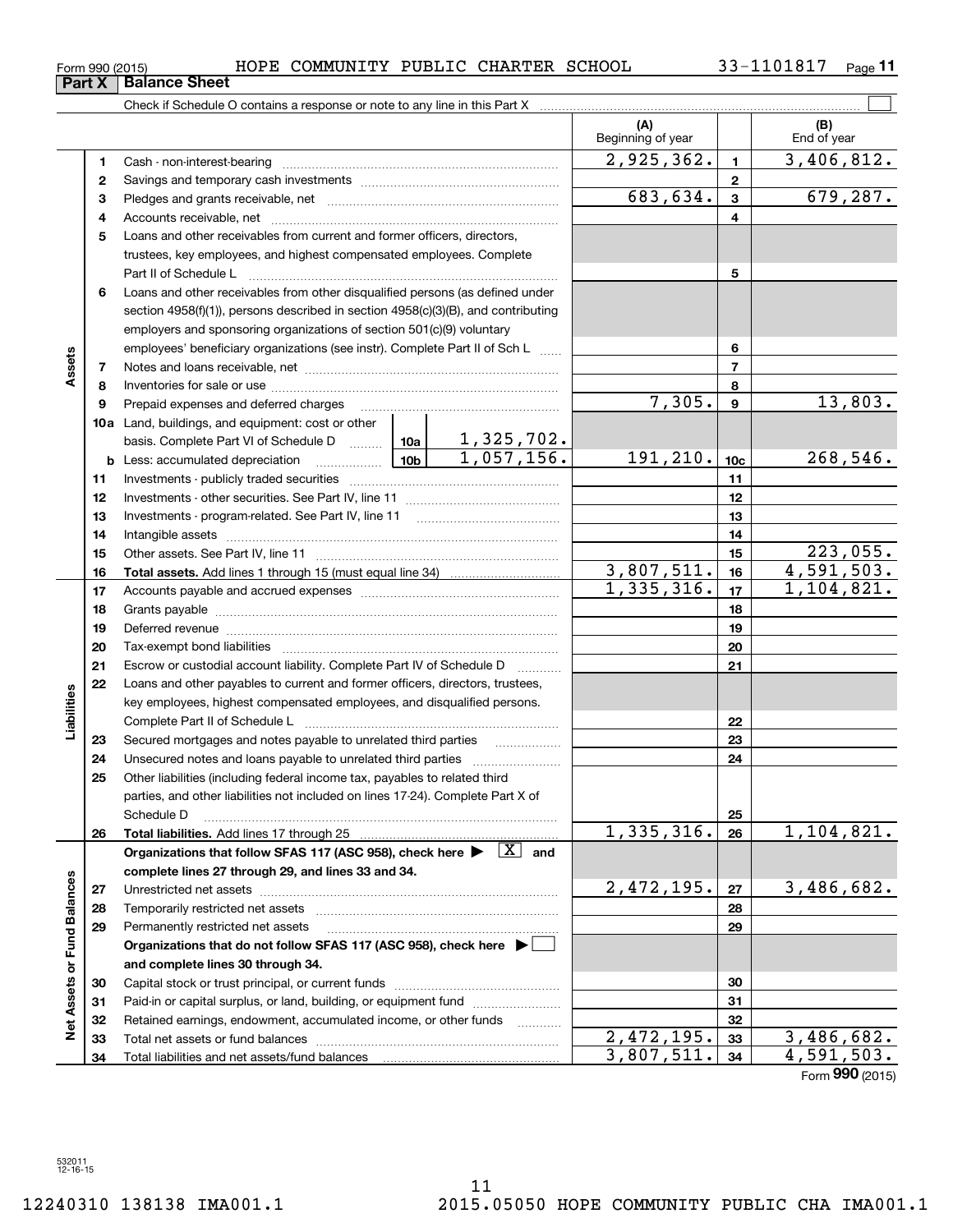|    | HOPE COMMUNITY PUBLIC CHARTER SCHOOL<br>Form 990 (2015)                                                                                                           |                         | 33-1101817               |                 | Page 12                 |
|----|-------------------------------------------------------------------------------------------------------------------------------------------------------------------|-------------------------|--------------------------|-----------------|-------------------------|
|    | Part XI<br><b>Reconciliation of Net Assets</b>                                                                                                                    |                         |                          |                 |                         |
|    | Check if Schedule O contains a response or note to any line in this Part XI [11] [12] Check if Schedule O contains a response or note to any line in this Part XI |                         |                          |                 |                         |
|    |                                                                                                                                                                   |                         |                          |                 |                         |
| 1  | Total revenue (must equal Part VIII, column (A), line 12)                                                                                                         | $\mathbf{1}$            | 16, 187, 841.            |                 |                         |
| 2  |                                                                                                                                                                   | $\mathbf{2}$            | 15, 173, 354.            |                 |                         |
| з  | Revenue less expenses. Subtract line 2 from line 1                                                                                                                | 3                       | 1,014,487.               |                 |                         |
| 4  |                                                                                                                                                                   | $\overline{\mathbf{4}}$ | $\overline{2,472,195}$ . |                 |                         |
| 5  | Net unrealized gains (losses) on investments                                                                                                                      | 5                       |                          |                 |                         |
| 6  | Donated services and use of facilities                                                                                                                            | 6                       |                          |                 |                         |
| 7  | Investment expenses                                                                                                                                               | $\overline{7}$          |                          |                 |                         |
| 8  | Prior period adjustments                                                                                                                                          | 8                       |                          |                 |                         |
| 9  |                                                                                                                                                                   | 9                       |                          |                 | 0.                      |
| 10 | Net assets or fund balances at end of year. Combine lines 3 through 9 (must equal Part X, line 33,                                                                |                         |                          |                 |                         |
|    | column (B))                                                                                                                                                       | 10                      | 3,486,682.               |                 |                         |
|    | <b>Part XII</b> Financial Statements and Reporting                                                                                                                |                         |                          |                 |                         |
|    |                                                                                                                                                                   |                         |                          |                 | $\overline{\mathbf{x}}$ |
|    |                                                                                                                                                                   |                         |                          | <b>Yes</b>      | <b>No</b>               |
| 1  | $\mathbf{X}$ Accrual<br>Accounting method used to prepare the Form 990: <u>June</u> Cash<br>Other                                                                 |                         |                          |                 |                         |
|    | If the organization changed its method of accounting from a prior year or checked "Other," explain in Schedule O.                                                 |                         |                          |                 |                         |
|    |                                                                                                                                                                   |                         | 2a                       |                 | Х                       |
|    | If "Yes," check a box below to indicate whether the financial statements for the year were compiled or reviewed on a                                              |                         |                          |                 |                         |
|    | separate basis, consolidated basis, or both:                                                                                                                      |                         |                          |                 |                         |
|    | Separate basis<br><b>Consolidated basis</b><br>Both consolidated and separate basis                                                                               |                         |                          |                 |                         |
|    | <b>b</b> Were the organization's financial statements audited by an independent accountant?                                                                       |                         | 2 <sub>b</sub>           | X               |                         |
|    | If "Yes," check a box below to indicate whether the financial statements for the year were audited on a separate basis,                                           |                         |                          |                 |                         |
|    | consolidated basis, or both:                                                                                                                                      |                         |                          |                 |                         |
|    | $X$ Separate basis<br><b>Consolidated basis</b><br>Both consolidated and separate basis                                                                           |                         |                          |                 |                         |
|    | c If "Yes" to line 2a or 2b, does the organization have a committee that assumes responsibility for oversight of the audit,                                       |                         |                          |                 |                         |
|    |                                                                                                                                                                   |                         | 2c                       | х               |                         |
|    | If the organization changed either its oversight process or selection process during the tax year, explain in Schedule O.                                         |                         |                          |                 |                         |
|    | 3a As a result of a federal award, was the organization required to undergo an audit or audits as set forth in the Single Audit                                   |                         |                          |                 |                         |
|    |                                                                                                                                                                   |                         | За                       | Х               |                         |
| b  | If "Yes," did the organization undergo the required audit or audits? If the organization did not undergo the required audit                                       |                         |                          |                 |                         |
|    | or audits, explain why in Schedule O and describe any steps taken to undergo such audits                                                                          |                         | 3b                       | х<br><u>nuu</u> |                         |

Form (2015) **990**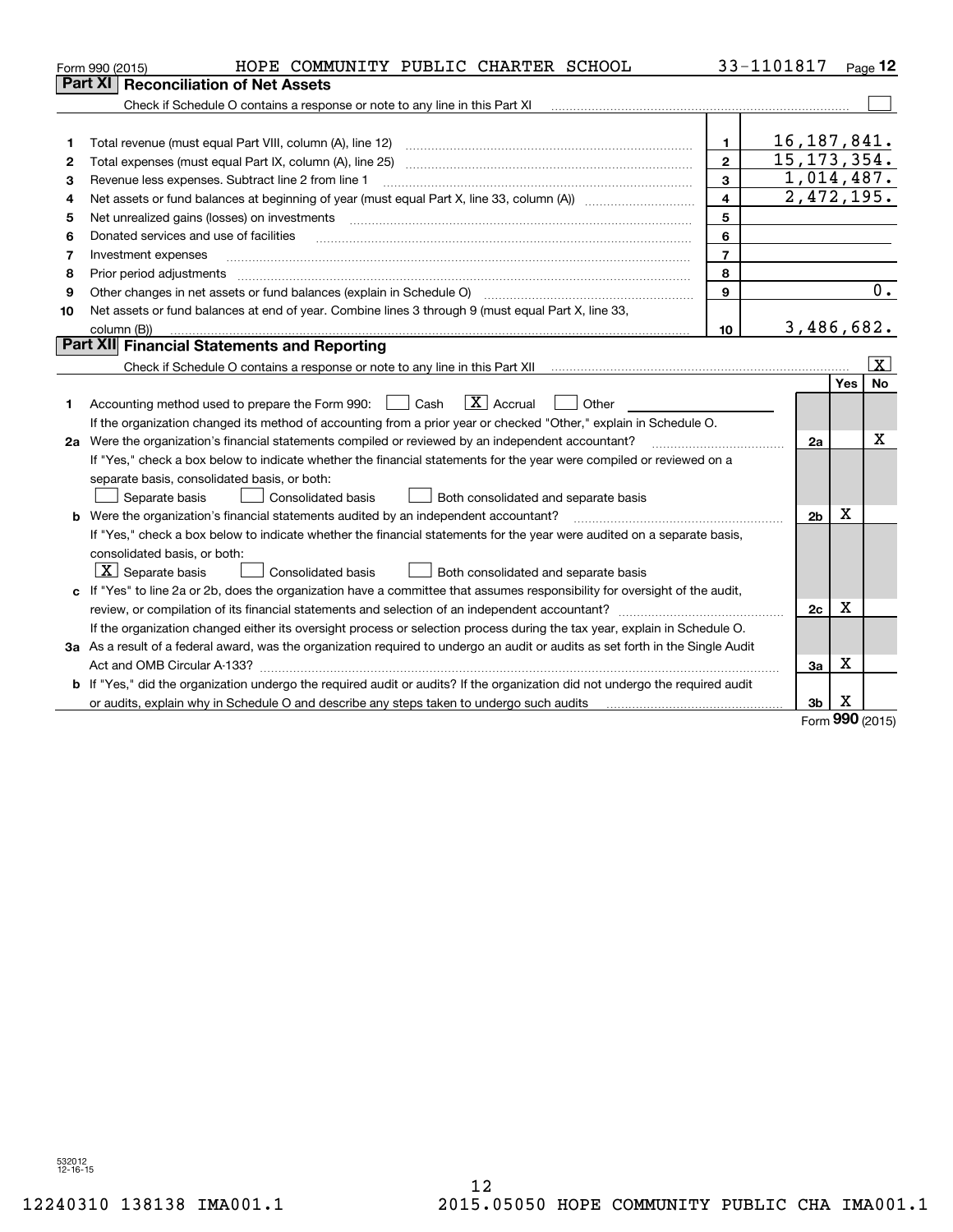| <b>SCHEDULE A</b> |
|-------------------|
|-------------------|

Department of the Treasury Internal Revenue Service

| (Form 990 or 990-EZ) |  |  |  |
|----------------------|--|--|--|
|----------------------|--|--|--|

# **Public Charity Status and Public Support**

**Complete if the organization is a section 501(c)(3) organization or a section 4947(a)(1) nonexempt charitable trust.**

| Attach to Form 990 or Form 990-EZ. |  |
|------------------------------------|--|
|------------------------------------|--|

|        | Internal Revenue Service<br>Inspection<br>Information about Schedule A (Form 990 or 990-EZ) and its instructions is at www.irs.gov/form990. |                                                                                                                                                                                                                                                 |                                               |                                                                        |                                                                                                                                               |                |                          |                               |                                       |
|--------|---------------------------------------------------------------------------------------------------------------------------------------------|-------------------------------------------------------------------------------------------------------------------------------------------------------------------------------------------------------------------------------------------------|-----------------------------------------------|------------------------------------------------------------------------|-----------------------------------------------------------------------------------------------------------------------------------------------|----------------|--------------------------|-------------------------------|---------------------------------------|
|        |                                                                                                                                             | Name of the organization                                                                                                                                                                                                                        |                                               |                                                                        |                                                                                                                                               |                |                          |                               | <b>Employer identification number</b> |
|        |                                                                                                                                             |                                                                                                                                                                                                                                                 |                                               |                                                                        | HOPE COMMUNITY PUBLIC CHARTER SCHOOL                                                                                                          |                |                          |                               | 33-1101817                            |
| Part I |                                                                                                                                             |                                                                                                                                                                                                                                                 |                                               |                                                                        | Reason for Public Charity Status (All organizations must complete this part.) See instructions.                                               |                |                          |                               |                                       |
|        |                                                                                                                                             |                                                                                                                                                                                                                                                 |                                               |                                                                        | The organization is not a private foundation because it is: (For lines 1 through 11, check only one box.)                                     |                |                          |                               |                                       |
| 1      |                                                                                                                                             |                                                                                                                                                                                                                                                 |                                               |                                                                        | A church, convention of churches, or association of churches described in section 170(b)(1)(A)(i).                                            |                |                          |                               |                                       |
| 2      | $\mathbf{X}$                                                                                                                                |                                                                                                                                                                                                                                                 |                                               |                                                                        | A school described in section 170(b)(1)(A)(ii). (Attach Schedule E (Form 990 or 990-EZ).)                                                     |                |                          |                               |                                       |
| з      |                                                                                                                                             |                                                                                                                                                                                                                                                 |                                               |                                                                        |                                                                                                                                               |                |                          |                               |                                       |
| 4      |                                                                                                                                             | A hospital or a cooperative hospital service organization described in section 170(b)(1)(A)(iii).<br>A medical research organization operated in conjunction with a hospital described in section 170(b)(1)(A)(iii). Enter the hospital's name, |                                               |                                                                        |                                                                                                                                               |                |                          |                               |                                       |
|        |                                                                                                                                             | city, and state:                                                                                                                                                                                                                                |                                               |                                                                        |                                                                                                                                               |                |                          |                               |                                       |
| 5      |                                                                                                                                             | An organization operated for the benefit of a college or university owned or operated by a governmental unit described in                                                                                                                       |                                               |                                                                        |                                                                                                                                               |                |                          |                               |                                       |
|        |                                                                                                                                             |                                                                                                                                                                                                                                                 |                                               | section 170(b)(1)(A)(iv). (Complete Part II.)                          |                                                                                                                                               |                |                          |                               |                                       |
| 6      |                                                                                                                                             |                                                                                                                                                                                                                                                 |                                               |                                                                        | A federal, state, or local government or governmental unit described in section 170(b)(1)(A)(v).                                              |                |                          |                               |                                       |
| 7      |                                                                                                                                             |                                                                                                                                                                                                                                                 |                                               |                                                                        | An organization that normally receives a substantial part of its support from a governmental unit or from the general public described in     |                |                          |                               |                                       |
|        |                                                                                                                                             |                                                                                                                                                                                                                                                 |                                               | section 170(b)(1)(A)(vi). (Complete Part II.)                          |                                                                                                                                               |                |                          |                               |                                       |
| 8      |                                                                                                                                             |                                                                                                                                                                                                                                                 |                                               |                                                                        | A community trust described in section 170(b)(1)(A)(vi). (Complete Part II.)                                                                  |                |                          |                               |                                       |
| 9      |                                                                                                                                             |                                                                                                                                                                                                                                                 |                                               |                                                                        | An organization that normally receives: (1) more than 33 1/3% of its support from contributions, membership fees, and gross receipts from     |                |                          |                               |                                       |
|        |                                                                                                                                             |                                                                                                                                                                                                                                                 |                                               |                                                                        | activities related to its exempt functions - subject to certain exceptions, and (2) no more than 33 1/3% of its support from gross investment |                |                          |                               |                                       |
|        |                                                                                                                                             |                                                                                                                                                                                                                                                 |                                               |                                                                        | income and unrelated business taxable income (less section 511 tax) from businesses acquired by the organization after June 30, 1975.         |                |                          |                               |                                       |
|        |                                                                                                                                             |                                                                                                                                                                                                                                                 |                                               | See section 509(a)(2). (Complete Part III.)                            |                                                                                                                                               |                |                          |                               |                                       |
| 10     |                                                                                                                                             |                                                                                                                                                                                                                                                 |                                               |                                                                        | An organization organized and operated exclusively to test for public safety. See section 509(a)(4).                                          |                |                          |                               |                                       |
| 11     |                                                                                                                                             |                                                                                                                                                                                                                                                 |                                               |                                                                        | An organization organized and operated exclusively for the benefit of, to perform the functions of, or to carry out the purposes of one or    |                |                          |                               |                                       |
|        |                                                                                                                                             |                                                                                                                                                                                                                                                 |                                               |                                                                        | more publicly supported organizations described in section 509(a)(1) or section 509(a)(2). See section 509(a)(3). Check the box in            |                |                          |                               |                                       |
|        |                                                                                                                                             |                                                                                                                                                                                                                                                 |                                               |                                                                        | lines 11a through 11d that describes the type of supporting organization and complete lines 11e, 11f, and 11g.                                |                |                          |                               |                                       |
| а      |                                                                                                                                             |                                                                                                                                                                                                                                                 |                                               |                                                                        | Type I. A supporting organization operated, supervised, or controlled by its supported organization(s), typically by giving                   |                |                          |                               |                                       |
|        |                                                                                                                                             |                                                                                                                                                                                                                                                 |                                               |                                                                        | the supported organization(s) the power to regularly appoint or elect a majority of the directors or trustees of the supporting               |                |                          |                               |                                       |
|        |                                                                                                                                             |                                                                                                                                                                                                                                                 |                                               | organization. You must complete Part IV, Sections A and B.             |                                                                                                                                               |                |                          |                               |                                       |
| b      |                                                                                                                                             |                                                                                                                                                                                                                                                 |                                               |                                                                        | Type II. A supporting organization supervised or controlled in connection with its supported organization(s), by having                       |                |                          |                               |                                       |
|        |                                                                                                                                             |                                                                                                                                                                                                                                                 |                                               |                                                                        | control or management of the supporting organization vested in the same persons that control or manage the supported                          |                |                          |                               |                                       |
|        |                                                                                                                                             |                                                                                                                                                                                                                                                 |                                               | organization(s). You must complete Part IV, Sections A and C.          |                                                                                                                                               |                |                          |                               |                                       |
| с      |                                                                                                                                             |                                                                                                                                                                                                                                                 |                                               |                                                                        | Type III functionally integrated. A supporting organization operated in connection with, and functionally integrated with,                    |                |                          |                               |                                       |
|        |                                                                                                                                             |                                                                                                                                                                                                                                                 |                                               |                                                                        | its supported organization(s) (see instructions). You must complete Part IV, Sections A, D, and E.                                            |                |                          |                               |                                       |
| d      |                                                                                                                                             |                                                                                                                                                                                                                                                 |                                               |                                                                        | Type III non-functionally integrated. A supporting organization operated in connection with its supported organization(s)                     |                |                          |                               |                                       |
|        |                                                                                                                                             |                                                                                                                                                                                                                                                 |                                               |                                                                        | that is not functionally integrated. The organization generally must satisfy a distribution requirement and an attentiveness                  |                |                          |                               |                                       |
|        |                                                                                                                                             |                                                                                                                                                                                                                                                 |                                               |                                                                        | requirement (see instructions). You must complete Part IV, Sections A and D, and Part V.                                                      |                |                          |                               |                                       |
| е      |                                                                                                                                             |                                                                                                                                                                                                                                                 |                                               |                                                                        | Check this box if the organization received a written determination from the IRS that it is a Type I, Type II, Type III                       |                |                          |                               |                                       |
|        |                                                                                                                                             |                                                                                                                                                                                                                                                 |                                               |                                                                        | functionally integrated, or Type III non-functionally integrated supporting organization.                                                     |                |                          |                               |                                       |
|        |                                                                                                                                             |                                                                                                                                                                                                                                                 | f Enter the number of supported organizations |                                                                        |                                                                                                                                               |                |                          |                               |                                       |
|        |                                                                                                                                             |                                                                                                                                                                                                                                                 |                                               | Provide the following information about the supported organization(s). |                                                                                                                                               |                |                          |                               |                                       |
|        |                                                                                                                                             | (i) Name of supported                                                                                                                                                                                                                           |                                               | (ii) EIN                                                               | (iii) Type of organization                                                                                                                    | listed in your | (iv) Is the organization | (v) Amount of monetary        | (vi) Amount of                        |
|        |                                                                                                                                             | organization                                                                                                                                                                                                                                    |                                               |                                                                        | (described on lines 1-9<br>above (see instructions))                                                                                          |                | governing document?      | support (see<br>instructions) | other support (see<br>instructions)   |
|        |                                                                                                                                             |                                                                                                                                                                                                                                                 |                                               |                                                                        |                                                                                                                                               | Yes            | No                       |                               |                                       |
|        |                                                                                                                                             |                                                                                                                                                                                                                                                 |                                               |                                                                        |                                                                                                                                               |                |                          |                               |                                       |
|        |                                                                                                                                             |                                                                                                                                                                                                                                                 |                                               |                                                                        |                                                                                                                                               |                |                          |                               |                                       |
|        |                                                                                                                                             |                                                                                                                                                                                                                                                 |                                               |                                                                        |                                                                                                                                               |                |                          |                               |                                       |
|        |                                                                                                                                             |                                                                                                                                                                                                                                                 |                                               |                                                                        |                                                                                                                                               |                |                          |                               |                                       |
|        |                                                                                                                                             |                                                                                                                                                                                                                                                 |                                               |                                                                        |                                                                                                                                               |                |                          |                               |                                       |
|        |                                                                                                                                             |                                                                                                                                                                                                                                                 |                                               |                                                                        |                                                                                                                                               |                |                          |                               |                                       |
|        |                                                                                                                                             |                                                                                                                                                                                                                                                 |                                               |                                                                        |                                                                                                                                               |                |                          |                               |                                       |
|        |                                                                                                                                             |                                                                                                                                                                                                                                                 |                                               |                                                                        |                                                                                                                                               |                |                          |                               |                                       |
|        |                                                                                                                                             |                                                                                                                                                                                                                                                 |                                               |                                                                        |                                                                                                                                               |                |                          |                               |                                       |

**Total** LHA For Paperwork Reduction Act Notice, see the Instructions for

**Schedule A (Form 990 or 990-EZ) 2015**

OMB No. 1545-0047

**Open to Public**

**2015**

**Form 990 or 990-EZ.** 532021 09-23-15

13 12240310 138138 IMA001.1 2015.05050 HOPE COMMUNITY PUBLIC CHA IMA001.1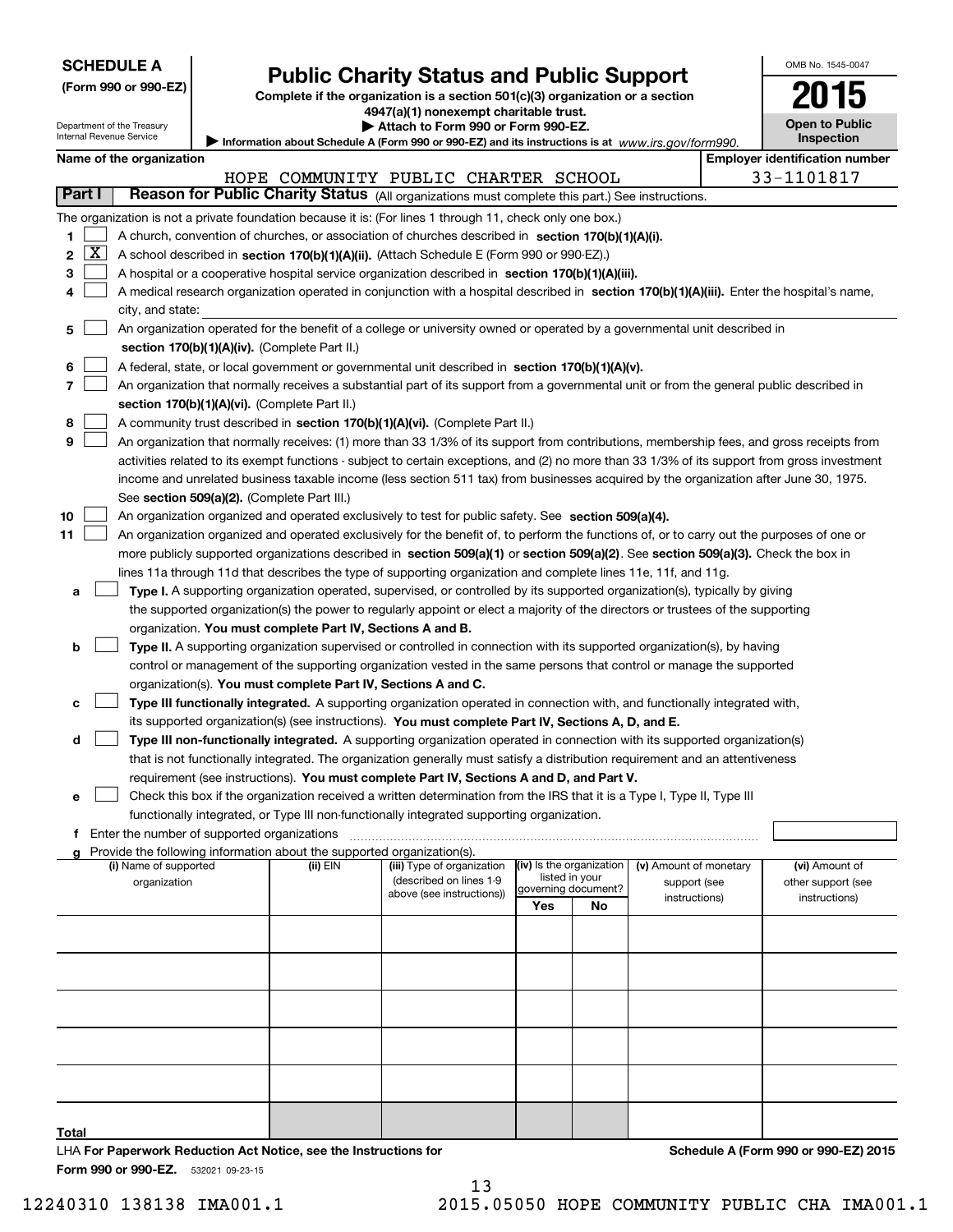#### 33-1101817 Page 2 Schedule A (Form 990 or 990-EZ) 2015 Page HOPE COMMUNITY PUBLIC CHARTER SCHOOL 33-1101817 **Part II Support Schedule for Organizations Described in Sections 170(b)(1)(A)(iv) and 170(b)(1)(A)(vi)**

(Complete only if you checked the box on line 5, 7, or 8 of Part I or if the organization failed to qualify under Part III. If the organization fails to qualify under the tests listed below, please complete Part III.)

|    | <b>Section A. Public Support</b>                                                                                                               |          |            |            |            |                                       |           |
|----|------------------------------------------------------------------------------------------------------------------------------------------------|----------|------------|------------|------------|---------------------------------------|-----------|
|    | Calendar year (or fiscal year beginning in) $\blacktriangleright$                                                                              | (a) 2011 | $(b)$ 2012 | $(c)$ 2013 | $(d)$ 2014 | (e) 2015                              | (f) Total |
|    | 1 Gifts, grants, contributions, and                                                                                                            |          |            |            |            |                                       |           |
|    | membership fees received. (Do not                                                                                                              |          |            |            |            |                                       |           |
|    | include any "unusual grants.")                                                                                                                 |          |            |            |            |                                       |           |
|    | 2 Tax revenues levied for the organ-                                                                                                           |          |            |            |            |                                       |           |
|    | ization's benefit and either paid to                                                                                                           |          |            |            |            |                                       |           |
|    | or expended on its behalf                                                                                                                      |          |            |            |            |                                       |           |
|    | 3 The value of services or facilities                                                                                                          |          |            |            |            |                                       |           |
|    | furnished by a governmental unit to                                                                                                            |          |            |            |            |                                       |           |
|    | the organization without charge                                                                                                                |          |            |            |            |                                       |           |
|    | 4 Total. Add lines 1 through 3                                                                                                                 |          |            |            |            |                                       |           |
| 5. | The portion of total contributions                                                                                                             |          |            |            |            |                                       |           |
|    | by each person (other than a                                                                                                                   |          |            |            |            |                                       |           |
|    | governmental unit or publicly                                                                                                                  |          |            |            |            |                                       |           |
|    | supported organization) included                                                                                                               |          |            |            |            |                                       |           |
|    | on line 1 that exceeds 2% of the                                                                                                               |          |            |            |            |                                       |           |
|    | amount shown on line 11,                                                                                                                       |          |            |            |            |                                       |           |
|    | column (f)                                                                                                                                     |          |            |            |            |                                       |           |
|    | 6 Public support. Subtract line 5 from line 4.                                                                                                 |          |            |            |            |                                       |           |
|    | <b>Section B. Total Support</b>                                                                                                                |          |            |            |            |                                       |           |
|    | Calendar year (or fiscal year beginning in) $\blacktriangleright$                                                                              | (a) 2011 | (b) 2012   | $(c)$ 2013 | $(d)$ 2014 | (e) 2015                              | (f) Total |
|    | 7 Amounts from line 4                                                                                                                          |          |            |            |            |                                       |           |
| 8  | Gross income from interest,                                                                                                                    |          |            |            |            |                                       |           |
|    | dividends, payments received on                                                                                                                |          |            |            |            |                                       |           |
|    | securities loans, rents, royalties                                                                                                             |          |            |            |            |                                       |           |
|    | and income from similar sources                                                                                                                |          |            |            |            |                                       |           |
|    | <b>9</b> Net income from unrelated business                                                                                                    |          |            |            |            |                                       |           |
|    | activities, whether or not the                                                                                                                 |          |            |            |            |                                       |           |
|    | business is regularly carried on                                                                                                               |          |            |            |            |                                       |           |
|    | <b>10</b> Other income. Do not include gain                                                                                                    |          |            |            |            |                                       |           |
|    | or loss from the sale of capital                                                                                                               |          |            |            |            |                                       |           |
|    | assets (Explain in Part VI.)                                                                                                                   |          |            |            |            |                                       |           |
|    | <b>11 Total support.</b> Add lines 7 through 10                                                                                                |          |            |            |            |                                       |           |
|    | <b>12</b> Gross receipts from related activities, etc. (see instructions)                                                                      |          |            |            |            | 12                                    |           |
|    | 13 First five years. If the Form 990 is for the organization's first, second, third, fourth, or fifth tax year as a section 501(c)(3)          |          |            |            |            |                                       |           |
|    | organization, check this box and stop here                                                                                                     |          |            |            |            |                                       |           |
|    | Section C. Computation of Public Support Percentage                                                                                            |          |            |            |            |                                       |           |
|    | 14 Public support percentage for 2015 (line 6, column (f) divided by line 11, column (f) <i>mummention</i>                                     |          |            |            |            | 14                                    | %         |
|    |                                                                                                                                                |          |            |            |            | 15                                    | %         |
|    | 16a 33 1/3% support test - 2015. If the organization did not check the box on line 13, and line 14 is 33 1/3% or more, check this box and      |          |            |            |            |                                       |           |
|    | stop here. The organization qualifies as a publicly supported organization                                                                     |          |            |            |            |                                       | ▔▁▏       |
|    | b 33 1/3% support test - 2014. If the organization did not check a box on line 13 or 16a, and line 15 is 33 1/3% or more, check this box       |          |            |            |            |                                       |           |
|    | and stop here. The organization qualifies as a publicly supported organization                                                                 |          |            |            |            |                                       |           |
|    | 17a 10% -facts-and-circumstances test - 2015. If the organization did not check a box on line 13, 16a, or 16b, and line 14 is 10% or more,     |          |            |            |            |                                       |           |
|    | and if the organization meets the "facts-and-circumstances" test, check this box and stop here. Explain in Part VI how the organization        |          |            |            |            |                                       |           |
|    | meets the "facts-and-circumstances" test. The organization qualifies as a publicly supported organization                                      |          |            |            |            |                                       |           |
|    | <b>b 10% -facts-and-circumstances test - 2014.</b> If the organization did not check a box on line 13, 16a, 16b, or 17a, and line 15 is 10% or |          |            |            |            |                                       |           |
|    | more, and if the organization meets the "facts-and-circumstances" test, check this box and stop here. Explain in Part VI how the               |          |            |            |            |                                       |           |
|    | organization meets the "facts-and-circumstances" test. The organization qualifies as a publicly supported organization                         |          |            |            |            |                                       |           |
| 18 | Private foundation. If the organization did not check a box on line 13, 16a, 16b, 17a, or 17b, check this box and see instructions             |          |            |            |            | Cabadula A (Faunt 000 av 000 EZ) 0045 |           |

**Schedule A (Form 990 or 990-EZ) 2015**

532022 09-23-15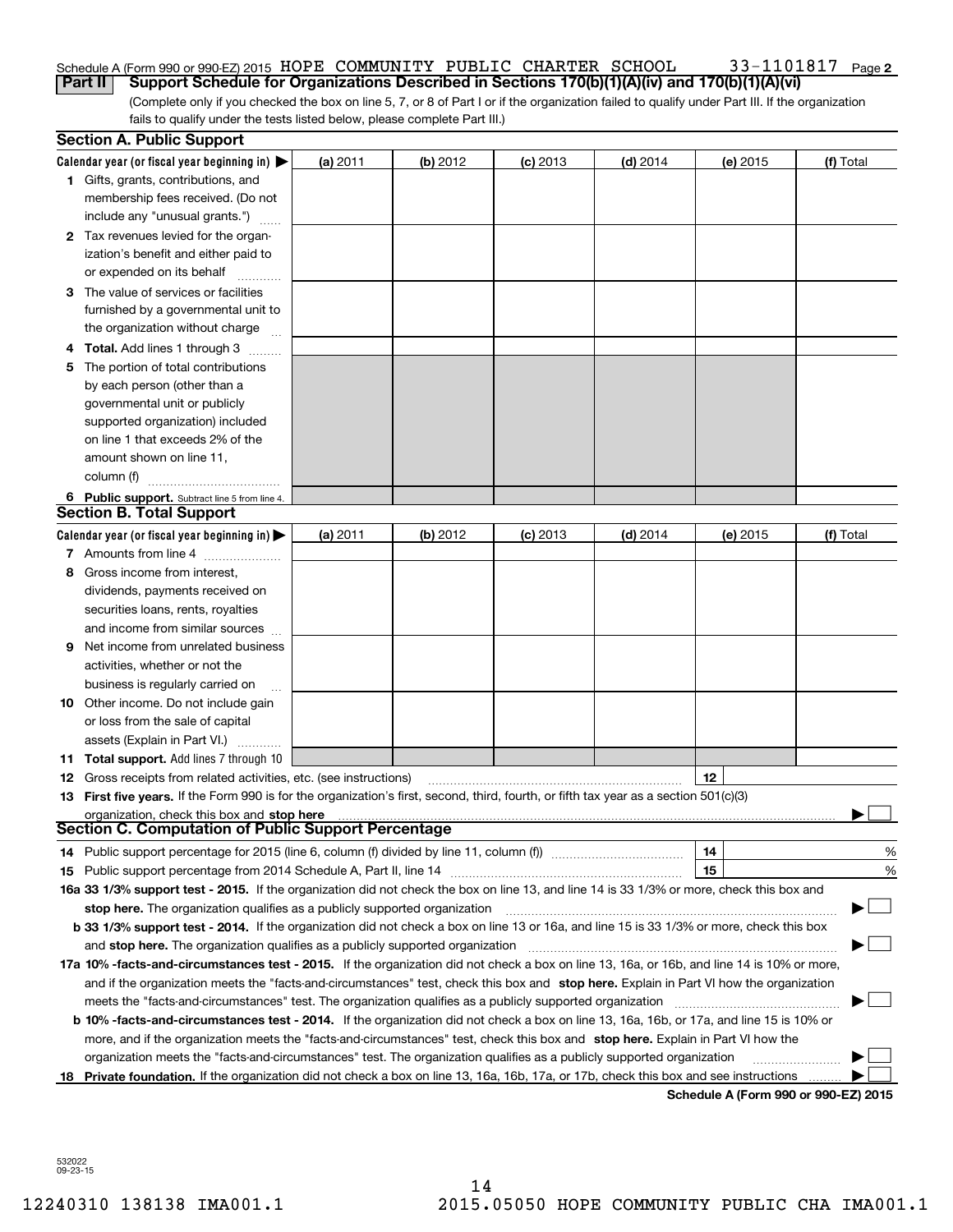## Schedule A (Form 990 or 990-EZ) 2015 Page HOPE COMMUNITY PUBLIC CHARTER SCHOOL 33-1101817 **Part III Support Schedule for Organizations Described in Section 509(a)(2)**

(Complete only if you checked the box on line 9 of Part I or if the organization failed to qualify under Part II. If the organization fails to qualify under the tests listed below, please complete Part II.)

| <b>Section A. Public Support</b>                                                                                                                                                                                                                                                             |          |          |            |            |          |                                      |
|----------------------------------------------------------------------------------------------------------------------------------------------------------------------------------------------------------------------------------------------------------------------------------------------|----------|----------|------------|------------|----------|--------------------------------------|
| Calendar year (or fiscal year beginning in) $\blacktriangleright$                                                                                                                                                                                                                            | (a) 2011 | (b) 2012 | $(c)$ 2013 | $(d)$ 2014 | (e) 2015 | (f) Total                            |
| 1 Gifts, grants, contributions, and                                                                                                                                                                                                                                                          |          |          |            |            |          |                                      |
| membership fees received. (Do not                                                                                                                                                                                                                                                            |          |          |            |            |          |                                      |
| include any "unusual grants.")                                                                                                                                                                                                                                                               |          |          |            |            |          |                                      |
| 2 Gross receipts from admissions,<br>merchandise sold or services per-<br>formed, or facilities furnished in<br>any activity that is related to the<br>organization's tax-exempt purpose                                                                                                     |          |          |            |            |          |                                      |
| 3 Gross receipts from activities that<br>are not an unrelated trade or bus-                                                                                                                                                                                                                  |          |          |            |            |          |                                      |
| iness under section 513                                                                                                                                                                                                                                                                      |          |          |            |            |          |                                      |
| 4 Tax revenues levied for the organ-<br>ization's benefit and either paid to<br>or expended on its behalf                                                                                                                                                                                    |          |          |            |            |          |                                      |
| .<br>5 The value of services or facilities<br>furnished by a governmental unit to                                                                                                                                                                                                            |          |          |            |            |          |                                      |
| the organization without charge                                                                                                                                                                                                                                                              |          |          |            |            |          |                                      |
| <b>6 Total.</b> Add lines 1 through 5                                                                                                                                                                                                                                                        |          |          |            |            |          |                                      |
| 7a Amounts included on lines 1, 2, and<br>3 received from disqualified persons                                                                                                                                                                                                               |          |          |            |            |          |                                      |
| <b>b</b> Amounts included on lines 2 and 3 received<br>from other than disqualified persons that<br>exceed the greater of \$5,000 or 1% of the<br>amount on line 13 for the year                                                                                                             |          |          |            |            |          |                                      |
| c Add lines 7a and 7b                                                                                                                                                                                                                                                                        |          |          |            |            |          |                                      |
| 8 Public support. (Subtract line 7c from line 6.)<br><b>Section B. Total Support</b>                                                                                                                                                                                                         |          |          |            |            |          |                                      |
| Calendar year (or fiscal year beginning in)                                                                                                                                                                                                                                                  | (a) 2011 | (b) 2012 | $(c)$ 2013 | $(d)$ 2014 | (e) 2015 | (f) Total                            |
| 9 Amounts from line 6                                                                                                                                                                                                                                                                        |          |          |            |            |          |                                      |
| <b>10a</b> Gross income from interest,<br>dividends, payments received on<br>securities loans, rents, royalties<br>and income from similar sources                                                                                                                                           |          |          |            |            |          |                                      |
| <b>b</b> Unrelated business taxable income<br>(less section 511 taxes) from businesses<br>acquired after June 30, 1975                                                                                                                                                                       |          |          |            |            |          |                                      |
| c Add lines 10a and 10b                                                                                                                                                                                                                                                                      |          |          |            |            |          |                                      |
| <b>11</b> Net income from unrelated business<br>activities not included in line 10b,<br>whether or not the business is<br>regularly carried on                                                                                                                                               |          |          |            |            |          |                                      |
| <b>12</b> Other income. Do not include gain<br>or loss from the sale of capital<br>assets (Explain in Part VI.)                                                                                                                                                                              |          |          |            |            |          |                                      |
| <b>13 Total support.</b> (Add lines 9, 10c, 11, and 12.)                                                                                                                                                                                                                                     |          |          |            |            |          |                                      |
| 14 First five years. If the Form 990 is for the organization's first, second, third, fourth, or fifth tax year as a section 501(c)(3) organization,                                                                                                                                          |          |          |            |            |          |                                      |
| check this box and stop here with the continuum control to the control of the control of the control of the control of the control of the control of the control of the control of the control of the control of the control o<br><b>Section C. Computation of Public Support Percentage</b> |          |          |            |            |          |                                      |
|                                                                                                                                                                                                                                                                                              |          |          |            |            | 15       | %                                    |
| 16 Public support percentage from 2014 Schedule A, Part III, line 15                                                                                                                                                                                                                         |          |          |            |            | 16       | %                                    |
| <b>Section D. Computation of Investment Income Percentage</b>                                                                                                                                                                                                                                |          |          |            |            |          |                                      |
| 17 Investment income percentage for 2015 (line 10c, column (f) divided by line 13, column (f))                                                                                                                                                                                               |          |          |            |            | 17       | %                                    |
| 18 Investment income percentage from 2014 Schedule A, Part III, line 17                                                                                                                                                                                                                      |          |          |            |            | 18       | %                                    |
| 19a 33 1/3% support tests - 2015. If the organization did not check the box on line 14, and line 15 is more than 33 1/3%, and line 17 is not                                                                                                                                                 |          |          |            |            |          |                                      |
| more than 33 1/3%, check this box and stop here. The organization qualifies as a publicly supported organization                                                                                                                                                                             |          |          |            |            |          | ▶                                    |
| b 33 1/3% support tests - 2014. If the organization did not check a box on line 14 or line 19a, and line 16 is more than 33 1/3%, and                                                                                                                                                        |          |          |            |            |          |                                      |
| line 18 is not more than 33 1/3%, check this box and stop here. The organization qualifies as a publicly supported organization                                                                                                                                                              |          |          |            |            |          |                                      |
| 20 Private foundation. If the organization did not check a box on line 14, 19a, or 19b, check this box and see instructions                                                                                                                                                                  |          |          |            |            |          |                                      |
| 532023 09-23-15                                                                                                                                                                                                                                                                              |          | 15       |            |            |          | Schedule A (Form 990 or 990-EZ) 2015 |

 <sup>12240310 138138</sup> IMA001.1 2015.05050 HOPE COMMUNITY PUBLIC CHA IMA001.1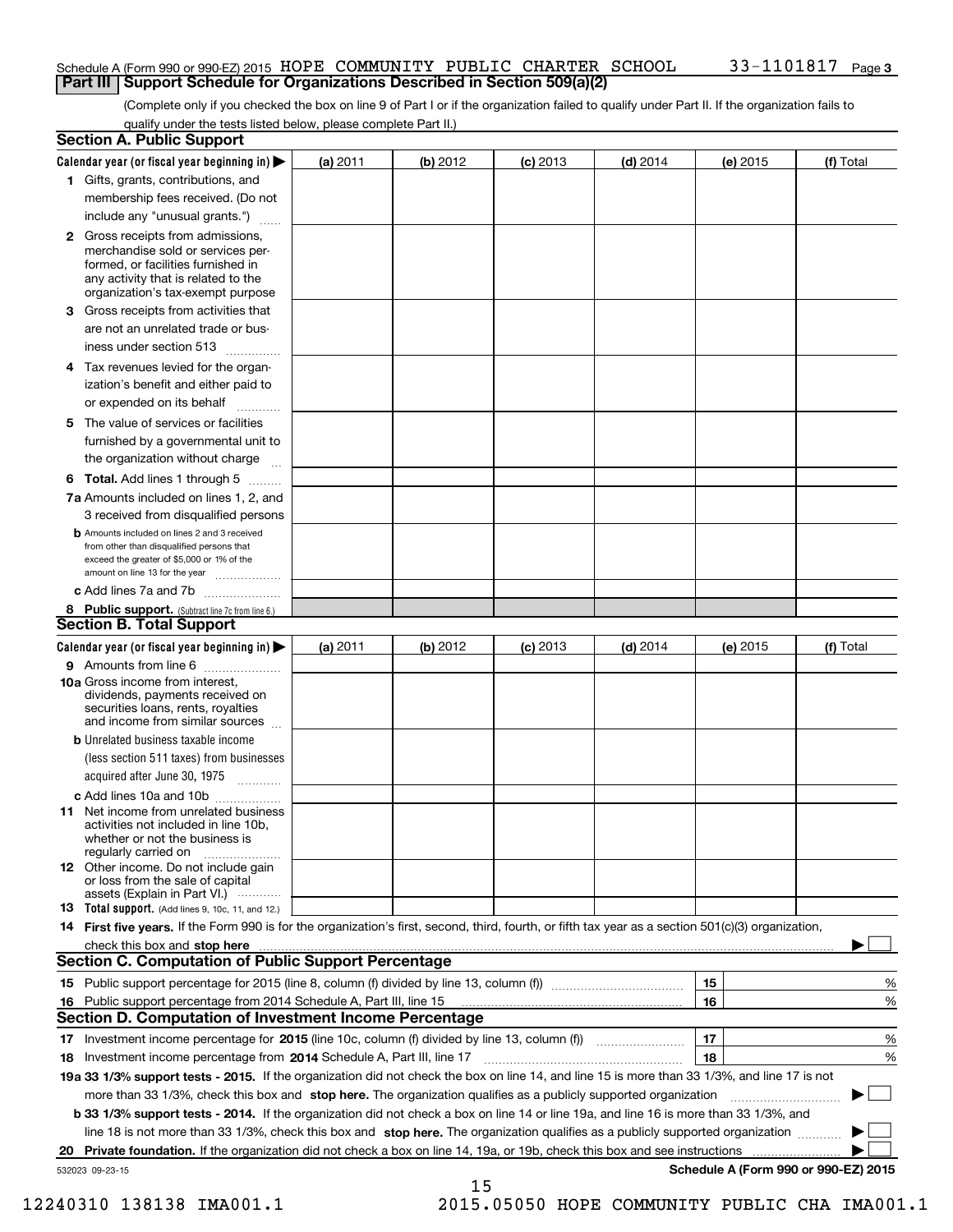**1**

**2**

**3a**

**3b**

**3c**

**4a**

**4b**

**4c**

**5a**

**5b5c**

**6**

**7**

**8**

**9a**

**9b**

**9c**

**10a**

**10b**

**YesNo**

## **Part IV Supporting Organizations**

(Complete only if you checked a box in line 11 on Part I. If you checked 11a of Part I, complete Sections A and B. If you checked 11b of Part I, complete Sections A and C. If you checked 11c of Part I, complete Sections A, D, and E. If you checked 11d of Part I, complete Sections A and D, and complete Part V.)

## **Section A. All Supporting Organizations**

- **1** Are all of the organization's supported organizations listed by name in the organization's governing *If "No" describe in how the supported organizations are designated. If designated by* documents? *Part VI class or purpose, describe the designation. If historic and continuing relationship, explain.*
- **2** Did the organization have any supported organization that does not have an IRS determination of status under section 509(a)(1) or (2)? If "Yes," explain in Part VI how the organization determined that the supported *organization was described in section 509(a)(1) or (2).*
- **3a** Did the organization have a supported organization described in section 501(c)(4), (5), or (6)? If "Yes," answer *(b) and (c) below.*
- **b** Did the organization confirm that each supported organization qualified under section 501(c)(4), (5), or (6) and satisfied the public support tests under section 509(a)(2)? If "Yes," describe in Part VI when and how the *organization made the determination.*
- **c**Did the organization ensure that all support to such organizations was used exclusively for section 170(c)(2)(B) purposes? If "Yes," explain in Part VI what controls the organization put in place to ensure such use.
- **4a***If* Was any supported organization not organized in the United States ("foreign supported organization")? *"Yes," and if you checked 11a or 11b in Part I, answer (b) and (c) below.*
- **b** Did the organization have ultimate control and discretion in deciding whether to make grants to the foreign supported organization? If "Yes," describe in Part VI how the organization had such control and discretion *despite being controlled or supervised by or in connection with its supported organizations.*
- **c** Did the organization support any foreign supported organization that does not have an IRS determination under sections 501(c)(3) and 509(a)(1) or (2)? If "Yes," explain in Part VI what controls the organization used *to ensure that all support to the foreign supported organization was used exclusively for section 170(c)(2)(B) purposes.*
- **5a** Did the organization add, substitute, or remove any supported organizations during the tax year? If "Yes," answer (b) and (c) below (if applicable). Also, provide detail in Part VI, including (i) the names and EIN *numbers of the supported organizations added, substituted, or removed; (ii) the reasons for each such action; (iii) the authority under the organization's organizing document authorizing such action; and (iv) how the action was accomplished (such as by amendment to the organizing document).*
- **b** Type I or Type II only. Was any added or substituted supported organization part of a class already designated in the organization's organizing document?
- **cSubstitutions only.**  Was the substitution the result of an event beyond the organization's control?
- **6** Did the organization provide support (whether in the form of grants or the provision of services or facilities) to *If "Yes," provide detail in* support or benefit one or more of the filing organization's supported organizations? anyone other than (i) its supported organizations, (ii) individuals that are part of the charitable class benefited by one or more of its supported organizations, or (iii) other supporting organizations that also *Part VI.*
- **7**Did the organization provide a grant, loan, compensation, or other similar payment to a substantial contributor *If "Yes," complete Part I of Schedule L (Form 990 or 990-EZ).* regard to a substantial contributor? (defined in section 4958(c)(3)(C)), a family member of a substantial contributor, or a 35% controlled entity with
- **8** Did the organization make a loan to a disqualified person (as defined in section 4958) not described in line 7? *If "Yes," complete Part I of Schedule L (Form 990 or 990-EZ).*
- **9a** Was the organization controlled directly or indirectly at any time during the tax year by one or more in section 509(a)(1) or (2))? If "Yes," *provide detail in Part VI.* disqualified persons as defined in section 4946 (other than foundation managers and organizations described
- **b** Did one or more disqualified persons (as defined in line 9a) hold a controlling interest in any entity in which the supporting organization had an interest? If "Yes," provide detail in Part VI.
- **c**Did a disqualified person (as defined in line 9a) have an ownership interest in, or derive any personal benefit from, assets in which the supporting organization also had an interest? If "Yes," provide detail in Part VI.
- **10a** Was the organization subject to the excess business holdings rules of section 4943 because of section supporting organizations)? If "Yes," answer 10b below. 4943(f) (regarding certain Type II supporting organizations, and all Type III non-functionally integrated
- **b** Did the organization have any excess business holdings in the tax year? (Use Schedule C, Form 4720, to *determine whether the organization had excess business holdings.)*

16

532024 09-23-15

**Schedule A (Form 990 or 990-EZ) 2015**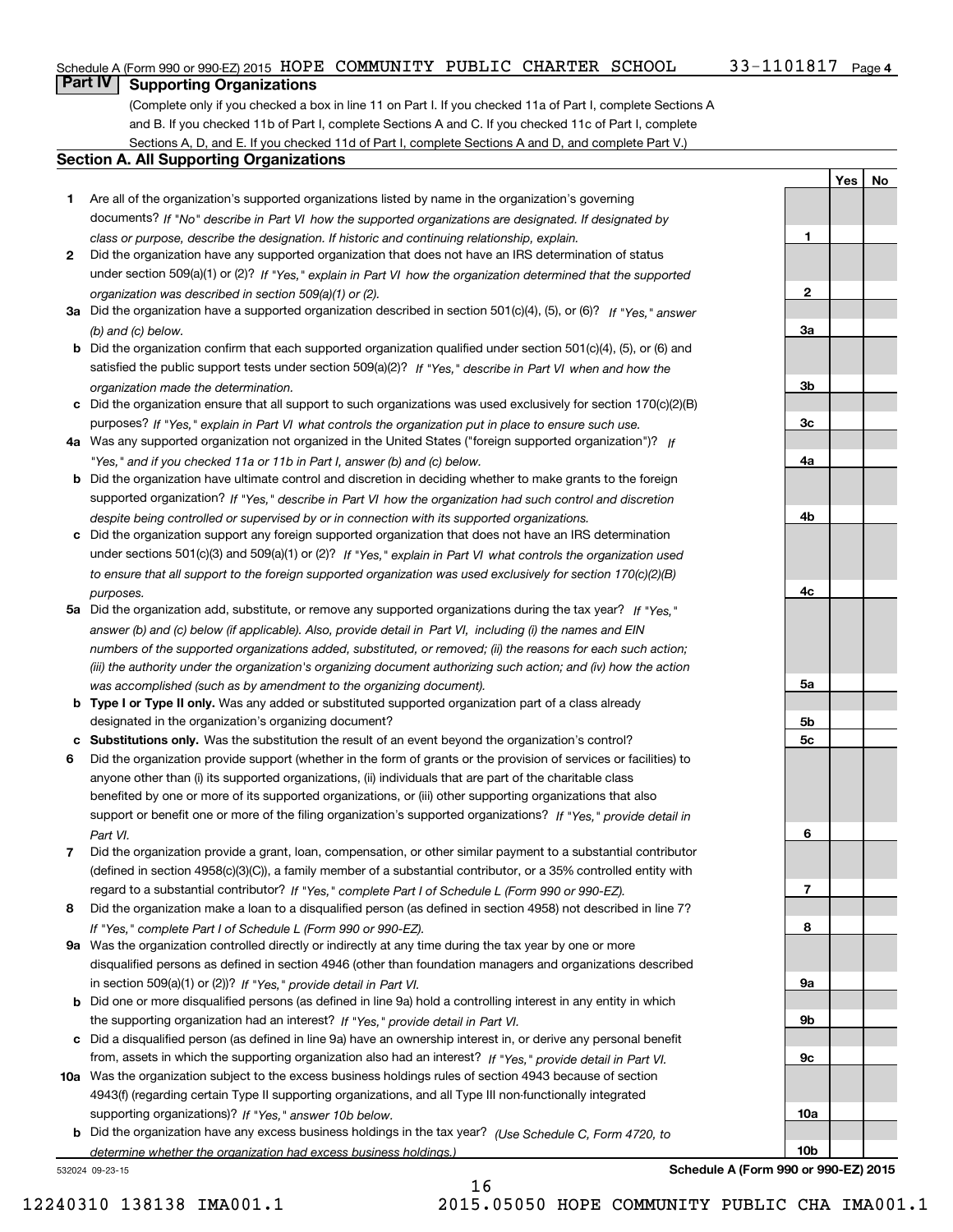## Schedule A (Form 990 or 990-EZ) 2015 Page HOPE COMMUNITY PUBLIC CHARTER SCHOOL 33-1101817 **Part IV Supporting Organizations** *(continued)*

|    |                                                                                                                                                                             |                 | Yes | No |
|----|-----------------------------------------------------------------------------------------------------------------------------------------------------------------------------|-----------------|-----|----|
| 11 | Has the organization accepted a gift or contribution from any of the following persons?                                                                                     |                 |     |    |
|    | a A person who directly or indirectly controls, either alone or together with persons described in (b) and (c)                                                              |                 |     |    |
|    | below, the governing body of a supported organization?                                                                                                                      | 11a             |     |    |
|    | <b>b</b> A family member of a person described in (a) above?                                                                                                                | 11 <sub>b</sub> |     |    |
| c  | A 35% controlled entity of a person described in (a) or (b) above? If "Yes" to a, b, or c, provide detail in Part VI.                                                       | 11c             |     |    |
|    | <b>Section B. Type I Supporting Organizations</b>                                                                                                                           |                 |     |    |
|    |                                                                                                                                                                             |                 | Yes | No |
| 1  | Did the directors, trustees, or membership of one or more supported organizations have the power to                                                                         |                 |     |    |
|    | regularly appoint or elect at least a majority of the organization's directors or trustees at all times during the                                                          |                 |     |    |
|    | tax year? If "No," describe in Part VI how the supported organization(s) effectively operated, supervised, or                                                               |                 |     |    |
|    | controlled the organization's activities. If the organization had more than one supported organization,                                                                     |                 |     |    |
|    | describe how the powers to appoint and/or remove directors or trustees were allocated among the supported                                                                   |                 |     |    |
|    | organizations and what conditions or restrictions, if any, applied to such powers during the tax year.                                                                      | 1               |     |    |
| 2  | Did the organization operate for the benefit of any supported organization other than the supported                                                                         |                 |     |    |
|    | organization(s) that operated, supervised, or controlled the supporting organization? If "Yes," explain in                                                                  |                 |     |    |
|    | Part VI how providing such benefit carried out the purposes of the supported organization(s) that operated,                                                                 |                 |     |    |
|    | supervised, or controlled the supporting organization.                                                                                                                      | $\overline{2}$  |     |    |
|    | <b>Section C. Type II Supporting Organizations</b>                                                                                                                          |                 |     |    |
|    |                                                                                                                                                                             |                 | Yes | No |
| 1. | Were a majority of the organization's directors or trustees during the tax year also a majority of the directors                                                            |                 |     |    |
|    | or trustees of each of the organization's supported organization(s)? If "No," describe in Part VI how control                                                               |                 |     |    |
|    | or management of the supporting organization was vested in the same persons that controlled or managed                                                                      |                 |     |    |
|    | the supported organization(s).                                                                                                                                              |                 |     |    |
|    | <b>Section D. All Type III Supporting Organizations</b>                                                                                                                     |                 |     |    |
|    |                                                                                                                                                                             |                 | Yes | No |
| 1  | Did the organization provide to each of its supported organizations, by the last day of the fifth month of the                                                              |                 |     |    |
|    | organization's tax year, (i) a written notice describing the type and amount of support provided during the prior tax                                                       |                 |     |    |
|    | year, (ii) a copy of the Form 990 that was most recently filed as of the date of notification, and (iii) copies of the                                                      |                 |     |    |
|    | organization's governing documents in effect on the date of notification, to the extent not previously provided?                                                            | 1               |     |    |
| 2  | Were any of the organization's officers, directors, or trustees either (i) appointed or elected by the supported                                                            |                 |     |    |
|    | organization(s) or (ii) serving on the governing body of a supported organization? If "No," explain in Part VI how                                                          |                 |     |    |
|    | the organization maintained a close and continuous working relationship with the supported organization(s).                                                                 | $\mathbf{2}$    |     |    |
| 3  | By reason of the relationship described in (2), did the organization's supported organizations have a                                                                       |                 |     |    |
|    | significant voice in the organization's investment policies and in directing the use of the organization's                                                                  |                 |     |    |
|    | income or assets at all times during the tax year? If "Yes," describe in Part VI the role the organization's                                                                |                 |     |    |
|    | supported organizations played in this regard.<br>Section E. Type III Functionally-Integrated Supporting Organizations                                                      | 3               |     |    |
|    |                                                                                                                                                                             |                 |     |    |
| 1  | Check the box next to the method that the organization used to satisfy the Integral Part Test during the year (see instructions):                                           |                 |     |    |
| a  | The organization satisfied the Activities Test. Complete line 2 below.                                                                                                      |                 |     |    |
| b  | The organization is the parent of each of its supported organizations. Complete line 3 below.                                                                               |                 |     |    |
| c  | The organization supported a governmental entity. Describe in Part VI how you supported a government entity (see instructions).                                             |                 |     |    |
| 2  | Activities Test. Answer (a) and (b) below.                                                                                                                                  |                 | Yes | No |
| а  | Did substantially all of the organization's activities during the tax year directly further the exempt purposes of                                                          |                 |     |    |
|    | the supported organization(s) to which the organization was responsive? If "Yes," then in Part VI identify                                                                  |                 |     |    |
|    | those supported organizations and explain<br>how these activities directly furthered their exempt purposes,                                                                 |                 |     |    |
|    | how the organization was responsive to those supported organizations, and how the organization determined                                                                   |                 |     |    |
|    | that these activities constituted substantially all of its activities.                                                                                                      | 2a              |     |    |
| b  | Did the activities described in (a) constitute activities that, but for the organization's involvement, one or more                                                         |                 |     |    |
|    | of the organization's supported organization(s) would have been engaged in? If "Yes," explain in Part VI the                                                                |                 |     |    |
|    | reasons for the organization's position that its supported organization(s) would have engaged in these                                                                      | 2b              |     |    |
| 3  | activities but for the organization's involvement.                                                                                                                          |                 |     |    |
| а  | Parent of Supported Organizations. Answer (a) and (b) below.<br>Did the organization have the power to regularly appoint or elect a majority of the officers, directors, or |                 |     |    |
|    | trustees of each of the supported organizations? Provide details in Part VI.                                                                                                | За              |     |    |
| b  | Did the organization exercise a substantial degree of direction over the policies, programs, and activities of each                                                         |                 |     |    |
|    | of its supported organizations? If "Yes," describe in Part VI the role played by the organization in this regard.                                                           | 3b              |     |    |
|    |                                                                                                                                                                             |                 |     |    |

17

532025 09-23-15

**Schedule A (Form 990 or 990-EZ) 2015**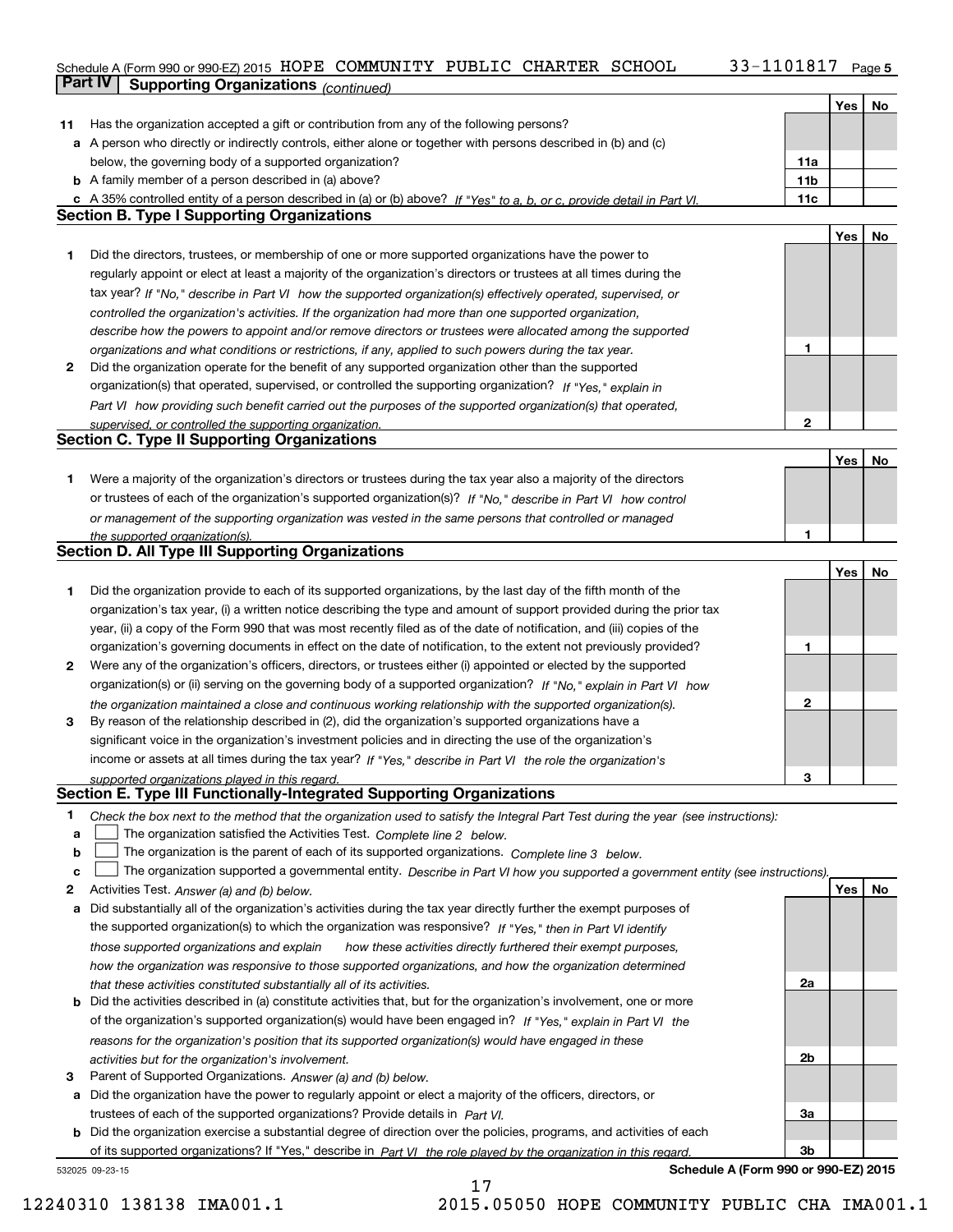| Schedule A (Form 990 or 990-EZ) 2015 HOPE COMMUNITY PUBLIC CHARTER SCHOOL             |  |  | $33 - 1101817$ Page 6 |  |
|---------------------------------------------------------------------------------------|--|--|-----------------------|--|
| <b>Part V</b> Type III Non-Functionally Integrated 509(a)(3) Supporting Organizations |  |  |                       |  |

1 Check here if the organization satisfied the Integral Part Test as a qualifying trust on Nov. 20, 1970. See instructions. All other Type III non-functionally integrated supporting organizations must complete Sections A through E.

|              | Section A - Adjusted Net Income                                                                                                   |                | (A) Prior Year | (B) Current Year<br>(optional) |
|--------------|-----------------------------------------------------------------------------------------------------------------------------------|----------------|----------------|--------------------------------|
| 1            | Net short-term capital gain                                                                                                       | 1              |                |                                |
| 2            | Recoveries of prior-year distributions                                                                                            | $\overline{2}$ |                |                                |
| 3            | Other gross income (see instructions)                                                                                             | 3              |                |                                |
| 4            | Add lines 1 through 3                                                                                                             | 4              |                |                                |
| 5            | Depreciation and depletion                                                                                                        | 5              |                |                                |
| 6            | Portion of operating expenses paid or incurred for production or                                                                  |                |                |                                |
|              | collection of gross income or for management, conservation, or                                                                    |                |                |                                |
|              | maintenance of property held for production of income (see instructions)                                                          | 6              |                |                                |
| 7            | Other expenses (see instructions)                                                                                                 | $\overline{7}$ |                |                                |
| 8            | Adjusted Net Income (subtract lines 5, 6 and 7 from line 4)                                                                       | 8              |                |                                |
|              | <b>Section B - Minimum Asset Amount</b>                                                                                           |                | (A) Prior Year | (B) Current Year<br>(optional) |
| 1            | Aggregate fair market value of all non-exempt-use assets (see                                                                     |                |                |                                |
|              | instructions for short tax year or assets held for part of year):                                                                 |                |                |                                |
|              | <b>a</b> Average monthly value of securities                                                                                      | 1a             |                |                                |
|              | <b>b</b> Average monthly cash balances                                                                                            | 1b             |                |                                |
|              | c Fair market value of other non-exempt-use assets                                                                                | 1c             |                |                                |
|              | d Total (add lines 1a, 1b, and 1c)                                                                                                | 1d             |                |                                |
|              | <b>e</b> Discount claimed for blockage or other                                                                                   |                |                |                                |
|              | factors (explain in detail in Part VI):                                                                                           |                |                |                                |
| 2            | Acquisition indebtedness applicable to non-exempt-use assets                                                                      | $\overline{2}$ |                |                                |
| 3            | Subtract line 2 from line 1d                                                                                                      | 3              |                |                                |
| 4            | Cash deemed held for exempt use. Enter 1-1/2% of line 3 (for greater amount,                                                      |                |                |                                |
|              | see instructions)                                                                                                                 | 4              |                |                                |
| 5            | Net value of non-exempt-use assets (subtract line 4 from line 3)                                                                  | 5              |                |                                |
| 6            | Multiply line 5 by .035                                                                                                           | 6              |                |                                |
| 7            | Recoveries of prior-year distributions                                                                                            | 7              |                |                                |
| 8            | <b>Minimum Asset Amount</b> (add line 7 to line 6)                                                                                | 8              |                |                                |
|              | <b>Section C - Distributable Amount</b>                                                                                           |                |                | <b>Current Year</b>            |
| 1            | Adjusted net income for prior year (from Section A, line 8, Column A)                                                             | 1              |                |                                |
| $\mathbf{2}$ | Enter 85% of line 1                                                                                                               | $\overline{2}$ |                |                                |
| 3            | Minimum asset amount for prior year (from Section B, line 8, Column A)                                                            | 3              |                |                                |
| 4            | Enter greater of line 2 or line 3                                                                                                 | 4              |                |                                |
| 5            | Income tax imposed in prior year                                                                                                  | 5              |                |                                |
| 6            | <b>Distributable Amount.</b> Subtract line 5 from line 4, unless subject to                                                       |                |                |                                |
|              | emergency temporary reduction (see instructions)                                                                                  | 6              |                |                                |
| 7            | Check here if the current year is the organization's first as a non-functionally-integrated Type III supporting organization (see |                |                |                                |

instructions).

**Schedule A (Form 990 or 990-EZ) 2015**

532026 09-23-15

**1**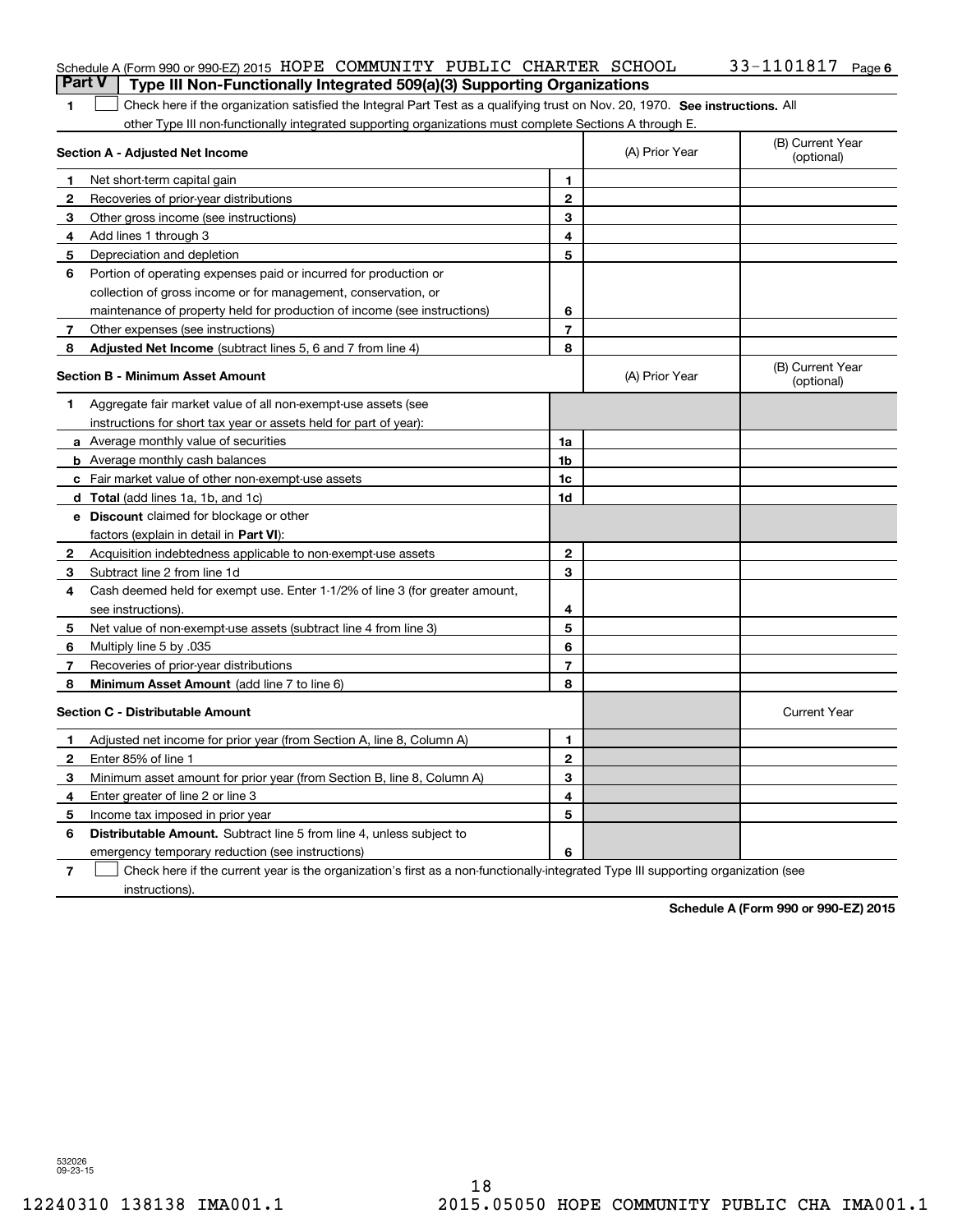#### Schedule A (Form 990 or 990-EZ) 2015 HOPE(COMMUNITY PUBLIC(CHARTER SCHOOL) 33-IIUI8I7(Page HOPE COMMUNITY PUBLIC CHARTER SCHOOL 33-1101817

| <b>Part V</b> | Type III Non-Functionally Integrated 509(a)(3) Supporting Organizations                    |                             | (continued)               |                      |  |
|---------------|--------------------------------------------------------------------------------------------|-----------------------------|---------------------------|----------------------|--|
|               | <b>Section D - Distributions</b>                                                           |                             |                           | <b>Current Year</b>  |  |
| 1             | Amounts paid to supported organizations to accomplish exempt purposes                      |                             |                           |                      |  |
| 2             | Amounts paid to perform activity that directly furthers exempt purposes of supported       |                             |                           |                      |  |
|               | organizations, in excess of income from activity                                           |                             |                           |                      |  |
| з             | Administrative expenses paid to accomplish exempt purposes of supported organizations      |                             |                           |                      |  |
| 4             | Amounts paid to acquire exempt-use assets                                                  |                             |                           |                      |  |
| 5             | Qualified set-aside amounts (prior IRS approval required)                                  |                             |                           |                      |  |
| 6             | Other distributions (describe in Part VI). See instructions.                               |                             |                           |                      |  |
| 7             | Total annual distributions. Add lines 1 through 6.                                         |                             |                           |                      |  |
| 8             | Distributions to attentive supported organizations to which the organization is responsive |                             |                           |                      |  |
|               | (provide details in Part VI). See instructions.                                            |                             |                           |                      |  |
| 9             | Distributable amount for 2015 from Section C, line 6                                       |                             |                           |                      |  |
| 10            | Line 8 amount divided by Line 9 amount                                                     |                             |                           |                      |  |
|               |                                                                                            | (i)                         | (ii)                      | (iii)                |  |
|               |                                                                                            | <b>Excess Distributions</b> | <b>Underdistributions</b> | <b>Distributable</b> |  |
|               | <b>Section E - Distribution Allocations (see instructions)</b>                             |                             | Pre-2015                  | Amount for 2015      |  |
| 1             | Distributable amount for 2015 from Section C, line 6                                       |                             |                           |                      |  |
| 2             | Underdistributions, if any, for years prior to 2015                                        |                             |                           |                      |  |
|               | (reasonable cause required-see instructions)                                               |                             |                           |                      |  |
| 3             | Excess distributions carryover, if any, to 2015:                                           |                             |                           |                      |  |
| а             |                                                                                            |                             |                           |                      |  |
| b             |                                                                                            |                             |                           |                      |  |
| c             |                                                                                            |                             |                           |                      |  |
|               | d From 2013                                                                                |                             |                           |                      |  |
|               | e From 2014                                                                                |                             |                           |                      |  |
|               | Total of lines 3a through e                                                                |                             |                           |                      |  |
|               | Applied to underdistributions of prior years                                               |                             |                           |                      |  |
|               | <b>h</b> Applied to 2015 distributable amount                                              |                             |                           |                      |  |
|               | Carryover from 2010 not applied (see instructions)                                         |                             |                           |                      |  |
|               | Remainder. Subtract lines 3g, 3h, and 3i from 3f.                                          |                             |                           |                      |  |
| 4             | Distributions for 2015 from Section D,                                                     |                             |                           |                      |  |
|               | line $7:$                                                                                  |                             |                           |                      |  |
|               | <b>a</b> Applied to underdistributions of prior years                                      |                             |                           |                      |  |
|               | <b>b</b> Applied to 2015 distributable amount                                              |                             |                           |                      |  |
| c             | Remainder. Subtract lines 4a and 4b from 4.                                                |                             |                           |                      |  |
| 5             | Remaining underdistributions for years prior to 2015, if                                   |                             |                           |                      |  |
|               | any. Subtract lines 3g and 4a from line 2 (if amount                                       |                             |                           |                      |  |
|               | greater than zero, see instructions).                                                      |                             |                           |                      |  |
| 6             | Remaining underdistributions for 2015. Subtract lines 3h                                   |                             |                           |                      |  |
|               | and 4b from line 1 (if amount greater than zero, see                                       |                             |                           |                      |  |
|               | instructions).                                                                             |                             |                           |                      |  |
| 7             | Excess distributions carryover to 2016. Add lines 3j                                       |                             |                           |                      |  |
|               | and 4c.                                                                                    |                             |                           |                      |  |
| 8             | Breakdown of line 7:                                                                       |                             |                           |                      |  |
|               |                                                                                            |                             |                           |                      |  |
| a<br>b        |                                                                                            |                             |                           |                      |  |
|               | c Excess from 2013                                                                         |                             |                           |                      |  |
|               |                                                                                            |                             |                           |                      |  |
|               | d Excess from 2014                                                                         |                             |                           |                      |  |
|               | e Excess from 2015                                                                         |                             |                           |                      |  |

**Schedule A (Form 990 or 990-EZ) 2015**

532027 09-23-15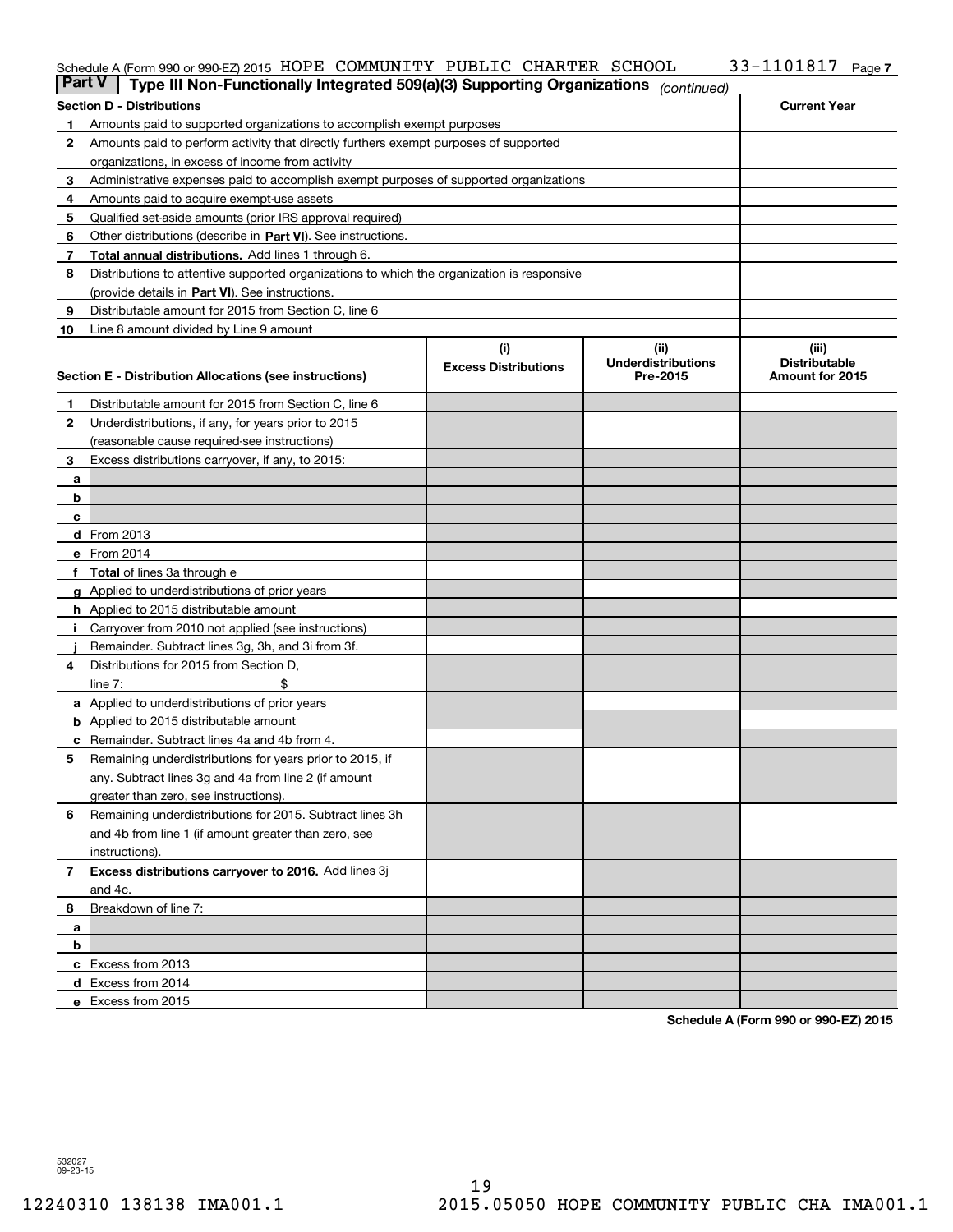| <b>Part VI</b>  | Schedule A (Form 990 or 990-EZ) 2015 HOPE COMMUNITY PUBLIC CHARTER SCHOOL<br>Supplemental Information. Provide the explanations required by Part II, line 10; Part II, line 17a or 17b; Part III, line 12;<br>Part IV, Section A, lines 1, 2, 3b, 3c, 4b, 4c, 5a, 6, 9a, 9b, 9c, 11a, 11b, and 11c; Part IV, Section B, lines 1 and 2; Part IV, Section C, |  |    |  | 33-1101817 Page 8                    |  |
|-----------------|------------------------------------------------------------------------------------------------------------------------------------------------------------------------------------------------------------------------------------------------------------------------------------------------------------------------------------------------------------|--|----|--|--------------------------------------|--|
|                 | line 1; Part IV, Section D, lines 2 and 3; Part IV, Section E, lines 1c, 2a, 2b, 3a and 3b; Part V, line 1; Part V, Section B, line 1e; Part V,<br>Section D, lines 5, 6, and 8; and Part V, Section E, lines 2, 5, and 6. Also complete this part for any additional information.<br>(See instructions.)                                                  |  |    |  |                                      |  |
|                 |                                                                                                                                                                                                                                                                                                                                                            |  |    |  |                                      |  |
|                 |                                                                                                                                                                                                                                                                                                                                                            |  |    |  |                                      |  |
|                 |                                                                                                                                                                                                                                                                                                                                                            |  |    |  |                                      |  |
|                 |                                                                                                                                                                                                                                                                                                                                                            |  |    |  |                                      |  |
|                 |                                                                                                                                                                                                                                                                                                                                                            |  |    |  |                                      |  |
|                 |                                                                                                                                                                                                                                                                                                                                                            |  |    |  |                                      |  |
|                 |                                                                                                                                                                                                                                                                                                                                                            |  |    |  |                                      |  |
|                 |                                                                                                                                                                                                                                                                                                                                                            |  |    |  |                                      |  |
|                 |                                                                                                                                                                                                                                                                                                                                                            |  |    |  |                                      |  |
|                 |                                                                                                                                                                                                                                                                                                                                                            |  |    |  |                                      |  |
|                 |                                                                                                                                                                                                                                                                                                                                                            |  |    |  |                                      |  |
|                 |                                                                                                                                                                                                                                                                                                                                                            |  |    |  |                                      |  |
|                 |                                                                                                                                                                                                                                                                                                                                                            |  |    |  |                                      |  |
|                 |                                                                                                                                                                                                                                                                                                                                                            |  |    |  |                                      |  |
|                 |                                                                                                                                                                                                                                                                                                                                                            |  |    |  |                                      |  |
|                 |                                                                                                                                                                                                                                                                                                                                                            |  |    |  |                                      |  |
|                 |                                                                                                                                                                                                                                                                                                                                                            |  |    |  |                                      |  |
|                 |                                                                                                                                                                                                                                                                                                                                                            |  |    |  |                                      |  |
|                 |                                                                                                                                                                                                                                                                                                                                                            |  |    |  |                                      |  |
|                 |                                                                                                                                                                                                                                                                                                                                                            |  |    |  |                                      |  |
|                 |                                                                                                                                                                                                                                                                                                                                                            |  |    |  |                                      |  |
|                 |                                                                                                                                                                                                                                                                                                                                                            |  |    |  |                                      |  |
|                 |                                                                                                                                                                                                                                                                                                                                                            |  |    |  |                                      |  |
|                 |                                                                                                                                                                                                                                                                                                                                                            |  |    |  |                                      |  |
| 532028 09-23-15 |                                                                                                                                                                                                                                                                                                                                                            |  | 20 |  | Schedule A (Form 990 or 990-EZ) 2015 |  |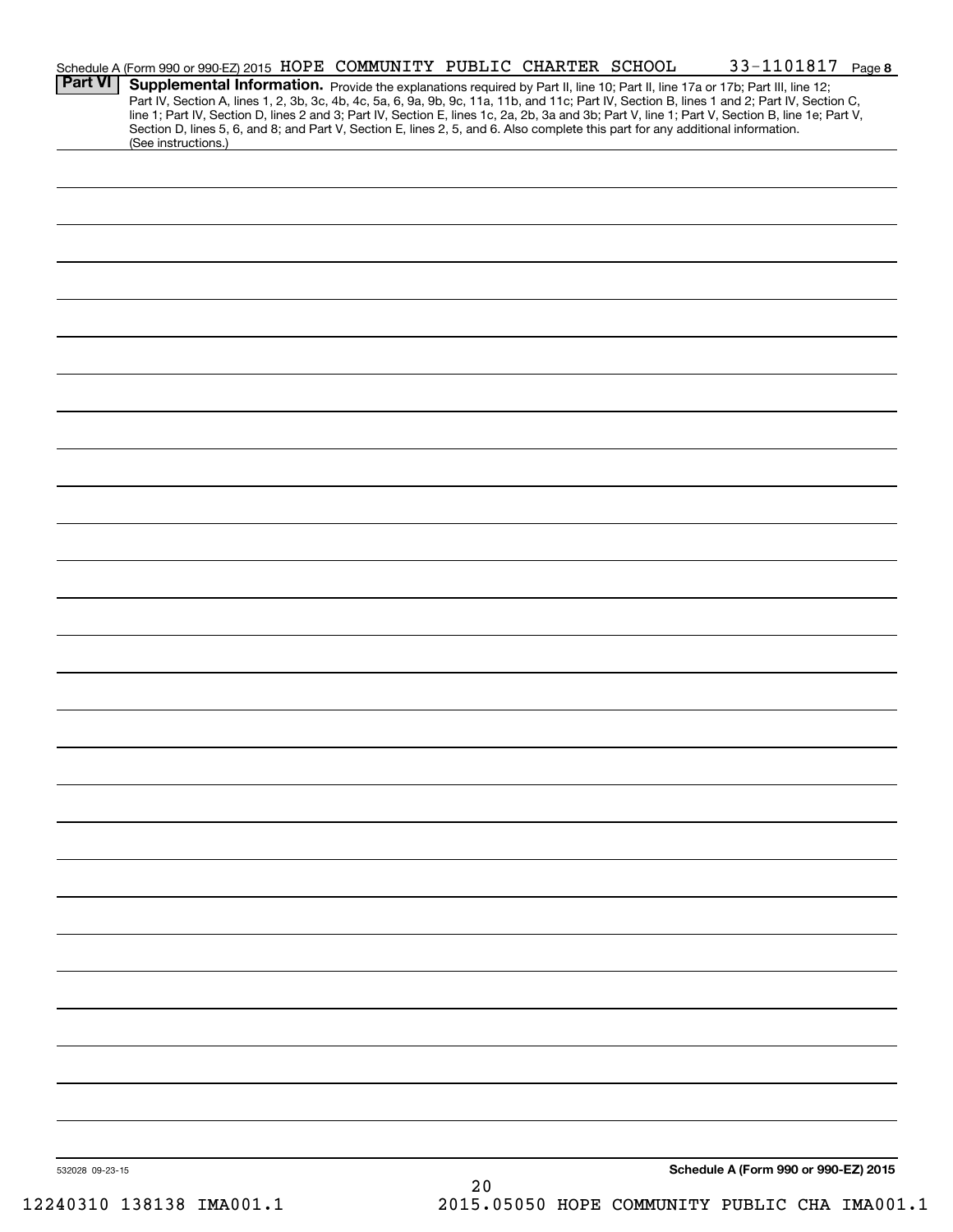| <b>SCHEDULE D</b> |  |
|-------------------|--|
|-------------------|--|

# **SCHEDULE D Supplemental Financial Statements**<br> **Complete if the organization answered "Yes" on Form 990,**

(Form 990)<br>
Pepartment of the Treasury<br>
Department of the Treasury<br> **Exerce Pepartment of the Treasury**<br> **Exerce Pepartment Of the Treasury**<br> **Exerce Pepartment Of the Treasury**<br> **Exerce Pepartment Of the Treasury**<br> **Exer** 



|                 | Department of the Treasury<br>Internal Revenue Service                                                                                                     | Attach to Form 990.<br>Information about Schedule D (Form 990) and its instructions is at $www.irs.gov/form990$ . |                          | Open to Public<br>Inspection          |
|-----------------|------------------------------------------------------------------------------------------------------------------------------------------------------------|-------------------------------------------------------------------------------------------------------------------|--------------------------|---------------------------------------|
|                 | Name of the organization                                                                                                                                   |                                                                                                                   |                          | <b>Employer identification number</b> |
|                 |                                                                                                                                                            | HOPE COMMUNITY PUBLIC CHARTER SCHOOL                                                                              |                          | 33-1101817                            |
| Part I          | Organizations Maintaining Donor Advised Funds or Other Similar Funds or Accounts. Complete if the                                                          |                                                                                                                   |                          |                                       |
|                 | organization answered "Yes" on Form 990, Part IV, line 6.                                                                                                  |                                                                                                                   |                          |                                       |
|                 |                                                                                                                                                            | (a) Donor advised funds                                                                                           |                          | (b) Funds and other accounts          |
| 1               |                                                                                                                                                            |                                                                                                                   |                          |                                       |
| 2               | Aggregate value of contributions to (during year)                                                                                                          |                                                                                                                   |                          |                                       |
| з               | Aggregate value of grants from (during year)                                                                                                               |                                                                                                                   |                          |                                       |
| 4               |                                                                                                                                                            |                                                                                                                   |                          |                                       |
| 5               | Did the organization inform all donors and donor advisors in writing that the assets held in donor advised funds                                           |                                                                                                                   |                          |                                       |
|                 |                                                                                                                                                            |                                                                                                                   |                          | Yes<br>No                             |
| 6               | Did the organization inform all grantees, donors, and donor advisors in writing that grant funds can be used only                                          |                                                                                                                   |                          |                                       |
|                 | for charitable purposes and not for the benefit of the donor or donor advisor, or for any other purpose conferring                                         |                                                                                                                   |                          |                                       |
|                 | impermissible private benefit?                                                                                                                             |                                                                                                                   |                          | Yes<br>No                             |
| Part II         | Conservation Easements. Complete if the organization answered "Yes" on Form 990, Part IV, line 7.                                                          |                                                                                                                   |                          |                                       |
| 1               | Purpose(s) of conservation easements held by the organization (check all that apply).                                                                      |                                                                                                                   |                          |                                       |
|                 | Preservation of land for public use (e.g., recreation or education)                                                                                        | Preservation of a historically important land area                                                                |                          |                                       |
|                 | Protection of natural habitat                                                                                                                              | Preservation of a certified historic structure                                                                    |                          |                                       |
|                 | Preservation of open space                                                                                                                                 |                                                                                                                   |                          |                                       |
| 2               | Complete lines 2a through 2d if the organization held a qualified conservation contribution in the form of a conservation easement on the last             |                                                                                                                   |                          |                                       |
|                 | day of the tax year.                                                                                                                                       |                                                                                                                   |                          | Held at the End of the Tax Year       |
| a               | Total number of conservation easements                                                                                                                     |                                                                                                                   | 2a                       |                                       |
| b               | Total acreage restricted by conservation easements                                                                                                         |                                                                                                                   | 2b                       |                                       |
| c               | Number of conservation easements on a certified historic structure included in (a) manufacture included in (a)                                             |                                                                                                                   | 2c                       |                                       |
| d               | Number of conservation easements included in (c) acquired after 8/17/06, and not on a historic structure                                                   |                                                                                                                   |                          |                                       |
|                 |                                                                                                                                                            |                                                                                                                   | 2d                       |                                       |
| 3               | Number of conservation easements modified, transferred, released, extinguished, or terminated by the organization during the tax                           |                                                                                                                   |                          |                                       |
|                 | year $\blacktriangleright$                                                                                                                                 |                                                                                                                   |                          |                                       |
| 4               | Number of states where property subject to conservation easement is located                                                                                |                                                                                                                   |                          |                                       |
| 5               | Does the organization have a written policy regarding the periodic monitoring, inspection, handling of                                                     |                                                                                                                   |                          |                                       |
|                 | violations, and enforcement of the conservation easements it holds?                                                                                        |                                                                                                                   |                          | No<br>Yes                             |
| 6               | Staff and volunteer hours devoted to monitoring, inspecting, handling of violations, and enforcing conservation easements during the year                  |                                                                                                                   |                          |                                       |
|                 |                                                                                                                                                            |                                                                                                                   |                          |                                       |
| 7               | Amount of expenses incurred in monitoring, inspecting, handling of violations, and enforcing conservation easements during the year                        |                                                                                                                   |                          |                                       |
|                 | ▶ \$                                                                                                                                                       |                                                                                                                   |                          |                                       |
| 8               | Does each conservation easement reported on line 2(d) above satisfy the requirements of section 170(h)(4)(B)(i)                                            |                                                                                                                   |                          |                                       |
|                 | and section $170(h)(4)(B)(ii)?$                                                                                                                            |                                                                                                                   |                          | No<br>Yes                             |
| 9               | In Part XIII, describe how the organization reports conservation easements in its revenue and expense statement, and balance sheet, and                    |                                                                                                                   |                          |                                       |
|                 | include, if applicable, the text of the footnote to the organization's financial statements that describes the organization's accounting for               |                                                                                                                   |                          |                                       |
|                 | conservation easements.<br>Organizations Maintaining Collections of Art, Historical Treasures, or Other Similar Assets.                                    |                                                                                                                   |                          |                                       |
| <b>Part III</b> |                                                                                                                                                            |                                                                                                                   |                          |                                       |
|                 | Complete if the organization answered "Yes" on Form 990, Part IV, line 8.                                                                                  |                                                                                                                   |                          |                                       |
|                 | 1a If the organization elected, as permitted under SFAS 116 (ASC 958), not to report in its revenue statement and balance sheet works of art,              |                                                                                                                   |                          |                                       |
|                 | historical treasures, or other similar assets held for public exhibition, education, or research in furtherance of public service, provide, in Part XIII,  |                                                                                                                   |                          |                                       |
|                 | the text of the footnote to its financial statements that describes these items.                                                                           |                                                                                                                   |                          |                                       |
|                 | <b>b</b> If the organization elected, as permitted under SFAS 116 (ASC 958), to report in its revenue statement and balance sheet works of art, historical |                                                                                                                   |                          |                                       |
|                 | treasures, or other similar assets held for public exhibition, education, or research in furtherance of public service, provide the following amounts      |                                                                                                                   |                          |                                       |
|                 | relating to these items:                                                                                                                                   |                                                                                                                   |                          |                                       |
|                 | $\mathbf{u}$                                                                                                                                               |                                                                                                                   | \$                       |                                       |
|                 | (ii) Assets included in Form 990, Part X                                                                                                                   |                                                                                                                   | -\$                      |                                       |
| 2               | If the organization received or held works of art, historical treasures, or other similar assets for financial gain, provide                               |                                                                                                                   |                          |                                       |
|                 | the following amounts required to be reported under SFAS 116 (ASC 958) relating to these items:                                                            |                                                                                                                   | $\blacktriangleright$ \$ |                                       |
| a               | Revenue included on Form 990, Part VIII, line 1                                                                                                            |                                                                                                                   |                          |                                       |

|                          | LHA For Paperwork Reduction Act Notice, see the Instructions for Form 990. |
|--------------------------|----------------------------------------------------------------------------|
| 532051<br>$11 - 02 - 15$ |                                                                            |

 $\blacktriangleright$  \$

21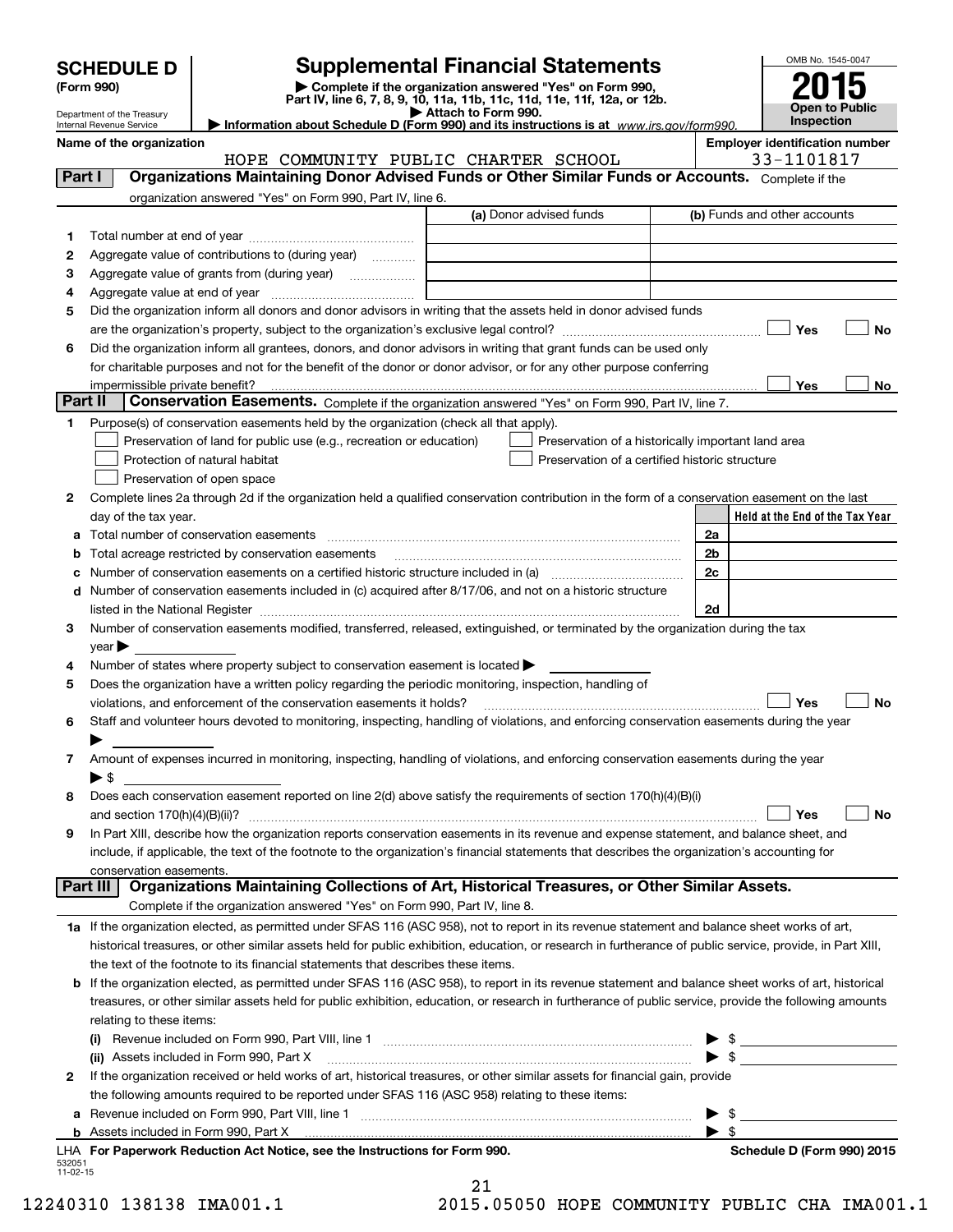|               | Schedule D (Form 990) 2015                                                                                                                                                                                                     | HOPE COMMUNITY PUBLIC CHARTER SCHOOL    |                                                                                                                                                                                                                                |                                                         |                                 | 33-1101817 |                     |            | Page 2 |
|---------------|--------------------------------------------------------------------------------------------------------------------------------------------------------------------------------------------------------------------------------|-----------------------------------------|--------------------------------------------------------------------------------------------------------------------------------------------------------------------------------------------------------------------------------|---------------------------------------------------------|---------------------------------|------------|---------------------|------------|--------|
|               | Part III<br>Organizations Maintaining Collections of Art, Historical Treasures, or Other Similar Assets (continued)                                                                                                            |                                         |                                                                                                                                                                                                                                |                                                         |                                 |            |                     |            |        |
| 3             | Using the organization's acquisition, accession, and other records, check any of the following that are a significant use of its collection items                                                                              |                                         |                                                                                                                                                                                                                                |                                                         |                                 |            |                     |            |        |
|               | (check all that apply):                                                                                                                                                                                                        |                                         |                                                                                                                                                                                                                                |                                                         |                                 |            |                     |            |        |
| a             | Public exhibition                                                                                                                                                                                                              | d                                       | Loan or exchange programs                                                                                                                                                                                                      |                                                         |                                 |            |                     |            |        |
| b             | Scholarly research                                                                                                                                                                                                             | e                                       | Other the contract of the contract of the contract of the contract of the contract of the contract of the contract of the contract of the contract of the contract of the contract of the contract of the contract of the cont |                                                         |                                 |            |                     |            |        |
| с             | Preservation for future generations                                                                                                                                                                                            |                                         |                                                                                                                                                                                                                                |                                                         |                                 |            |                     |            |        |
| 4             | Provide a description of the organization's collections and explain how they further the organization's exempt purpose in Part XIII.                                                                                           |                                         |                                                                                                                                                                                                                                |                                                         |                                 |            |                     |            |        |
| 5             | During the year, did the organization solicit or receive donations of art, historical treasures, or other similar assets                                                                                                       |                                         |                                                                                                                                                                                                                                |                                                         |                                 |            |                     |            |        |
|               |                                                                                                                                                                                                                                |                                         |                                                                                                                                                                                                                                |                                                         |                                 |            | Yes                 |            | No     |
|               | <b>Part IV</b><br>Escrow and Custodial Arrangements. Complete if the organization answered "Yes" on Form 990, Part IV, line 9, or                                                                                              |                                         |                                                                                                                                                                                                                                |                                                         |                                 |            |                     |            |        |
|               | reported an amount on Form 990, Part X, line 21.                                                                                                                                                                               |                                         |                                                                                                                                                                                                                                |                                                         |                                 |            |                     |            |        |
|               | 1a Is the organization an agent, trustee, custodian or other intermediary for contributions or other assets not included                                                                                                       |                                         |                                                                                                                                                                                                                                |                                                         |                                 |            |                     |            |        |
|               |                                                                                                                                                                                                                                |                                         |                                                                                                                                                                                                                                |                                                         |                                 |            | Yes                 |            | No     |
| b             | If "Yes," explain the arrangement in Part XIII and complete the following table:                                                                                                                                               |                                         |                                                                                                                                                                                                                                |                                                         |                                 |            |                     |            |        |
|               |                                                                                                                                                                                                                                |                                         |                                                                                                                                                                                                                                |                                                         |                                 |            | Amount              |            |        |
| с             | Beginning balance material continuum contracts and a series of the contracts of the contracts of the contracts of the contracts of the contracts of the contracts of the contracts of the contracts of the contracts of the co |                                         |                                                                                                                                                                                                                                |                                                         | 1c                              |            |                     |            |        |
| d             | Additions during the year manufactured and an account of the year manufactured and account of the year manufactured and account of the state of the state of the state of the state of the state of the state of the state of  |                                         |                                                                                                                                                                                                                                |                                                         | 1d                              |            |                     |            |        |
| е             | Distributions during the year manufactured and continuum and contact the year manufactured and contact the year                                                                                                                |                                         |                                                                                                                                                                                                                                |                                                         | 1e                              |            |                     |            |        |
| f             |                                                                                                                                                                                                                                |                                         |                                                                                                                                                                                                                                |                                                         | 1f                              |            |                     |            |        |
|               | 2a Did the organization include an amount on Form 990, Part X, line 21, for escrow or custodial account liability?                                                                                                             |                                         |                                                                                                                                                                                                                                |                                                         |                                 |            | Yes                 |            | No     |
| <b>Part V</b> | <b>b</b> If "Yes," explain the arrangement in Part XIII. Check here if the explanation has been provided on Part XIII<br>Endowment Funds. Complete if the organization answered "Yes" on Form 990, Part IV, line 10.           |                                         |                                                                                                                                                                                                                                |                                                         |                                 |            |                     |            |        |
|               |                                                                                                                                                                                                                                | (a) Current year                        | (b) Prior year                                                                                                                                                                                                                 | (c) Two years back $\vert$ (d) Three years back $\vert$ |                                 |            | (e) Four years back |            |        |
| 1a            | Beginning of year balance                                                                                                                                                                                                      |                                         |                                                                                                                                                                                                                                |                                                         |                                 |            |                     |            |        |
| b             |                                                                                                                                                                                                                                |                                         |                                                                                                                                                                                                                                |                                                         |                                 |            |                     |            |        |
|               | Net investment earnings, gains, and losses                                                                                                                                                                                     |                                         |                                                                                                                                                                                                                                |                                                         |                                 |            |                     |            |        |
| d             |                                                                                                                                                                                                                                |                                         |                                                                                                                                                                                                                                |                                                         |                                 |            |                     |            |        |
|               | e Other expenditures for facilities                                                                                                                                                                                            |                                         |                                                                                                                                                                                                                                |                                                         |                                 |            |                     |            |        |
|               | and programs                                                                                                                                                                                                                   |                                         |                                                                                                                                                                                                                                |                                                         |                                 |            |                     |            |        |
| 1.            | Administrative expenses <i>manually communication</i>                                                                                                                                                                          |                                         |                                                                                                                                                                                                                                |                                                         |                                 |            |                     |            |        |
| g             | End of year balance                                                                                                                                                                                                            |                                         |                                                                                                                                                                                                                                |                                                         |                                 |            |                     |            |        |
| 2             | Provide the estimated percentage of the current year end balance (line 1g, column (a)) held as:                                                                                                                                |                                         |                                                                                                                                                                                                                                |                                                         |                                 |            |                     |            |        |
| а             | Board designated or quasi-endowment > _____                                                                                                                                                                                    |                                         |                                                                                                                                                                                                                                |                                                         |                                 |            |                     |            |        |
| b             | Permanent endowment                                                                                                                                                                                                            | %                                       |                                                                                                                                                                                                                                |                                                         |                                 |            |                     |            |        |
| c             | Temporarily restricted endowment > _______                                                                                                                                                                                     | %                                       |                                                                                                                                                                                                                                |                                                         |                                 |            |                     |            |        |
|               | The percentages on lines 2a, 2b, and 2c should equal 100%.                                                                                                                                                                     |                                         |                                                                                                                                                                                                                                |                                                         |                                 |            |                     |            |        |
|               | 3a Are there endowment funds not in the possession of the organization that are held and administered for the organization                                                                                                     |                                         |                                                                                                                                                                                                                                |                                                         |                                 |            |                     |            |        |
|               | by:                                                                                                                                                                                                                            |                                         |                                                                                                                                                                                                                                |                                                         |                                 |            |                     | <b>Yes</b> | No     |
|               | (i)                                                                                                                                                                                                                            |                                         |                                                                                                                                                                                                                                |                                                         |                                 |            | 3a(i)               |            |        |
|               | (ii) related organizations                                                                                                                                                                                                     |                                         |                                                                                                                                                                                                                                |                                                         |                                 |            | 3a(ii)              |            |        |
|               |                                                                                                                                                                                                                                |                                         |                                                                                                                                                                                                                                |                                                         |                                 |            | 3b                  |            |        |
|               | Describe in Part XIII the intended uses of the organization's endowment funds.                                                                                                                                                 |                                         |                                                                                                                                                                                                                                |                                                         |                                 |            |                     |            |        |
|               | <b>Part VI</b><br>Land, Buildings, and Equipment.                                                                                                                                                                              |                                         |                                                                                                                                                                                                                                |                                                         |                                 |            |                     |            |        |
|               | Complete if the organization answered "Yes" on Form 990, Part IV, line 11a. See Form 990, Part X, line 10.                                                                                                                     |                                         |                                                                                                                                                                                                                                |                                                         |                                 |            |                     |            |        |
|               | Description of property                                                                                                                                                                                                        | (a) Cost or other<br>basis (investment) | (b) Cost or other<br>basis (other)                                                                                                                                                                                             |                                                         | (c) Accumulated<br>depreciation |            | (d) Book value      |            |        |
|               |                                                                                                                                                                                                                                |                                         |                                                                                                                                                                                                                                |                                                         |                                 |            |                     |            |        |
| b             |                                                                                                                                                                                                                                |                                         |                                                                                                                                                                                                                                |                                                         |                                 |            |                     |            |        |
|               |                                                                                                                                                                                                                                |                                         |                                                                                                                                                                                                                                | 78,408.                                                 | 15,752.                         |            |                     | 62,656.    |        |
|               |                                                                                                                                                                                                                                |                                         |                                                                                                                                                                                                                                | 651,416.                                                | 568,031.                        |            |                     | 83,385.    |        |
|               |                                                                                                                                                                                                                                |                                         |                                                                                                                                                                                                                                | $\overline{595,878}$ .                                  | 473,373.                        |            |                     | 122,505.   |        |
|               |                                                                                                                                                                                                                                |                                         |                                                                                                                                                                                                                                |                                                         |                                 |            |                     | 268,546.   |        |

**Schedule D (Form 990) 2015**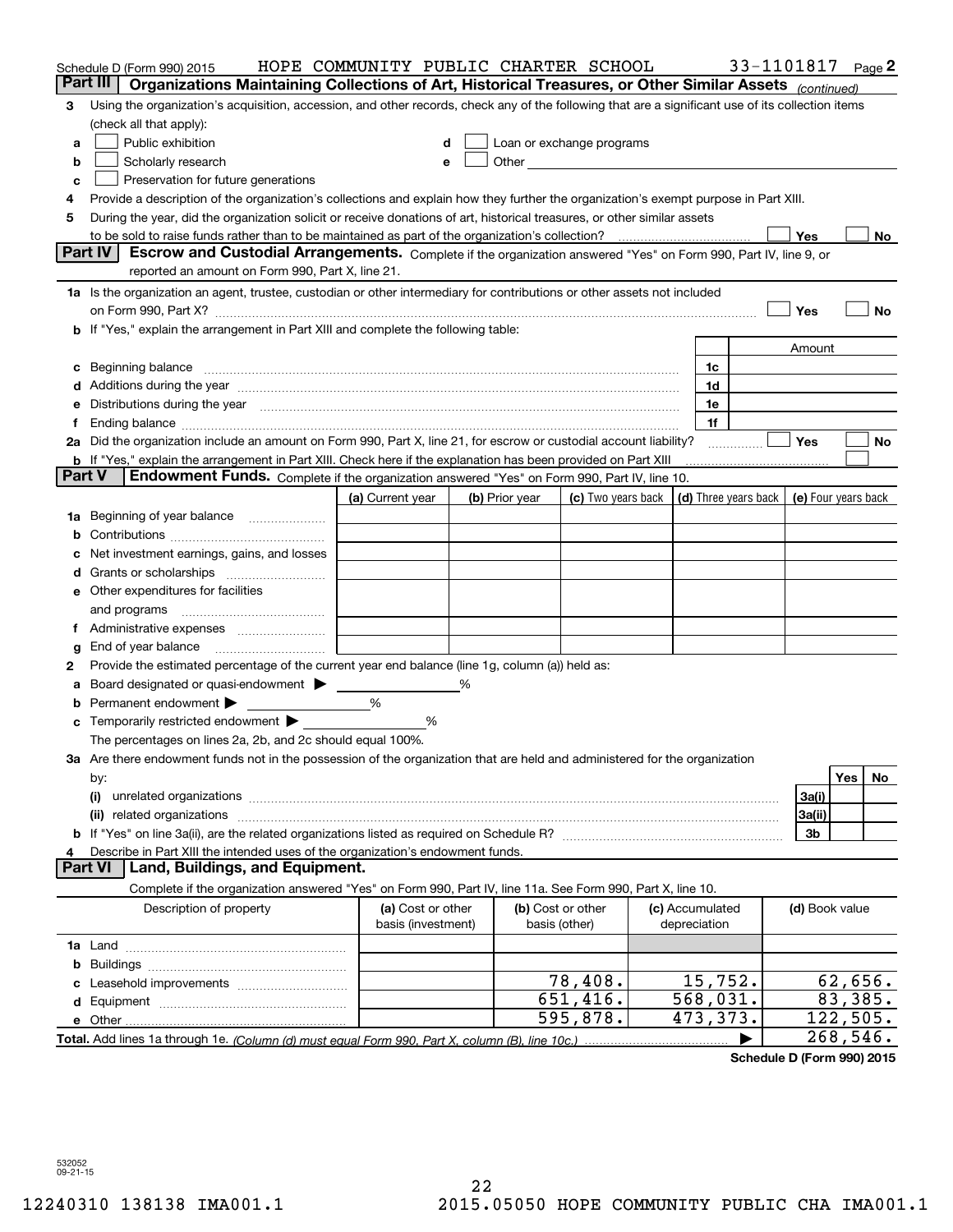| Complete if the organization answered "Yes" on Form 990, Part IV, line 11b. See Form 990, Part X, line 12.                                           |                 |                |                                                           |
|------------------------------------------------------------------------------------------------------------------------------------------------------|-----------------|----------------|-----------------------------------------------------------|
| (a) Description of security or category (including name of security)                                                                                 | (b) Book value  |                | (c) Method of valuation: Cost or end-of-year market value |
| (1) Financial derivatives                                                                                                                            |                 |                |                                                           |
|                                                                                                                                                      |                 |                |                                                           |
| (3) Other                                                                                                                                            |                 |                |                                                           |
| (A)                                                                                                                                                  |                 |                |                                                           |
| (B)                                                                                                                                                  |                 |                |                                                           |
| (C)                                                                                                                                                  |                 |                |                                                           |
| (D)                                                                                                                                                  |                 |                |                                                           |
| (E)                                                                                                                                                  |                 |                |                                                           |
|                                                                                                                                                      |                 |                |                                                           |
| (F)                                                                                                                                                  |                 |                |                                                           |
| (G)                                                                                                                                                  |                 |                |                                                           |
| (H)                                                                                                                                                  |                 |                |                                                           |
| Total. (Col. (b) must equal Form 990, Part X, col. (B) line 12.) $\blacktriangleright$                                                               |                 |                |                                                           |
| Part VIII Investments - Program Related.                                                                                                             |                 |                |                                                           |
| Complete if the organization answered "Yes" on Form 990, Part IV, line 11c. See Form 990, Part X, line 13.                                           |                 |                |                                                           |
| (a) Description of investment                                                                                                                        | (b) Book value  |                | (c) Method of valuation: Cost or end-of-year market value |
| (1)                                                                                                                                                  |                 |                |                                                           |
| (2)                                                                                                                                                  |                 |                |                                                           |
| (3)                                                                                                                                                  |                 |                |                                                           |
| (4)                                                                                                                                                  |                 |                |                                                           |
| (5)                                                                                                                                                  |                 |                |                                                           |
|                                                                                                                                                      |                 |                |                                                           |
| (6)                                                                                                                                                  |                 |                |                                                           |
| (7)                                                                                                                                                  |                 |                |                                                           |
| (8)                                                                                                                                                  |                 |                |                                                           |
| (9)                                                                                                                                                  |                 |                |                                                           |
| Total. (Col. (b) must equal Form 990, Part X, col. (B) line 13.)                                                                                     |                 |                |                                                           |
| <b>Other Assets.</b><br>Part IX                                                                                                                      |                 |                |                                                           |
| Complete if the organization answered "Yes" on Form 990, Part IV, line 11d. See Form 990, Part X, line 15.                                           |                 |                |                                                           |
|                                                                                                                                                      | (a) Description |                | (b) Book value                                            |
| (1)                                                                                                                                                  |                 |                |                                                           |
| (2)                                                                                                                                                  |                 |                |                                                           |
| (3)                                                                                                                                                  |                 |                |                                                           |
| (4)                                                                                                                                                  |                 |                |                                                           |
| (5)                                                                                                                                                  |                 |                |                                                           |
| (6)                                                                                                                                                  |                 |                |                                                           |
| (7)                                                                                                                                                  |                 |                |                                                           |
|                                                                                                                                                      |                 |                |                                                           |
| (8)                                                                                                                                                  |                 |                |                                                           |
| (9)                                                                                                                                                  |                 |                |                                                           |
| Total. (Column (b) must equal Form 990. Part X, col. (B) line 15.)<br><b>Other Liabilities.</b><br>Part X                                            |                 |                |                                                           |
|                                                                                                                                                      |                 |                |                                                           |
| Complete if the organization answered "Yes" on Form 990, Part IV, line 11e or 11f. See Form 990, Part X, line 25.                                    |                 |                |                                                           |
| (a) Description of liability<br>1.                                                                                                                   |                 | (b) Book value |                                                           |
| (1)<br>Federal income taxes                                                                                                                          |                 |                |                                                           |
| (2)                                                                                                                                                  |                 |                |                                                           |
| (3)                                                                                                                                                  |                 |                |                                                           |
| (4)                                                                                                                                                  |                 |                |                                                           |
| (5)                                                                                                                                                  |                 |                |                                                           |
| (6)                                                                                                                                                  |                 |                |                                                           |
| (7)                                                                                                                                                  |                 |                |                                                           |
|                                                                                                                                                      |                 |                |                                                           |
| (8)                                                                                                                                                  |                 |                |                                                           |
| (9)                                                                                                                                                  |                 |                |                                                           |
| Total. (Column (b) must equal Form 990, Part X, col. (B) line 25.)                                                                                   |                 |                |                                                           |
| 2. Liability for uncertain tax positions. In Part XIII, provide the text of the footnote to the organization's financial statements that reports the |                 |                |                                                           |
| organization's liability for uncertain tax positions under FIN 48 (ASC 740). Check here if the text of the footnote has been provided in Part XIII   |                 |                | $\overline{\mathbf{X}}$                                   |

532053 09-21-15

**Schedule D (Form 990) 2015**

## Schedule D (Form 990) 2015 HOPE COMMUNITY PUBLIC CHARTER SCHOOL 33-1101817 Page Schedule D (Form 990) 2015 **HOPE COMMUNITY PUBLIC CHARTER SCHOOL** 33-1101817 Page 3<br>**Part VII Investments - Other Securities.**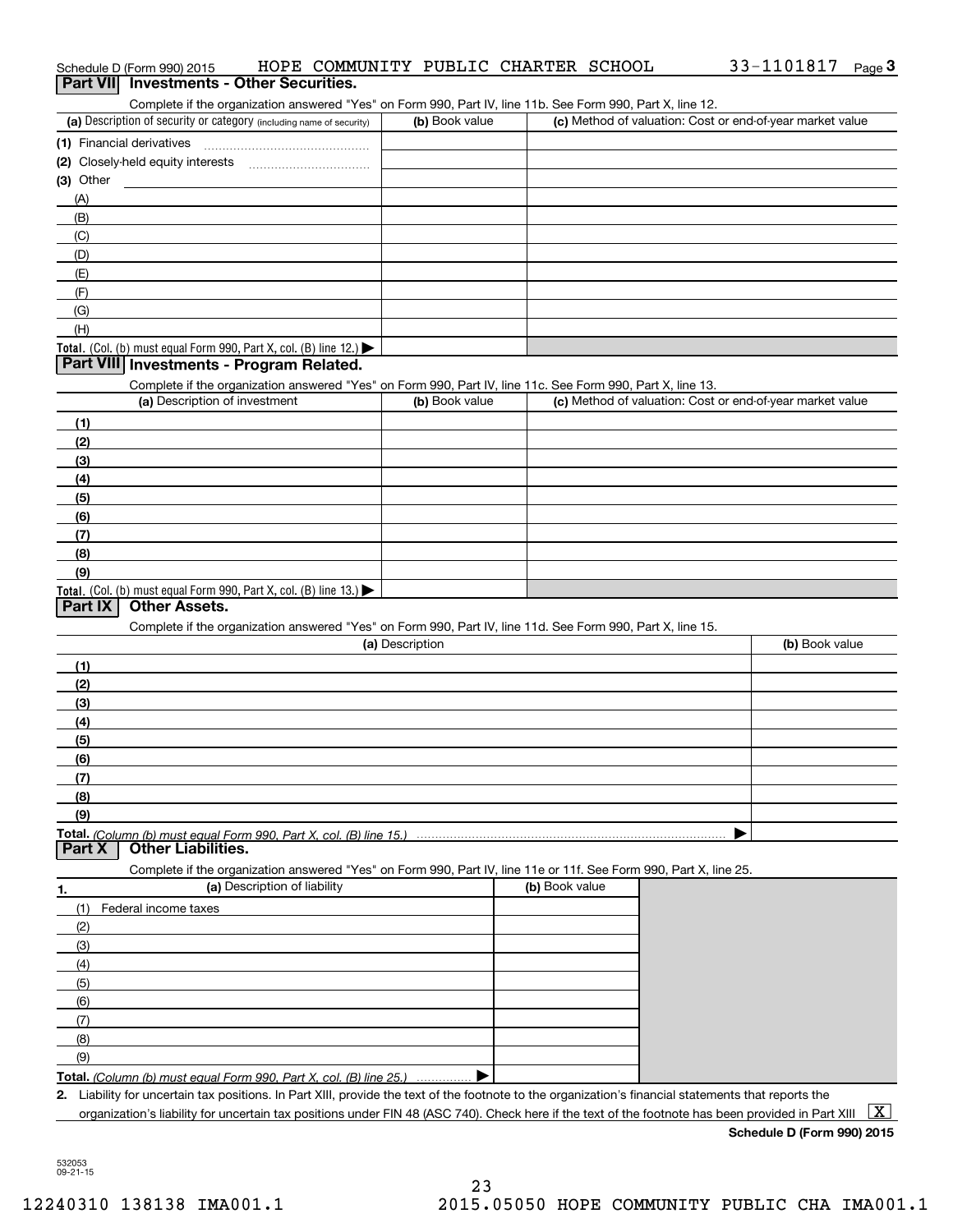|   | HOPE COMMUNITY PUBLIC CHARTER SCHOOL<br>Schedule D (Form 990) 2015                                                                                                                                                             |                |                | 33-1101817<br>Page 4 |
|---|--------------------------------------------------------------------------------------------------------------------------------------------------------------------------------------------------------------------------------|----------------|----------------|----------------------|
|   | Reconciliation of Revenue per Audited Financial Statements With Revenue per Return.<br>Part XI                                                                                                                                 |                |                |                      |
|   | Complete if the organization answered "Yes" on Form 990, Part IV, line 12a.                                                                                                                                                    |                |                |                      |
| 1 | Total revenue, gains, and other support per audited financial statements                                                                                                                                                       |                | $\blacksquare$ | 16, 187, 841.        |
| 2 | Amounts included on line 1 but not on Form 990, Part VIII, line 12:                                                                                                                                                            |                |                |                      |
| a | Net unrealized gains (losses) on investments [11] matter contracts and the unrealized gains (losses) on investments                                                                                                            | 2a             |                |                      |
| b |                                                                                                                                                                                                                                | 2 <sub>b</sub> |                |                      |
|   |                                                                                                                                                                                                                                | 2c             |                |                      |
| d | Other (Describe in Part XIII.) <b>Construction Construction</b> Chern Construction Chern Chern Chern Chern Chern Chern                                                                                                         | 2d             |                |                      |
| е | Add lines 2a through 2d                                                                                                                                                                                                        |                | 2е             | υ.                   |
| 3 |                                                                                                                                                                                                                                |                | $\mathbf{3}$   | 16, 187, 841.        |
| 4 | Amounts included on Form 990, Part VIII, line 12, but not on line 1:                                                                                                                                                           |                |                |                      |
|   |                                                                                                                                                                                                                                | 4a             |                |                      |
| b |                                                                                                                                                                                                                                | 4 <sub>b</sub> |                |                      |
|   | c Add lines 4a and 4b                                                                                                                                                                                                          |                | 4c             | υ.                   |
|   |                                                                                                                                                                                                                                |                | 5              | 16, 187, 841.        |
|   |                                                                                                                                                                                                                                |                |                |                      |
|   | Part XII   Reconciliation of Expenses per Audited Financial Statements With Expenses per Return.                                                                                                                               |                |                |                      |
|   | Complete if the organization answered "Yes" on Form 990, Part IV, line 12a.                                                                                                                                                    |                |                |                      |
| 1 | Total expenses and losses per audited financial statements [111] [12] manuscription and statements [13] Total expenses and losses per audited financial statements [13] manuscription and the statements [13] manuscription an |                | $\blacksquare$ | 15, 173, 354.        |
| 2 | Amounts included on line 1 but not on Form 990, Part IX, line 25:                                                                                                                                                              |                |                |                      |
| a |                                                                                                                                                                                                                                | 2a             |                |                      |
| b |                                                                                                                                                                                                                                | 2 <sub>b</sub> |                |                      |
|   |                                                                                                                                                                                                                                | 2c             |                |                      |
| d | Other (Describe in Part XIII.) (COLORGIAL CONSERVISTION) (CONSERVISTION)                                                                                                                                                       | 2d             |                |                      |
|   |                                                                                                                                                                                                                                |                | 2e             | О.                   |
| 3 | Subtract line 2e from line 1 <b>manufacture in the contract of the 2e</b> from line 1                                                                                                                                          |                | 3              | 15, 173, 354.        |
| 4 | Amounts included on Form 990, Part IX, line 25, but not on line 1:                                                                                                                                                             |                |                |                      |
| a |                                                                                                                                                                                                                                | 4a             |                |                      |
| b | Other (Describe in Part XIII.) <b>Construction Contract Construction</b> Chemistry Chemistry Chemistry Chemistry Chemistry                                                                                                     | 4 <sub>b</sub> |                |                      |
|   | c Add lines 4a and 4b                                                                                                                                                                                                          |                | 4c             |                      |
|   | Part XIII Supplemental Information.                                                                                                                                                                                            |                | 5              | 15, 173, 354.        |

Provide the descriptions required for Part II, lines 3, 5, and 9; Part III, lines 1a and 4; Part IV, lines 1b and 2b; Part V, line 4; Part X, line 2; Part XI, lines 2d and 4b; and Part XII, lines 2d and 4b. Also complete this part to provide any additional information.

## PART X, LINE 2:

THE SCHOOL IS EXEMPT FROM FEDERAL INCOME TAXES UNDER SECTION 501(C)(3) OF

THE INTERNAL REVENUE CODE.

ACCOUNTING PRINCIPLES GENERALLY ACCEPTED IN THE UNITED STATES OF AMERICA

PROVIDE CONSISTENT GUIDANCE FOR THE ACCOUNTING FOR UNCERTAINTY IN INCOME

TAXES RECOGNIZED IN AN ENTITY'S FINANCIAL STATEMENTS AND PRESCRIBE A

THRESHOLD OF "MORE LIKELY THAN NOT" FOR RECOGNITION OF TAX POSITIONS TAKEN

OR EXPECTED TO BE TAKEN IN A TAX RETURN. THE SCHOOL PERFORMED AN

EVALUATION OF UNCERTAIN TAX POSITIONS FOR THE YEAR ENDED JUNE 30, 2016,

AND DETERMINED THAT THERE WERE NO MATTERS THAT WOULD REQUIRE RECOGNITION

532054 09-21-15**Schedule D (Form 990) 2015** IN THE FINANCIAL STATEMENTS OR WHICH MAY HAVE ANY EFFECT ON ITS TAX-EXEMPT

24

12240310 138138 IMA001.1 2015.05050 HOPE COMMUNITY PUBLIC CHA IMA001.1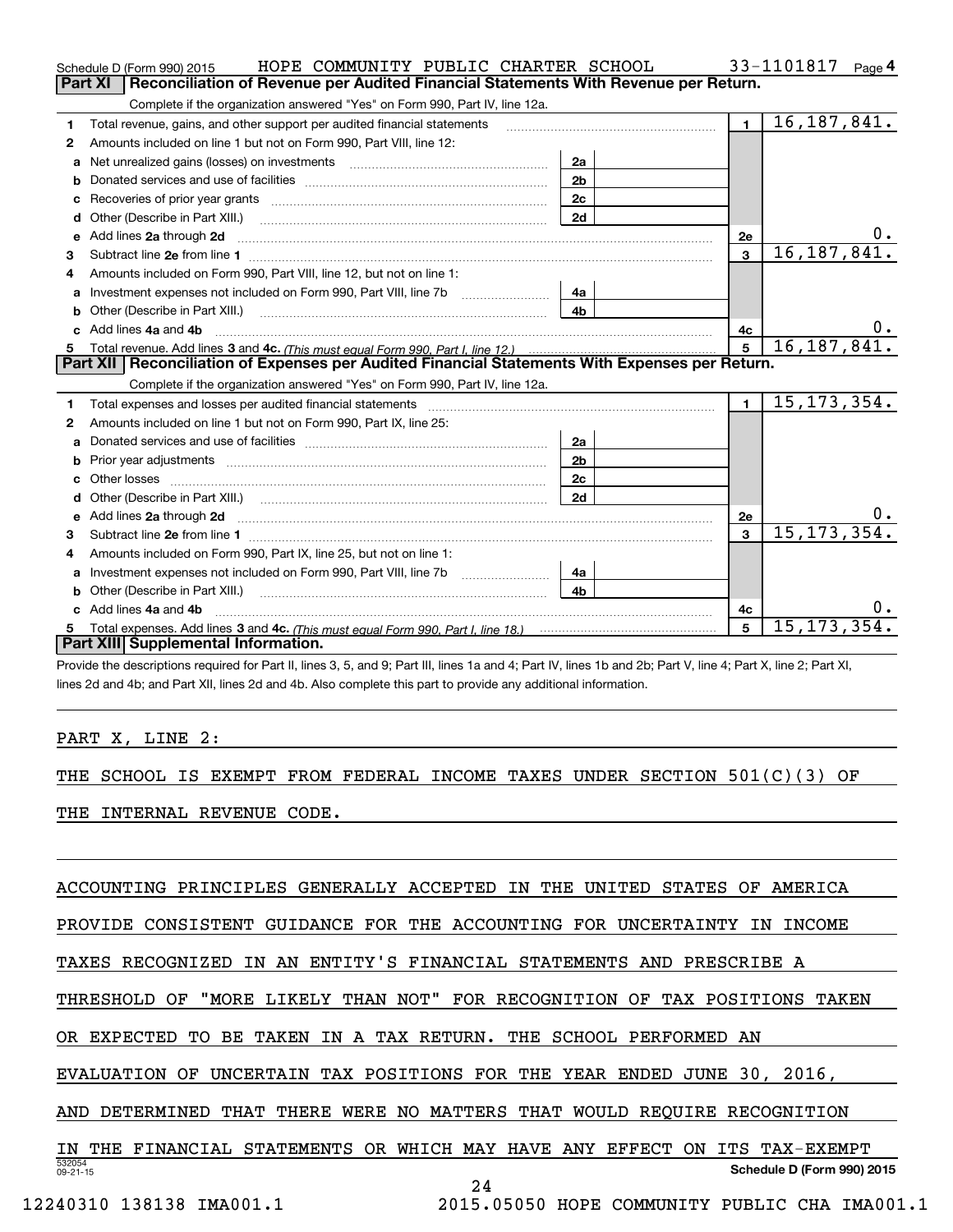| Schedule D (Form 990) 2015<br><b>Part XIII Supplemental Information</b> (continued) | 33-1101817 Page 5<br>HOPE COMMUNITY PUBLIC CHARTER SCHOOL                 |
|-------------------------------------------------------------------------------------|---------------------------------------------------------------------------|
|                                                                                     | STATUS. AS OF JUNE 30, 2016, THE STATUTE OF LIMITATIONS FOR FISCAL YEARS  |
|                                                                                     | 2013 THROUGH 2016, REMAINS OPEN WITH THE U.S. FEDERAL JURISDICTION OR THE |
|                                                                                     | VARIOUS STATES AND LOCAL JURISDICTIONS IN WHICH THE SCHOOL FILES TAX      |
|                                                                                     | RETURNS. IT IS THE SCHOOL'S POLICY TO RECOGNIZE INTEREST AND/OR PENALTIES |
|                                                                                     |                                                                           |
|                                                                                     | RELATED TO UNCERTAIN TAX POSITIONS, IF ANY, IN INCOME TAX EXPENSE.        |
|                                                                                     |                                                                           |
|                                                                                     |                                                                           |
|                                                                                     |                                                                           |
|                                                                                     |                                                                           |
|                                                                                     |                                                                           |
|                                                                                     |                                                                           |
|                                                                                     |                                                                           |
|                                                                                     |                                                                           |
|                                                                                     |                                                                           |
|                                                                                     |                                                                           |
|                                                                                     |                                                                           |
|                                                                                     |                                                                           |
|                                                                                     |                                                                           |
|                                                                                     |                                                                           |
|                                                                                     |                                                                           |
|                                                                                     |                                                                           |
|                                                                                     |                                                                           |
|                                                                                     |                                                                           |
|                                                                                     |                                                                           |
|                                                                                     |                                                                           |
|                                                                                     |                                                                           |
|                                                                                     |                                                                           |
|                                                                                     | Schedule D (Form 990) 2015                                                |
| 532055<br>$09 - 21 - 15$                                                            |                                                                           |

25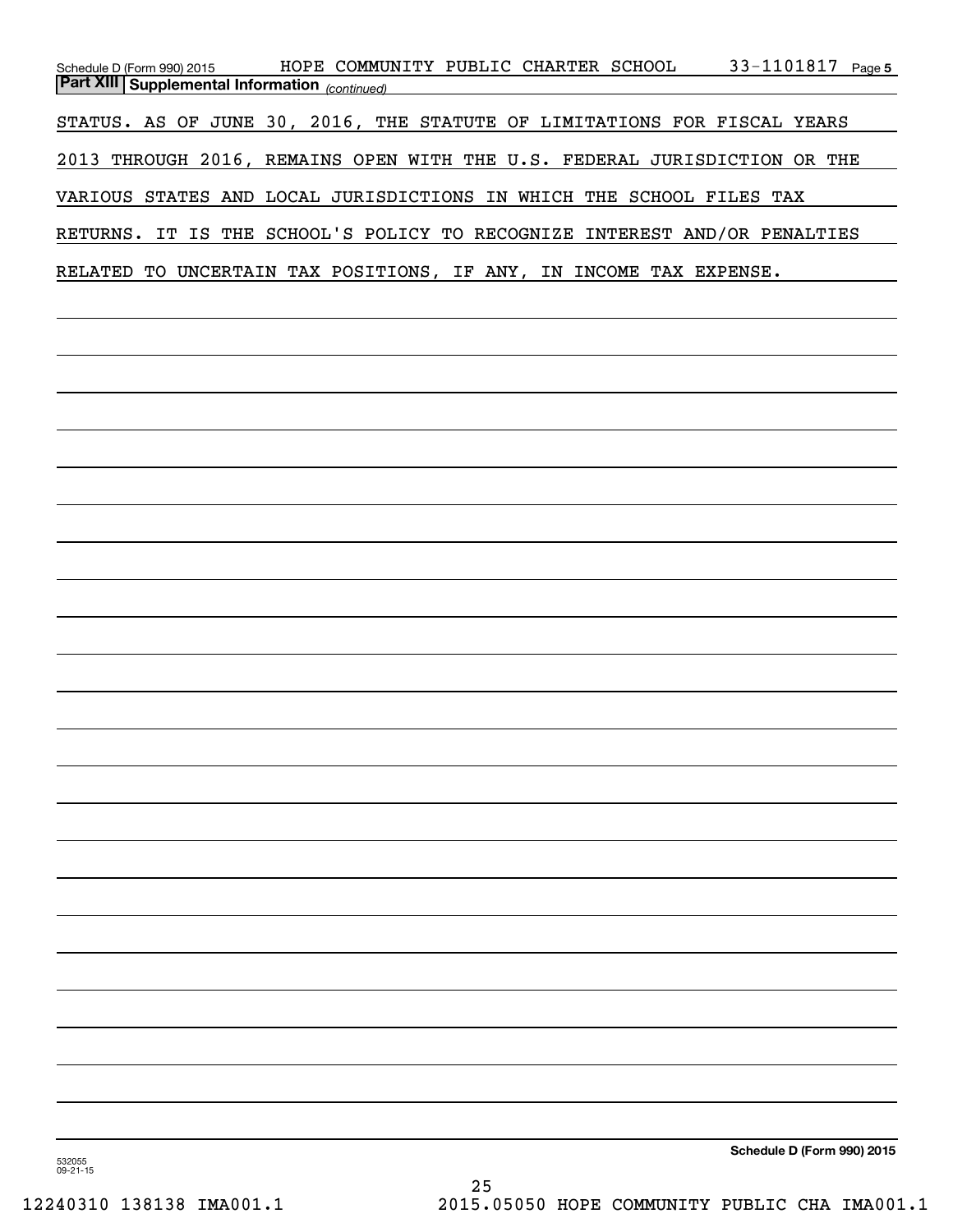|        | <b>Schools</b><br><b>SCHEDULE E</b>                                                                                                 |                                                     | OMB No. 1545-0047     |            |                         |  |  |
|--------|-------------------------------------------------------------------------------------------------------------------------------------|-----------------------------------------------------|-----------------------|------------|-------------------------|--|--|
|        | Complete if the organization answered "Yes" on Form 990,<br>(Form 990 or 990-EZ)                                                    |                                                     | 2015                  |            |                         |  |  |
|        |                                                                                                                                     | Part IV, line 13, or Form 990-EZ, Part VI, line 48. |                       |            |                         |  |  |
|        | Attach to Form 990 or Form 990-EZ.<br>Department of the Treasury                                                                    |                                                     | <b>Open to Public</b> |            |                         |  |  |
|        | Internal Revenue Service<br>Information about Schedule E (Form 990 or 990-EZ) and its instructions is at www.irs.gov/form990.       |                                                     | Inspection            |            |                         |  |  |
|        | Name of the organization                                                                                                            | <b>Employer identification number</b>               | 33-1101817            |            |                         |  |  |
| Part I | HOPE COMMUNITY PUBLIC CHARTER SCHOOL                                                                                                |                                                     |                       |            |                         |  |  |
|        |                                                                                                                                     |                                                     |                       | <b>YES</b> | NO.                     |  |  |
| 1      | Does the organization have a racially nondiscriminatory policy toward students by statement in its charter, bylaws,                 |                                                     |                       |            |                         |  |  |
|        |                                                                                                                                     |                                                     | 1.                    | х          |                         |  |  |
| 2      | Does the organization include a statement of its racially nondiscriminatory policy toward students in all its brochures,            |                                                     |                       |            |                         |  |  |
|        | catalogues, and other written communications with the public dealing with student admissions, programs, and scholarships?           |                                                     | $\mathbf{2}$          |            | x                       |  |  |
| З      | Has the organization publicized its racially nondiscriminatory policy through newspaper or broadcast media during the               |                                                     |                       |            |                         |  |  |
|        | period of solicitation for students, or during the registration period if it has no solicitation program, in a way that makes       |                                                     |                       |            |                         |  |  |
|        | the policy known to all parts of the general community it serves? If "Yes," please describe. If "No," please explain.               |                                                     |                       |            |                         |  |  |
|        | If you need more space, use Part II                                                                                                 |                                                     | 3                     |            | x                       |  |  |
|        | THE SCHOOL IS A PUBLIC CHARTER SCHOOL AND IS OPERATING UNDER<br>CONTRACT WITH THE DC GOVERNMENT. REV. PROC 75-50 DOES NOT           |                                                     |                       |            |                         |  |  |
|        | APPLY TO PUBLIC CHARTER SCHOOLS. ALL FEDERAL RULES AND                                                                              |                                                     |                       |            |                         |  |  |
|        | GUIDELINES FOR FEDERAL FUNDING APPLY TO THE CHARTER SCHOOL.                                                                         |                                                     |                       |            |                         |  |  |
|        |                                                                                                                                     |                                                     |                       |            |                         |  |  |
| 4      | Does the organization maintain the following?                                                                                       |                                                     |                       |            |                         |  |  |
|        | a Records indicating the racial composition of the student body, faculty, and administrative staff?                                 |                                                     | 4a                    |            | X                       |  |  |
| b      | Records documenting that scholarships and other financial assistance are awarded on a racially nondiscriminatory basis?             |                                                     | 4b                    |            | $\overline{\mathbf{x}}$ |  |  |
|        | c Copies of all catalogues, brochures, announcements, and other written communications to the public dealing with student           |                                                     |                       |            |                         |  |  |
|        |                                                                                                                                     |                                                     | 4с                    | х          |                         |  |  |
|        |                                                                                                                                     |                                                     | 4d                    | X          |                         |  |  |
|        | If you answered "No" to any of the above, please explain. If you need more space, use Part II.                                      |                                                     |                       |            |                         |  |  |
|        | THE SCHOOL IS PUBLIC CHARTER SCHOOL AND IS OPERATING UNDER A<br>CONTRACT WITH THE DC GOVERNMENT. REV. PROC 75-50 DOES NOT           |                                                     |                       |            |                         |  |  |
|        | APPLY.                                                                                                                              |                                                     |                       |            |                         |  |  |
|        |                                                                                                                                     |                                                     |                       |            |                         |  |  |
| 5      | Does the organization discriminate by race in any way with respect to:                                                              |                                                     |                       |            |                         |  |  |
|        |                                                                                                                                     |                                                     | 5a                    |            | x                       |  |  |
|        |                                                                                                                                     |                                                     | 5b                    |            | X                       |  |  |
|        |                                                                                                                                     |                                                     | 5c                    |            | $\mathbf x$             |  |  |
|        |                                                                                                                                     |                                                     | 5d                    |            | X                       |  |  |
|        |                                                                                                                                     |                                                     | 5е                    |            | x                       |  |  |
|        | f Use of facilities?                                                                                                                |                                                     | 5f                    |            | x                       |  |  |
|        |                                                                                                                                     |                                                     | 5g                    |            | X                       |  |  |
|        |                                                                                                                                     |                                                     | <b>5h</b>             |            | x                       |  |  |
|        | If you answered "Yes" to any of the above, please explain. If you need more space, use Part II.                                     |                                                     |                       |            |                         |  |  |
|        |                                                                                                                                     |                                                     |                       |            |                         |  |  |
|        |                                                                                                                                     |                                                     |                       |            |                         |  |  |
|        |                                                                                                                                     |                                                     |                       |            |                         |  |  |
|        |                                                                                                                                     |                                                     | 6a                    | x          |                         |  |  |
|        |                                                                                                                                     |                                                     | 6b                    |            | X                       |  |  |
|        | If you answered "Yes" on either line 6a or line 6b, explain on Part II.                                                             |                                                     |                       |            |                         |  |  |
| 7      | Does the organization certify that it has complied with the applicable requirements of sections 4.01 through 4.05 of                |                                                     |                       |            |                         |  |  |
|        |                                                                                                                                     |                                                     | $\overline{7}$        |            | х                       |  |  |
|        | Schedule E (Form 990 or 990-EZ) (2015)<br>LHA For Paperwork Reduction Act Notice, see the Instructions for Form 990 or Form 990-EZ. |                                                     |                       |            |                         |  |  |

532061 10-02-15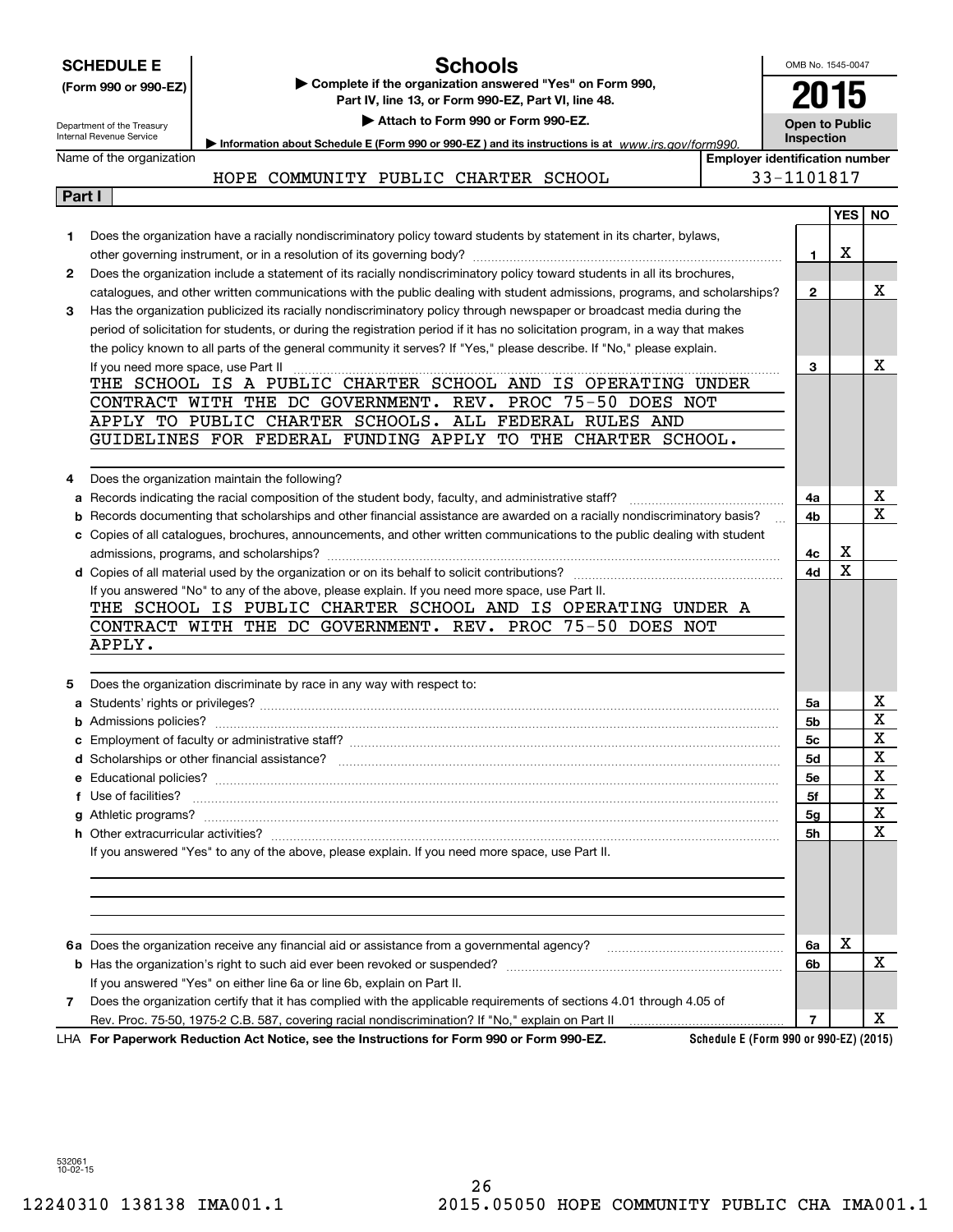33-1101817 Page 2 Schedule E (Form 990 or 990-EZ) (2015)  ${\tt HOPE\_COMMUNIT}$   ${\tt PUBLIC\_CHAPTER\_SCHOOL} \hspace{1cm} 33\!-\!1101817$   ${\tt Page}$ 

Part II | Supplemental Information. Provide the explanations required by Part I, lines 3, 4d, 5h, 6b, and 7, as applicable. Also provide any other additional information.

LINE 6 - EXPLANATION OF GOVERNMENT FINANCIAL AID:

THE SCHOOL IS OPERATING UNDER A CONTRACT WITH THE DC GOVERNMENT AND

RECEIVED FUNDING FROM DC GOVERNMENT DURING FISCAL YEAR OF 2015.

LINE 7 - EXPLANATION OF RACIAL NONDISCRIMINATION COMPLIANCE:

THE SCHOOL IS A PUBLIC CHARTER SCHOOL AND IS OPERATING UNDER A CONTRACT

WITH THE DC GOVERNMENT. REV. PROC. 75-50 DOES NOT APPLY.

532062 10-02-15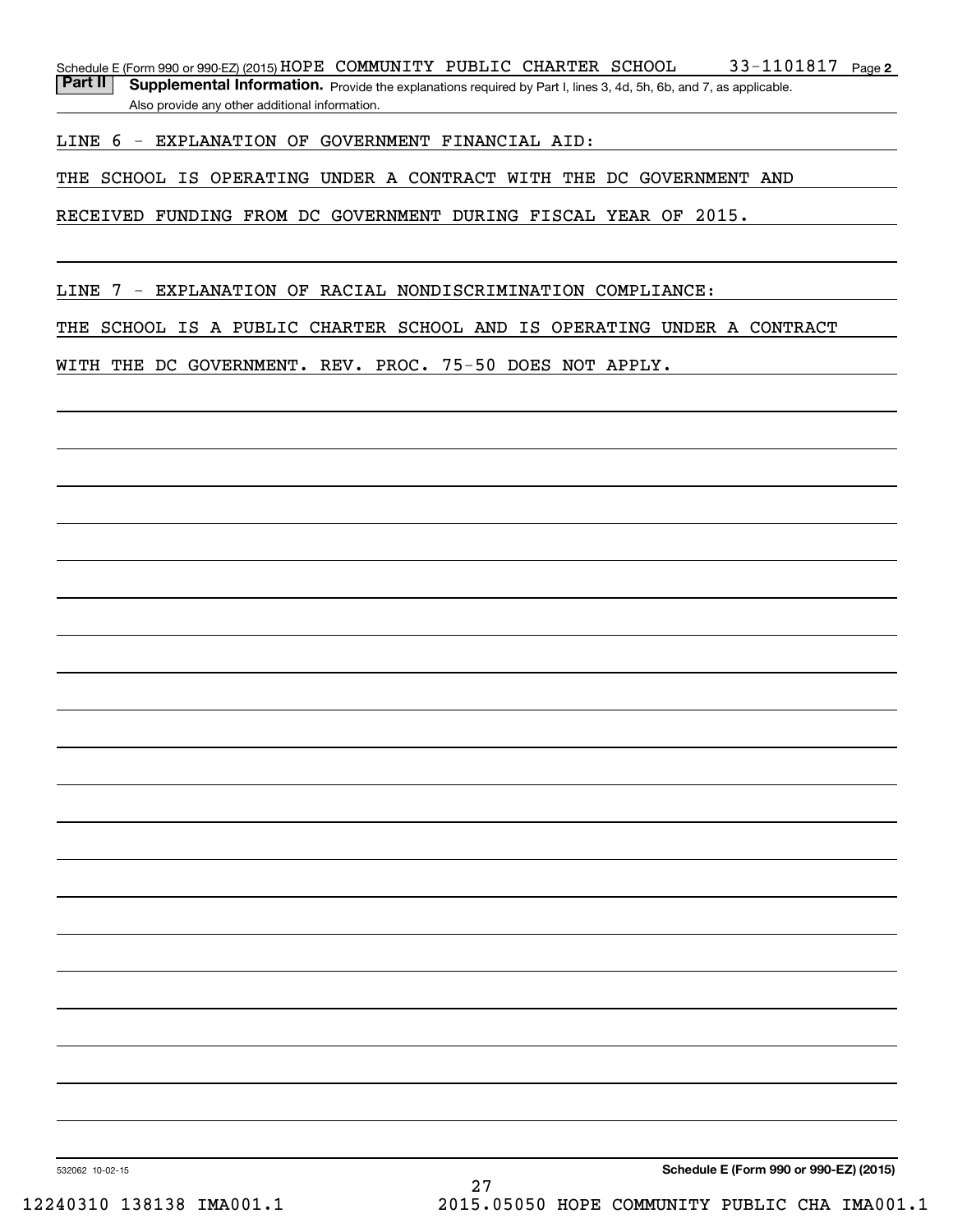**(Form 990 or 990-EZ)**

### Department of the Treasury Internal Revenue Service Name of the organization

**SCHEDULE O Supplemental Information to Form 990 or 990-EZ**

**Complete to provide information for responses to specific questions on Form 990 or 990-EZ or to provide any additional information. | Attach to Form 990 or 990-EZ.**

**Information about Schedule O (Form 990 or 990-EZ) and its instructions is at**  $www.irs.gov/form990.$ 

**Open to Public InspectionEmployer identification number 2015**

OMB No. 1545-0047

HOPE COMMUNITY PUBLIC CHARTER SCHOOL 33-1101817

FORM 990, PART I, LINE 1, DESCRIPTION OF ORGANIZATION MISSION:

ACADEMICALLY RIGOROUS CONTENT RICH CURRICULUM IN AN ENVIRONMENT IN

WHICH CHARACTER IS MODELED AND PROMOTED, AND A COMMUNITY WHICH BUILDS

TRUSTING RELATIONSHIPS WITH OTHERS.

FORM 990, PART III, LINE 1, DESCRIPTION OF ORGANIZATION MISSION:

HEARTS AND MINDS OF STUDENTS BY PROVIDING THEM WITH AN ACADEMICALLY

RIGOROUS CONTENT RICH CURRICULUM IN AN ENVIRONMENT IN WHICH CHARACTER

IS MODELED.

FORM 990, PART III, LINE 4A, PROGRAM SERVICE ACCOMPLISHMENTS:

COMMUNITIES ENABLE TEACHERS TO BUILD STRONG RELATIONSHIPS WITH STUDENTS

AND WORK CLOSELY WITH FELLOW STAFF MEMBERS. THE SCHOOL ALSO OFFERS

TUTORING TO ASSIST STUDENTS THAT REQUIRE ADDITIONAL SUPPORT. HOPE

COMMUNITY BELIEVES THAT PARENTS HAVE THE PRIMARY RESPONSIBILITY FOR

TEACHING THEIR CHILDREN AND IT IS THE SCHOOL'S ROLE TO WORK ALONGSIDE

PARENTS AND SUPPORT THEM IN THIS TASK. HOPE COMMUNITY ASKS PARENTS TO

SIGN A COVENANT AGREEMENT WITH THE SCHOOL ACCEPTING THESE

RESPONSIBILITIES AND COMMITTING TO WORK WITH US TO FULFILL OUR MISSION.

HOPE HAS ALSO FORMED A PARENT COMMUNITY PARTNERSHIP TEAM TO GIVE

PARENTS AN ACTIVE ROLE IN THE DAILY DECISIONS OF THE SCHOOL.

FORM 990, PART VI, SECTION A, LINE 3:

THE HOPE BOARD HAS DELEGATED CERTAIN RESPONSIBILITIES TO IMAGINE.

FORM 990, PART VI, SECTION B, LINE 11:

532211 09-02-15 LHA For Paperwork Reduction Act Notice, see the Instructions for Form 990 or 990-EZ. Schedule O (Form 990 or 990-EZ) (2015)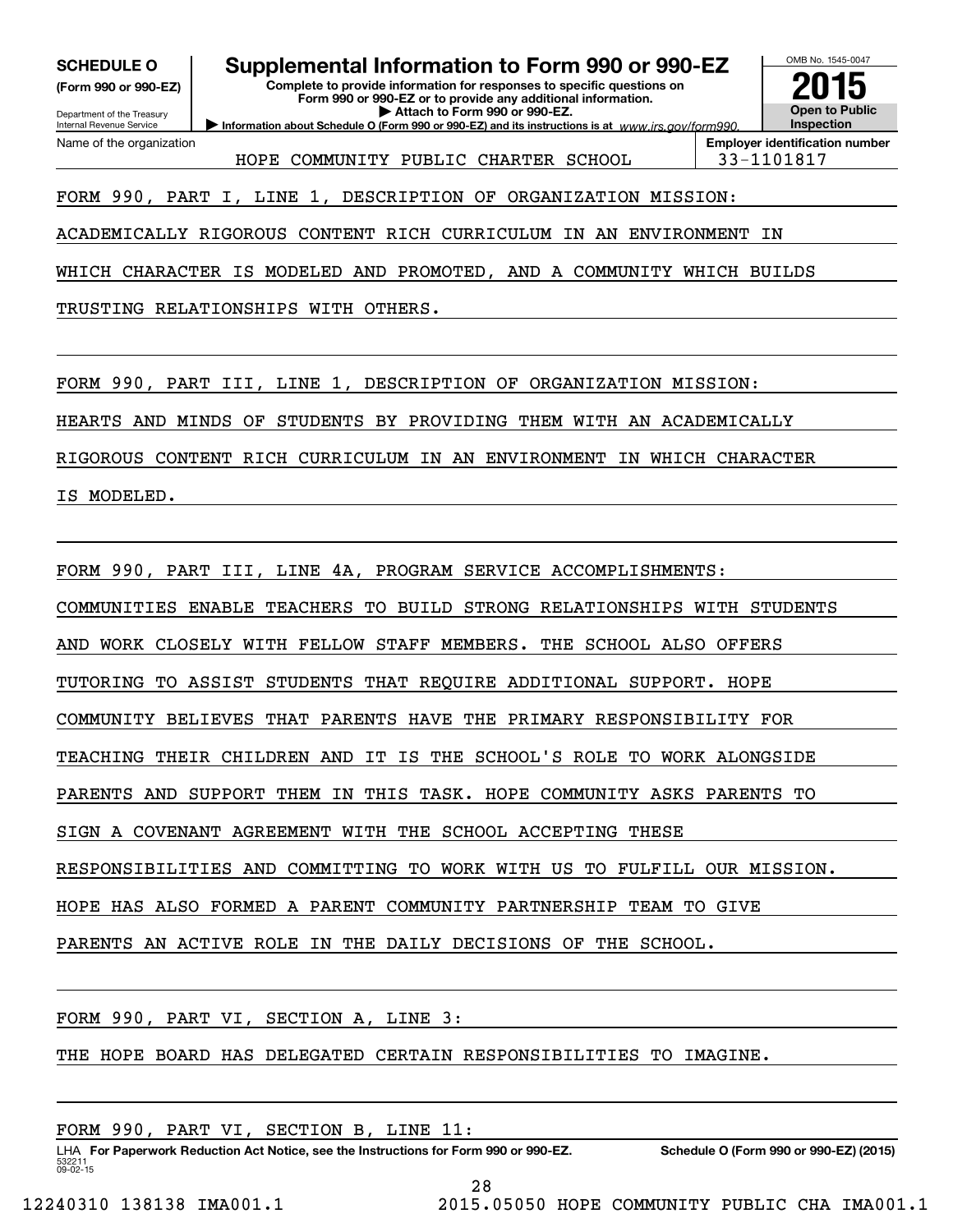| Schedule O (Form 990 or 990-EZ) (2015)<br>Page 2 |  |                                      |  |  |  |                                       |  |  |
|--------------------------------------------------|--|--------------------------------------|--|--|--|---------------------------------------|--|--|
| Name of the organization                         |  |                                      |  |  |  | <b>Employer identification number</b> |  |  |
|                                                  |  | HOPE COMMUNITY PUBLIC CHARTER SCHOOL |  |  |  | 33-1101817                            |  |  |
|                                                  |  |                                      |  |  |  |                                       |  |  |

THE FORM 990 IS SUBMITTED TO THE BOARD OF DIRECTORS FOR REVIEW PRIOR TO

SUBMITTING TO THE IRS. MANAGEMENT ALSO REVIEWS THE FORM 990 PRIOR TO FILING WITH THE IRS.

FORM 990, PART VI, SECTION B, LINE 12C:

THE CONFLICT OF INTEREST POLICY IS MONITORED ON AN ONGOING BASIS THROUGOUT

THE YEAR BY MANAGEMENT OF THE ORGANIZATION.

FORM 990, PART VI, SECTION B, LINE 15:

SALARY LEVELS FOR THE PRINCIPALS ARE REVIEWED AND APPROVED BY THE

MANAGEMENT COMPANY.

FORM 990, PART VI, SECTION C, LINE 19:

THE ORGANIZATION MAKES ITS GOVERNING DOCUMENTS, CONFLICT OF INTEREST

POLICY, AND FINANCIAL STATEMENTS AVAILABLE TO THE PUBLIC UPON REQUEST.

FORM 990, PART XII, LINE 2C

THE PROCESS HAS NOT CHANGED FROM PRIOR YEAR.

532212 09-02-15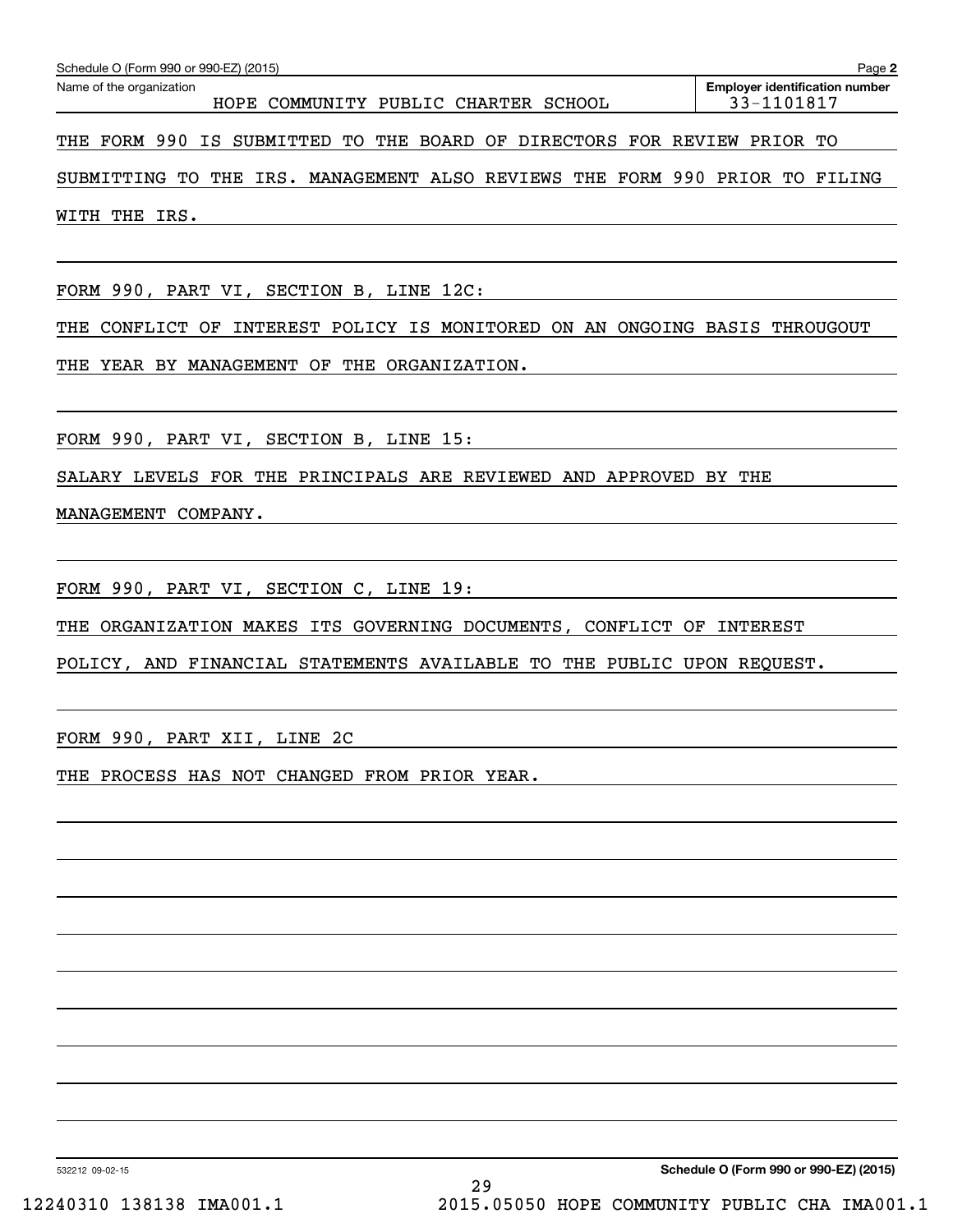Initial File #: 243422

# **GOVERNMENT OF THE DISTRICT OF COLUMBIA** DEPARTMENT OF CONSUMER AND REGULATORY AFFAIRS **CORPORATIONS DIVISION**



THIS IS TO CERTIFY that all applicable provisions of the District of Columbia Business Organizations Code have been complied with and accordingly, this CERTIFICATE OF AMENDMENT is hereby issued to:

HOPE COMMUNITY PUBLIC CHARTER SCHOOL, INC.

Effective Date:  $9/16/2016$ 

IN WITNESS WHEREOF I have hereunto set my hand and caused the seal of this office to be affixed as of 9/16/2016 11:08 AM



**Muriel Bowser** Mayor

Tracking #: uq2WJnje

Business and Professional Licensing Administration

PATRICIA E. GRAYS Superintendent of Corporations **Corporations Division**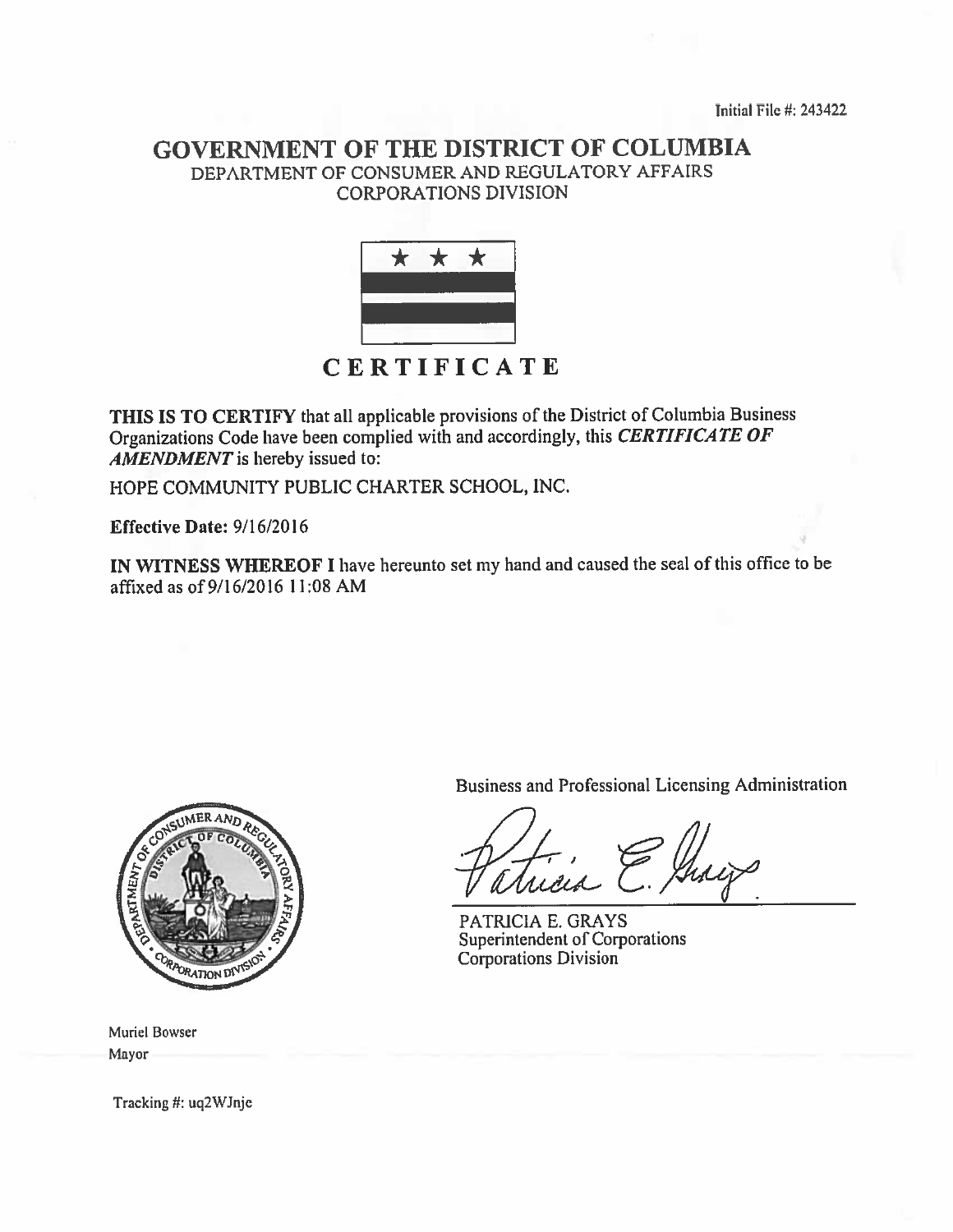|                                                                                                                                                           | 111<br>85<br>m<br>H<br><b>RE</b><br>an <sub>1</sub><br>昔<br>$\blacksquare$<br>89<br>鸓<br><b>DEPARTMENT OF CONSUMER &amp; REGULATORY AFFAIRS</b><br><b>District of Columbia Government</b>                                                                                                                                                                                                                                                                                                                                                   | $\blacksquare$<br>Ŧ.<br>推<br>推<br>n<br>. .<br><b>Corporations Division</b> | 88<br>出<br>昔<br>噐<br>盐<br>$\mathbf{H}$<br>H<br>噐                        | H<br>H<br>æ<br>File Copy _                                                                                                                                                                                                 | <b>DCRA Corp. Div</b><br>SEP 1 6 2016 |
|-----------------------------------------------------------------------------------------------------------------------------------------------------------|---------------------------------------------------------------------------------------------------------------------------------------------------------------------------------------------------------------------------------------------------------------------------------------------------------------------------------------------------------------------------------------------------------------------------------------------------------------------------------------------------------------------------------------------|----------------------------------------------------------------------------|-------------------------------------------------------------------------|----------------------------------------------------------------------------------------------------------------------------------------------------------------------------------------------------------------------------|---------------------------------------|
|                                                                                                                                                           | Articles of Amendment of Domestic Nonprofit Corporation<br>Form DNP-2, Version 2, January 2012.                                                                                                                                                                                                                                                                                                                                                                                                                                             |                                                                            |                                                                         |                                                                                                                                                                                                                            |                                       |
|                                                                                                                                                           | This form will allow for a domestic nonprofit corporation to amend its information reflected under original articles of                                                                                                                                                                                                                                                                                                                                                                                                                     |                                                                            |                                                                         |                                                                                                                                                                                                                            |                                       |
| incorporation or its amendments.                                                                                                                          | <b>ENTITY TYPE</b>                                                                                                                                                                                                                                                                                                                                                                                                                                                                                                                          |                                                                            |                                                                         |                                                                                                                                                                                                                            |                                       |
|                                                                                                                                                           | <b>Domestic Nonprofit Corporation</b>                                                                                                                                                                                                                                                                                                                                                                                                                                                                                                       |                                                                            |                                                                         | <b>FILING FEE</b>                                                                                                                                                                                                          |                                       |
|                                                                                                                                                           | Under the provisions of the Title 29 of D.C. Code (Business Organizations Act), the domestic filing entity listed below<br>hereby applies for a Certificate of Amendment and for that purpose submits the statement below.                                                                                                                                                                                                                                                                                                                  |                                                                            |                                                                         | Refer to Corporate Fee Schedule posted online;                                                                                                                                                                             |                                       |
| <b>Corporation Name.</b>                                                                                                                                  | Hope Community Charter School, Inc.                                                                                                                                                                                                                                                                                                                                                                                                                                                                                                         |                                                                            |                                                                         |                                                                                                                                                                                                                            |                                       |
| 12.                                                                                                                                                       | The text of each amendment adopted. (may attach the statement)<br>See attachment.<br>If the amendment provides for an exchange, reclassification, or cancellation of memberships, provisions for implementing the amendment.                                                                                                                                                                                                                                                                                                                |                                                                            |                                                                         |                                                                                                                                                                                                                            |                                       |
| (may attach the statement)                                                                                                                                |                                                                                                                                                                                                                                                                                                                                                                                                                                                                                                                                             |                                                                            |                                                                         |                                                                                                                                                                                                                            |                                       |
| The date of each amendment's adoption.<br>И.                                                                                                              | September 15, 2016                                                                                                                                                                                                                                                                                                                                                                                                                                                                                                                          |                                                                            |                                                                         |                                                                                                                                                                                                                            |                                       |
| 15.                                                                                                                                                       | Amendment has been adopted in the following manner. (select A or B)                                                                                                                                                                                                                                                                                                                                                                                                                                                                         |                                                                            | A                                                                       |                                                                                                                                                                                                                            |                                       |
| 6. Name of the Governor or Authorized Person.<br>Roxane Rucker                                                                                            | (A) The amendment was adopted by the incorporators or by the board of directors or designated body, as the case may<br>be, and that member approval was not required;<br>(B) the amendment was duly approved by the members in the manner required by this chapter and by the articles of<br>incorporation and bylaws.<br>If you sign this form you agree that anyone who makes a false statement can be punished by criminal penalties<br>of a fine up to \$1000, imprisonment up to 180 days, or both, under DCOC $\overline{8}$ 22-2405; |                                                                            |                                                                         | 6A. Signature of the Governor or Authorized Person.                                                                                                                                                                        |                                       |
| Mail all forms and required payment to:<br>Department of Consumer and Regulatory Affairs<br>Corporations Division<br>PO Box 92300<br>Washington, DC 20090 |                                                                                                                                                                                                                                                                                                                                                                                                                                                                                                                                             |                                                                            | <b>Corporate Online Services Information:</b><br>tiging the credit card | Many corporate filings are available by using CorpOnline Service.<br>Go to CorpOnline site at https://corp.dcra.dc.gov, create the profile,<br>access the online services main page and proceed. Online filers must pay by |                                       |

Please check dcra.dc.gov to view organizations required to register, to search business names, to get step-by-step guidelines to register an<br>organization, to search registered organizations, and to download forms and docum

Phone: (202) 442-4400

using the credit card.